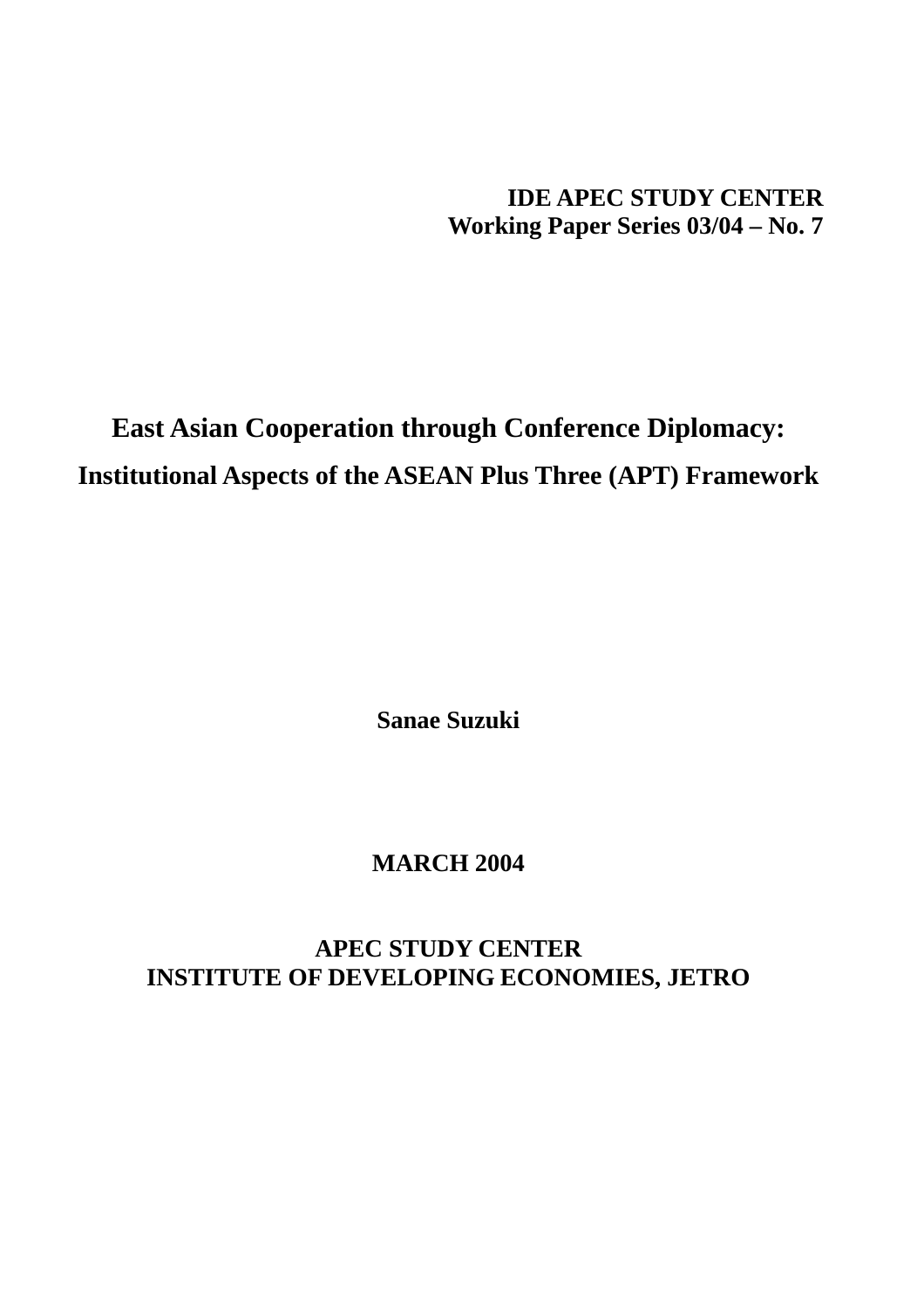# **IDE APEC STUDY CENTER Working Paper Series 03/04 – No. 7**

# **East Asian Cooperation through Conference Diplomacy: Institutional Aspects of the ASEAN Plus Three (APT) Framework**

**March 2004** 

**Sanae Suzuki** 

**APEC Study Center Institute of Developing Economies, JETRO**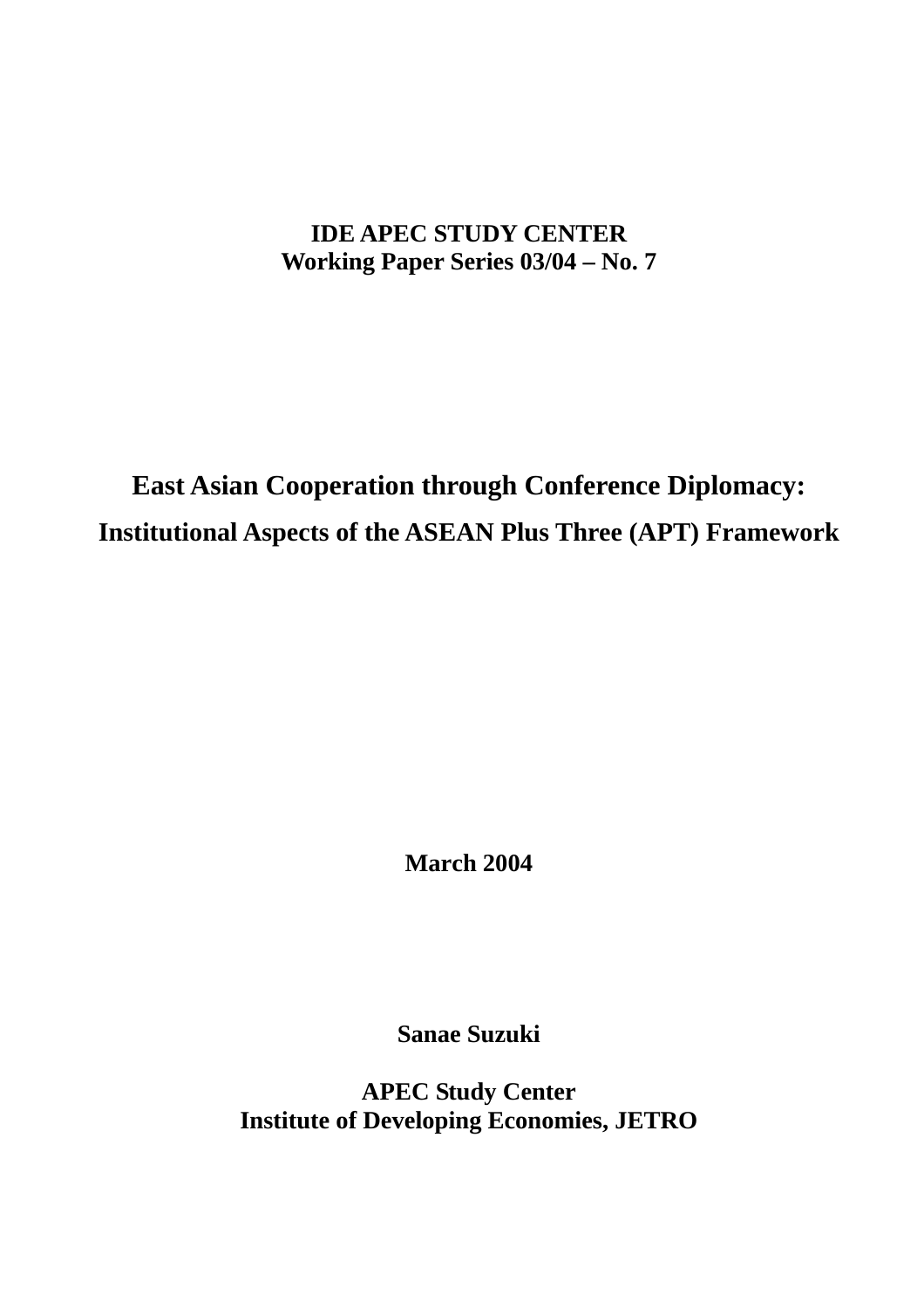# **CONTENTS**

| II. |          |                                                                    |  |
|-----|----------|--------------------------------------------------------------------|--|
|     | $II-1.$  |                                                                    |  |
|     | $II-2.$  |                                                                    |  |
|     | $II-3$ . |                                                                    |  |
| Ш.  |          | <b>The Multi-layered Structure</b>                                 |  |
|     |          |                                                                    |  |
|     | $III-1.$ |                                                                    |  |
|     | $III-2.$ |                                                                    |  |
|     | $III-3.$ |                                                                    |  |
|     | $III-4.$ |                                                                    |  |
|     | $III-5.$ |                                                                    |  |
|     |          |                                                                    |  |
|     |          |                                                                    |  |
|     |          |                                                                    |  |
|     |          | IV. Decision-making by Consensus in the Multi-layered Structure 30 |  |
| V.  |          |                                                                    |  |
|     |          |                                                                    |  |
|     |          |                                                                    |  |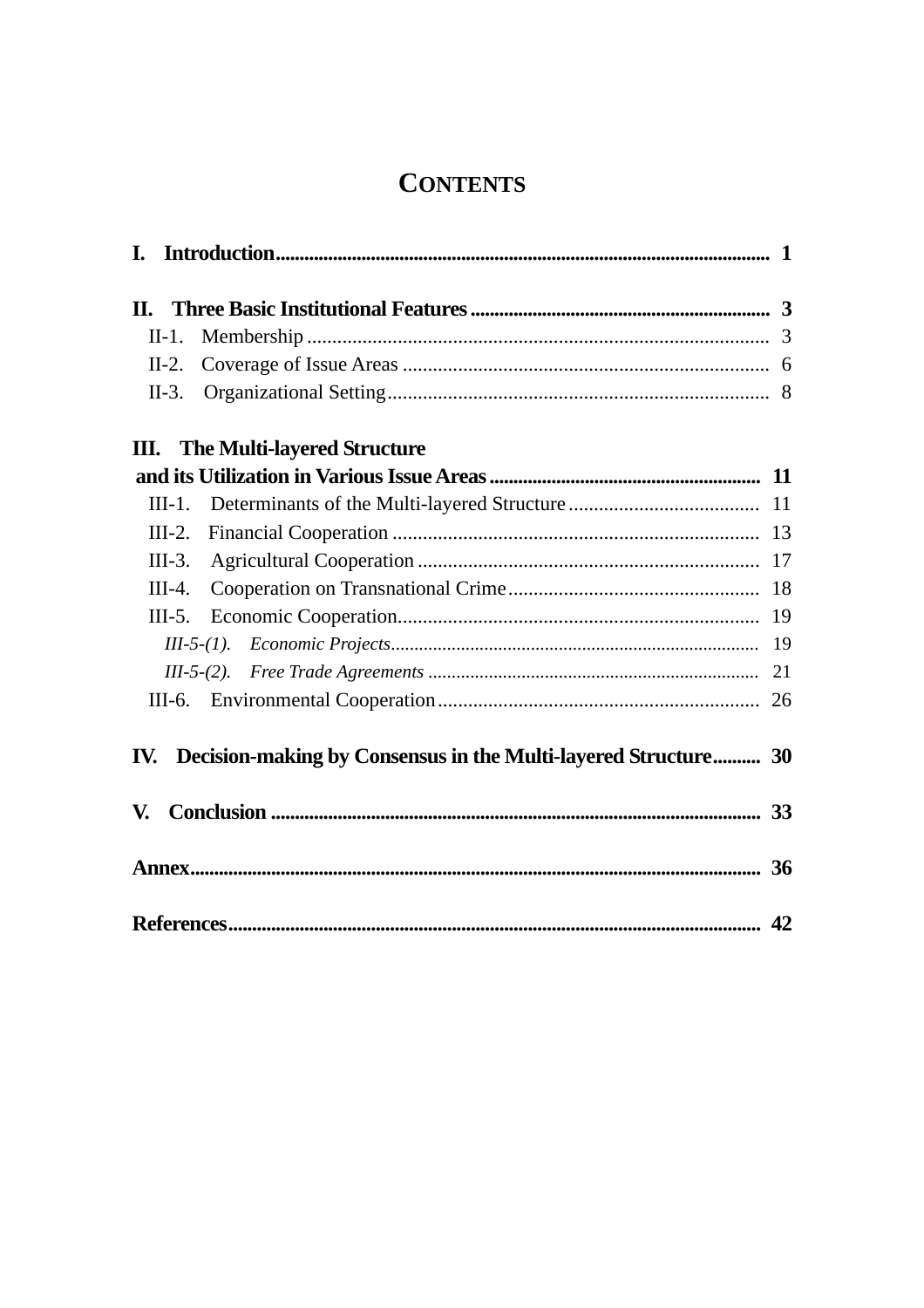# **I. Introduction**

Since 1997, the Association of Southeast Asian Nations (ASEAN) members, China, Japan and the Republic of Korea (ROK) have emerged as a group to cooperate in various issue areas. This new group is called the ASEAN Plus Three (APT) framework. Since participating members in this framework are East Asian countries, it has been regarded as fostering East Asian regionalism. Here, I will define "the APT framework" as a cooperative framework in which government representatives of ASEAN member states, China, Japan and the ROK hold various meetings.

Since 2003, government representatives of the APT framework member states meet regularly at the summit and ministerial levels. However, it is still not clear on what kinds of institutional settings are embedded in the APT framework. The APT framework, as its name indicates, has functioned to promote ASEAN's relations with certain non-ASEAN states. The most important common aspect of ASEAN and the APT framework is that most activities are initiated and promoted in meetings of representatives of the member states. This style is called "conference diplomacy." Conference diplomacy is defined as "part of the management of relations between governments and of relations between governments and international organizations that takes place in international conferences" (Kaufmann 1996: 7). This type of diplomacy takes place in most international meetings whether they are ad hoc or based on international organizations. The concept of conference diplomacy is essential to understanding institutional aspects of frameworks in which cooperation is promoted through meetings.<sup>1</sup> The APT framework has been institutionalized through conference diplomacy, which is strengthened in the process of holding or regularizing its meetings.

This paper aims to clarify institutional features of the APT framework and analyze how these institutional features have been developed through processes associated with conference diplomacy. The APT framework has five institutional features, three of which are basic features. The first is membership in the APT framework. ASEAN member states, China, Japan and the ROK are members of the APT framework. The second feature is coverage of issue areas. Since 1997, the range of issues dealt with in the APT framework has expanded and relevant ministers of the member states have

 1 Sato (2003a) called ASEAN a regime of conference diplomacy.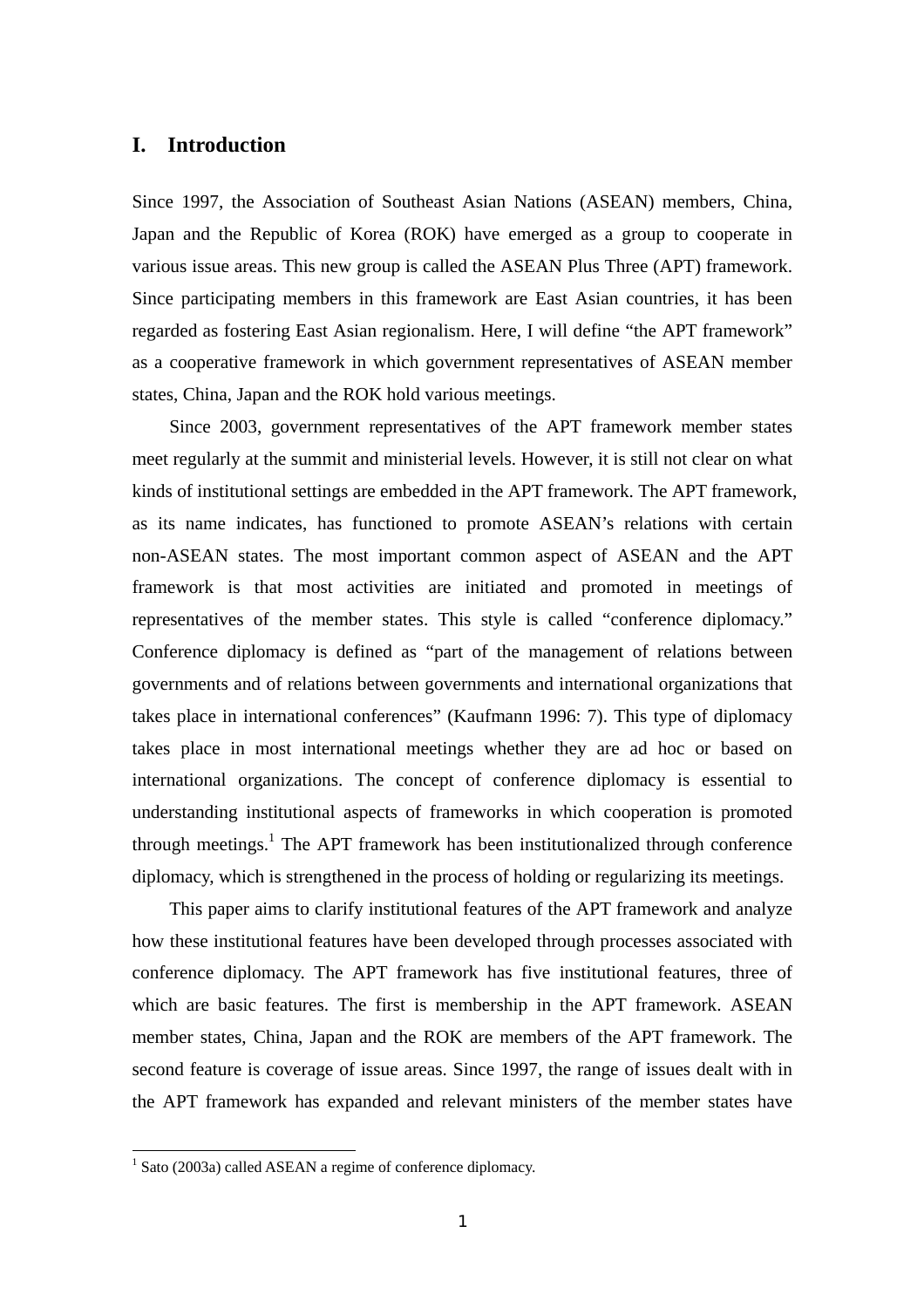been involved in meetings. The third aspect concerns organizational setting. The APT framework does not constitute a formal organization. Most ASEAN members are reluctant to create a new organization that might dilute the political influence of ASEAN.

In addition to these basic institutional features, the APT framework has two other distinctive characteristics as an independent institution separate from ASEAN. First, the APT framework has a multi-layered structure consisting of three separate levels: "ASEAN+3," "ASEAN+1" and "+3." "ASEAN+3" represents the level where meetings of all the members of the APT framework take place. "ASEAN+1" is defined as the level where there are three separate meetings of all ASEAN members and one of the three non-ASEAN members in the APT framework: ASEAN-China, ASEAN-Japan or ASEAN-ROK. The "+3" refers to the level where the Northeast Asian countries—China, Japan and the ROK—hold meetings. It is important to distinguish between the APT framework and ASEAN+3. The APT framework indicates an overall framework encompassing all three levels whereas ASEAN+3 represents one level within the framework where all thirteen members, namely 10 ASEAN members, China, Japan and the ROK, participate. On its own, ASEAN does not constitute a level in the multi-layered structure of the APT framework. ASEAN only figures into the APT framework on two levels—ASEAN+3 and ASEAN+1—where its relationship with particular non-ASEAN states is the unit of analysis. We will see that the issue area of concerned is an important determinant of the level on which negotiations will take place.

The second institutional feature unique to the APT framework is its decision-making procedure. The APT framework uses consensus decision-making. The multi-layered structure of the APT framework facilitates consensus decision-making. I will argue that the last two features of the APT framework—its multi-layered structure and consensus decision-making—are unique features that distinguish it from ASEAN.

The following three chapters will analyze how the five institutional features of the APT framework have been constructed through the process of holding meetings. Chapter II deals with the three basic institutional features and chapter III and IV focus on each of the two unique features of the APT framework.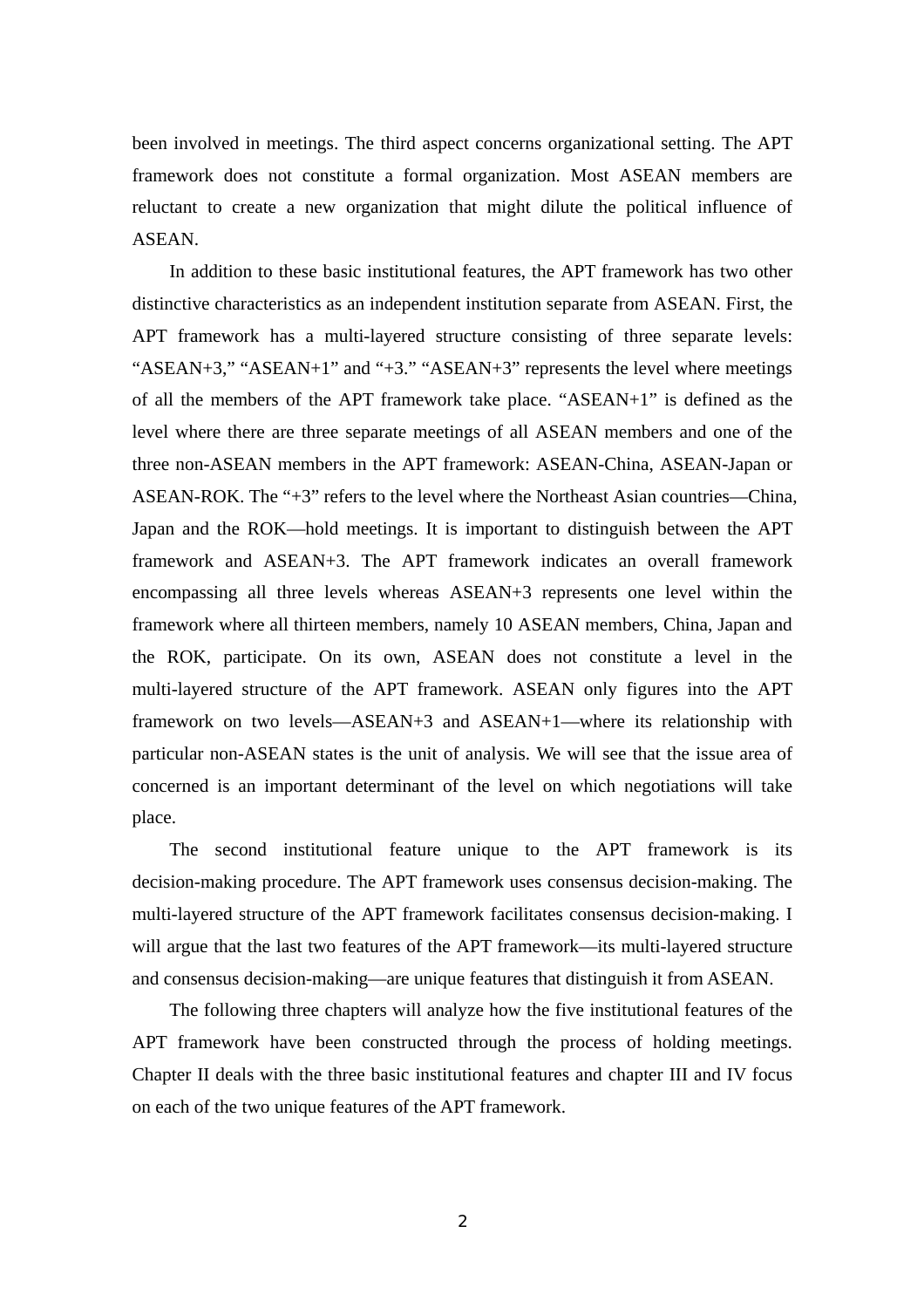## **II. Three Basic Institutional Features**

This chapter deals with the three basic institutional features of the APT framework: membership, coverage of issue areas and organizational setting. These are most fundamental to understanding regional cooperative frameworks.

### **II-1. Membership**

Most explanations of the APT framework conclude that the Asia-Europe Meeting (ASEM), which started formally as the meeting of heads of governments in March 1996, was a turning point in determining the membership of the APT framework (Stubbs 2002: 441–3; Rüland 2000: 432–3; Dieter and Higgott 2002: 32–3; Yeo Lay Hwee 2000; Webber 2001: 356–9; Tanaka 2003: 279–82). However, ASEM did not exactly consolidate membership of the APT framework because the APT framework included all ASEAN members while ASEM did not. The need to include the entire membership of ASEAN for East Asian cooperation has been emphasized since the 1990 East Asia Economic Group (EAEG) proposal. Therefore, membership of the APT framework was not only based on establishment of ASEM, but also on the EAEG proposal.

The initial proposal for an East Asian regional framework was submitted in 1990 by Mahathir Mohamad, former Prime Minister of Malaysia in the form of the EAEG proposal. The report on the EAEG proposal released by the Malaysian government stated "ASEAN would be the core of an expanded process of regional cooperation and ASEAN should consider the question of membership at the embryonic stage" (MITI 1991: 6–7). The report also stated that "the group as the name implies is to comprise economies in East Asia" (MITI 1991: 6). ASEAN was expected to play a pivotal role in establishing the EAEG and its membership was based not on countries but on economies in East Asia, which included Hong Kong and Taiwan. Malaysia, as the Chair of ASEAN in 1991, submitted the EAEG proposal to the twenty-fourth ASEAN Ministerial Meeting (AMM). After the twenty-third ASEAN Economic Ministers Meeting (AEM) in October 1991, Indonesia suggested renaming the East Asia Economic Caucus (EAEC) (Yamakage 1997: 142).

The EAEC remained on the agenda of ASEAN and ASEAN members continued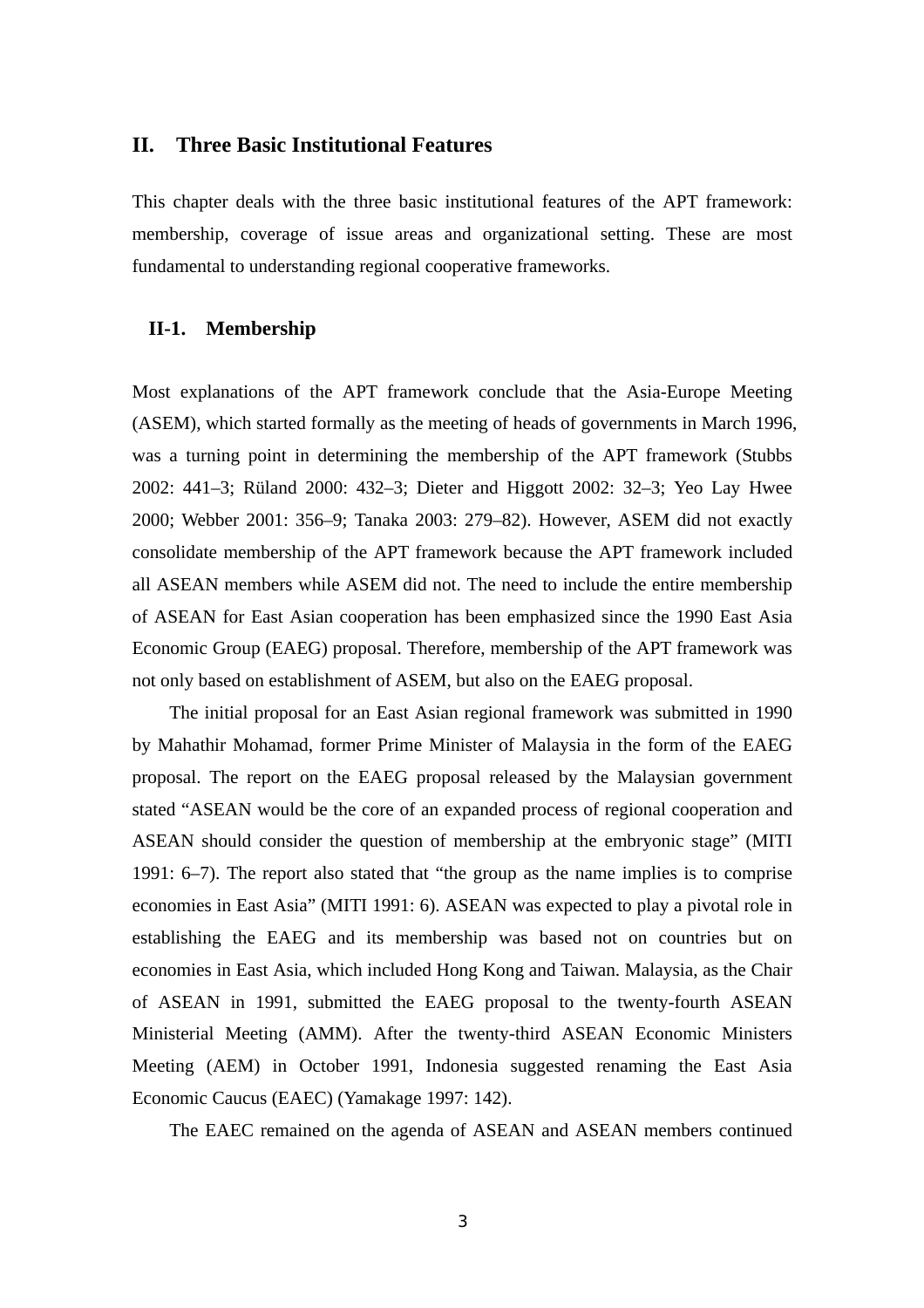discussing this matter.<sup>2</sup> In July 1993, Soeharto, then President of Indonesia, and Mahathir discussed how to realize the EAEC. They discussed several options: (1) incorporating the EAEC into the Post Ministerial Conferences (PMC), (2) including it under the Asia-Pacific Economic Cooperation (APEC), and (3) making it another consultative forum attached to the  $AEM$ .<sup>3</sup> After the bilateral talk between Malaysia and Indonesia, ASEAN members agreed that "the EAEC is a caucus within APEC" in the twenty-sixth AMM (AMM 1993). In August 1994, ASEAN released a proposal on management of the EAEC. The proposal stated the members of the EAEC would be ASEAN member states, China, Japan, the ROK, Taiwan and Hong Kong which were the East Asian members of APEC.<sup>4</sup> The EAEG proposal and the EAEC fostered awareness among ASEAN members that all of them should participate in any future framework for East Asian cooperation. Also, up to this point, the EAEC was assumed to be a framework composed of the East Asian "economies" participating in APEC.

In October 1994, Singapore's Prime Minister, Goh Chok Tong, proposed a Europe-East Asia informal summit during his visit to France, which led to ASEM.<sup>5</sup> This proposal was first discussed among ASEAN members and later suggested to China, Japan and the ROK at the APEC informal summit at Bogor in 1994. During the preparations for ASEM, Hong Kong, Taiwan, Australia, New Zealand and India indicated that they wanted to join ASEM.<sup>6</sup> However, most of these countries were not admitted. China obviously objected to including Taiwan in any kind of international forum. Singapore proposed to have a Europe-East Asia informal "summit," which was political in nature; ASEAN and European Union member states discussed this proposal. It was not feasible for Hong Kong and Taiwan to attend such a political meeting, together with China.<sup>7</sup> Japan requested that Australia and New Zealand be allowed to join ASEM. This request was rejected because Malaysia strongly objected, arguing that Australia and New Zealand did not share Asian values, although Singapore and

 $2$  The EAEC was frequently mentioned in the official documents of the ASEAN Summit, the AMM and the AEM from 1991 to 1997.<br>
<sup>3</sup> *Asahi Shimbun.* July 18, 1993.<br>
<sup>4</sup> *Nihon Keizai Shimbun.* August 29, 1994.<br>
<sup>5</sup> *Strait Times.* October 22, 1994.<br>
<sup>6</sup> *Strait Times.* May 3, 1995.

<sup>&</sup>lt;sup>7</sup> Munakata (2002: 11) stated that Taiwan and Hong Kong were not included due to the political issues in the ASEM agenda.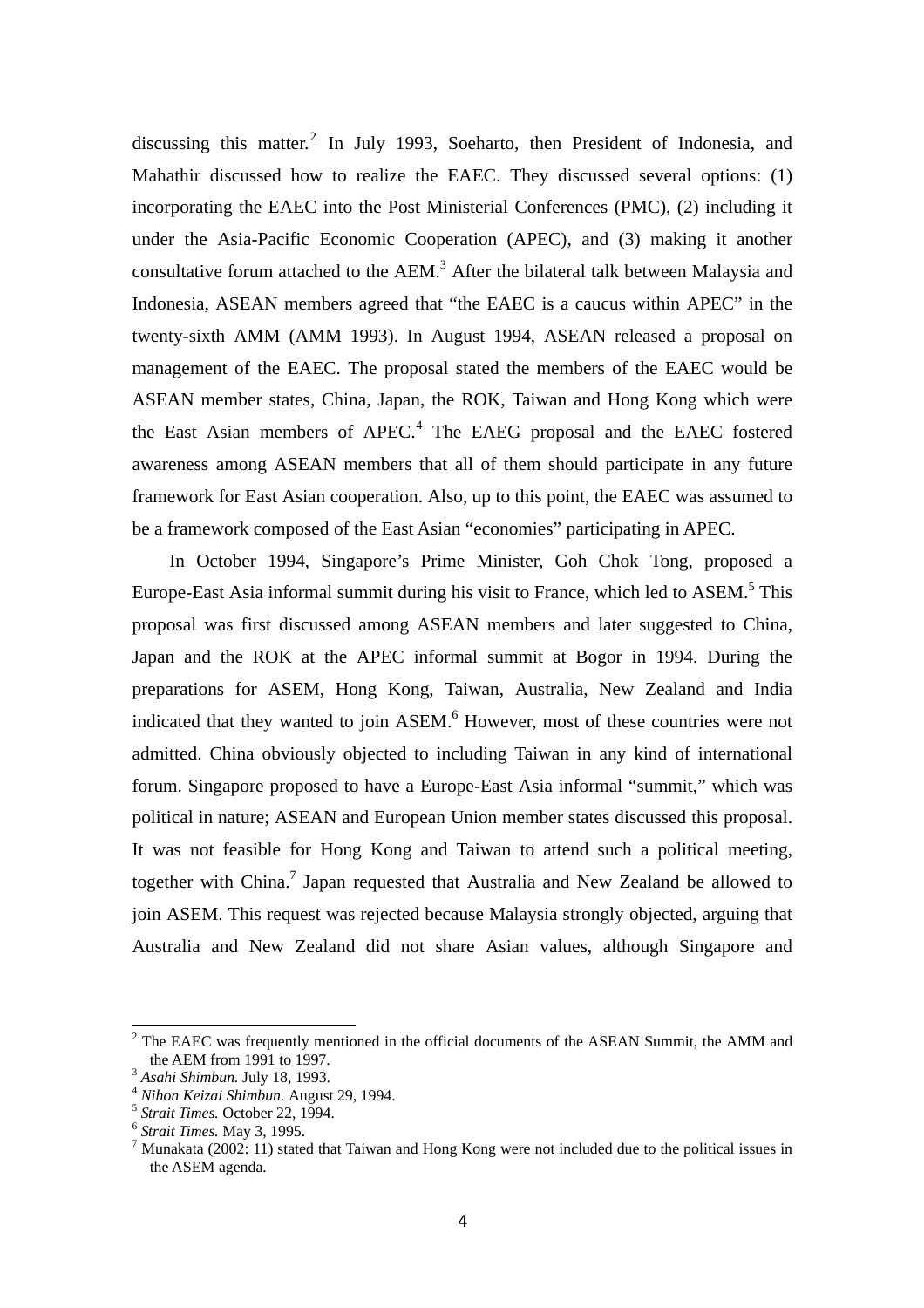Indonesia were said to support their inclusion.8

Until the beginning of 1995, Japan had been reluctant to be involved in any meeting relating to the EAEC due to the strong objection of the US government to this idea although its business people appeared to be supportive. In April 1995, there was a plan to hold an informal meeting of economic ministers of ASEAN members, China, Japan and the ROK at Phuket, but it was cancelled due to Japan's refusal to participate. 10 Japan finally participated in informal meetings among East Asian countries to prepare for the 1996 ASEM summit in November 1995 on the occasion of the APEC meetings in Osaka.<sup>11</sup> It was necessary for Japan to participate in ASEM to avoid a conflict with the United States that would result from an attempt of East Asian countries to consolidate exclusively.

By the end of 1995, it was decided that membership on the Asian side of ASEM would include only East Asian countries. In December 1995, Goh Chok Tong proposed to invite East Asian countries to the ASEAN informal summits which would be held between the ASEAN formal summits.<sup>12</sup> Thailand, as the Chair of the first ASEM summit in March 1996, initiated an informal meeting of the leaders of ASEAN members, China, Japan and the ROK at the summit.<sup>13</sup> As a result, ASEM was realized not as a forum of economies along the lines of APEC and the EAEC, but as an intergovernmental political framework among nation-states in East Asia and Europe. From this perspective, ASEM was a driving force in uniting East Asian countries as a group of nation-states, which led to realization of the APT framework. However, establishment of ASEM did not allow all ASEAN members to automatically become members of the APT framework. Cambodia, Myanmar and Lao People's Democratic Republic (Laos) have still not been admitted to ASEM although they became members of ASEAN by 1999. ASEAN urged the European participants to admit these new ASEAN members, but this request has not been accepted by the European participants. Accession of Myanmar is particularly troublesome for the European members due to problems with its record on human rights issues (ASEM 2002: 8).

<sup>&</sup>lt;sup>8</sup> Strait Times. July 24, 1995. For Malaysia's attitude toward Australia, see Milne and Mauzy (1999: 140–1).<br>
<sup>9</sup> Far Eastern Economic Review. November 28, 1991: 26–7.<br>
<sup>10</sup> Yomiuri Shimbun. April 7–9, 1995.<br>
<sup>11</sup> Asahi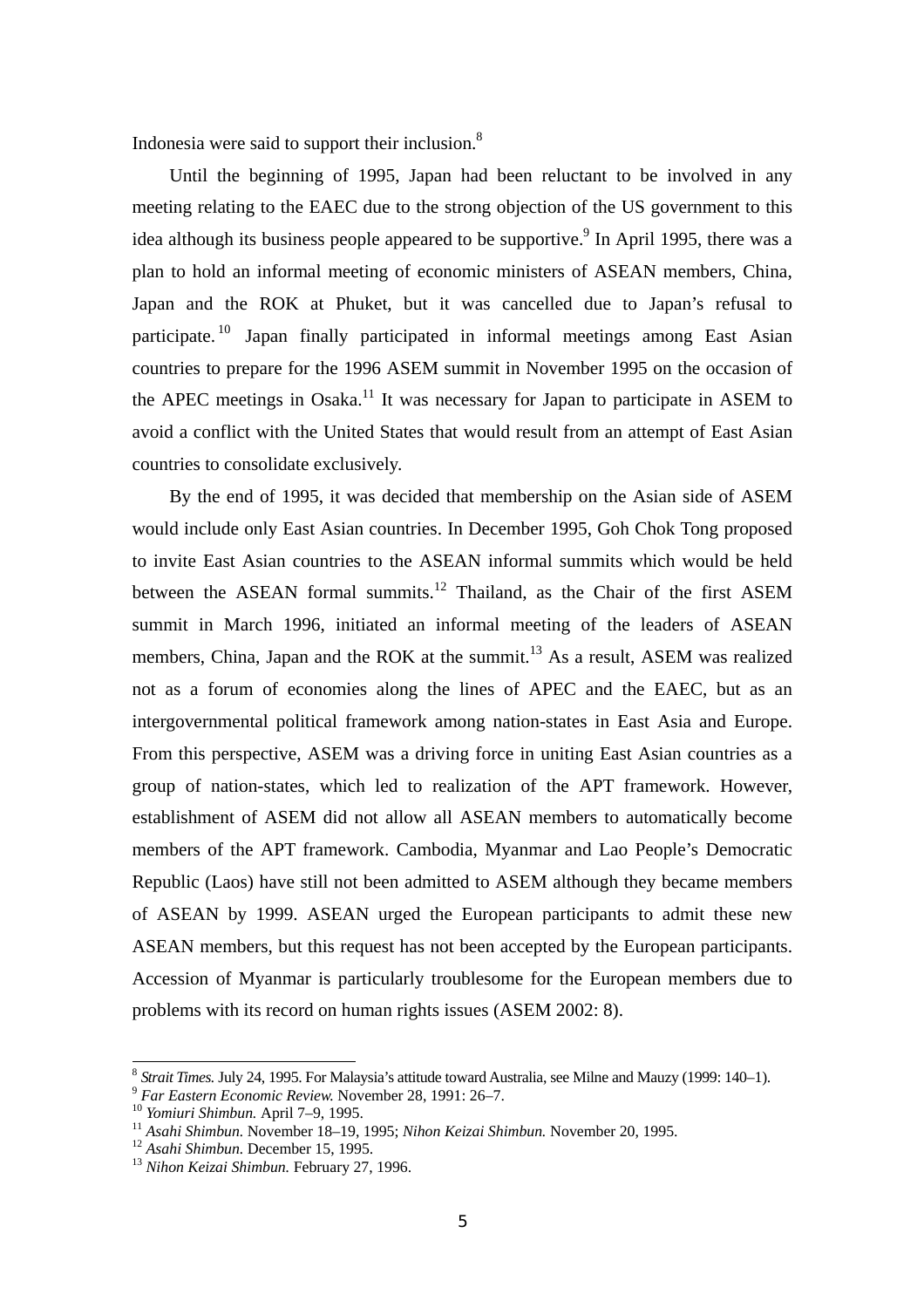In early 1997, Japan attempted to strengthen its relationship with ASEAN and proposed to regularize a Japan-ASEAN summit. In response, ASEAN made the decision to invite not only Japan but also China and the ROK to the ASEAN informal summit in 1997 (AMM 1997).<sup>14</sup> Some explanations regard this decision as ASEAN's attempt to deal with powerful non-ASEAN nations (Takano 2001:166–8; Sato 2003a: 175–200). The most important element of this initiative was including all ASEAN members in the APT framework. Previous discussion regarding the EAEG proposal and its renamed EAEC had already established ASEAN member states' commitment to including ASEAN as a whole as a precondition for creating any kind of framework for East Asian cooperation. Participation of East Asian countries in ASEM helped ASEAN identify states that would be included in the APT framework as an intergovernmental forum among East Asian nation-states. This meant that Hong Kong and Taiwan were not invited to the 1997 ASEAN summit.

## **II-2. Coverage of Issue Areas**

 $\overline{a}$ 

The 1997 informal summits among ASEAN members, China, Japan and the ROK were historical events. After the ASEAN summit, the ASEAN+3 summit and the three separate ASEAN+1 summits—the ASEAN-Japan, the ASEAN-China and the ASEAN-ROK—were also held. The 1997 Asian financial and economic crisis dominated the agenda of these summits. However, discussions at the three ASEAN+1 summits covered a wide range of issues including economic, social, political and security issues (ASEAN-Japan 1997; ASEAN-China 1997; ASEAN-ROK 1997). From the beginning, each ASEAN+1 summit had a wide range of issues in its agenda.

In 1998, leaders of the ASEAN+3 member states agreed to hold the ASEAN+3 summit annually.<sup>15</sup> In the 1999 ASEAN+3 summit, the leaders announced the first statement of the ASEAN+3 summit. In the statement entitled *Joint Statement on East Asia Cooperation*, they agreed to strengthen cooperation on specific issues in economic, social and political arenas. Furthermore, the leaders tasked the relevant ministers with

<sup>&</sup>lt;sup>14</sup> ASEAN informally agreed with invitation of the three countries at the special AMM in May 1997 (*Asahi Shimbun.* June 1, 1997). The thirtieth AMM formally endorsed this decision in July 1997. 15 "ASEAN+3 (Nicchuukan) no Kyouryoku ni Tsuite" [Summary of Cooperation in ASEAN+3

<sup>(</sup>Japan-China-Republic of Korea)]. Ministry of Foreign Affairs, Japan.

<sup>(</sup>http://www.mofa.go.jp/mofaj/area/asean/asean+3/wakugumi.html). Last accessed on June 26, 2003.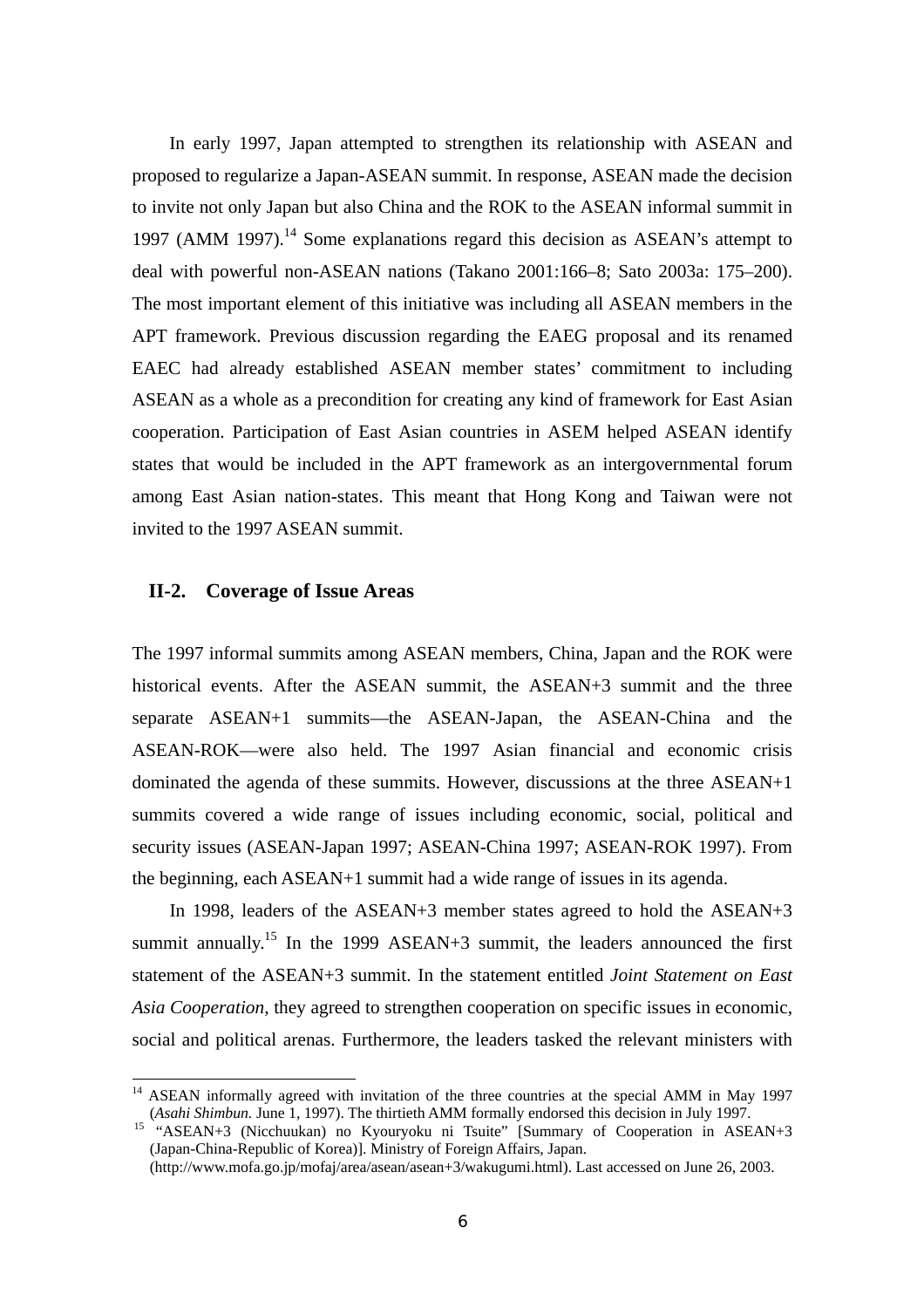overseeing implementation of this statement (ASEAN+3 1999). Since 1999, several ministers of the ASEAN+3 members have become involved in the APT framework.

The process of holding meetings within the APT framework was particularly significant for financial cooperation because several members were badly hit by the 1997 Asian monetary and economic crisis. Dieter and Higgott (2002: 2) argued that "'[t]he East Asian' region will become an increasingly important domain within which to explore protection against financial crises and what we might call 'monetary regionalism' is now firmly on the regional agenda." It is true that financial cooperation preceded cooperation in other issue areas because of the Asian crisis. However, before the crisis, the members in the APT framework had already agreed to meet to discuss various issues. Discussions at the ASEAN+3 and the ASEAN+1 summits from 1997 to 1999 indicated that meetings held under the APT framework would include a wide range of issues.

Since 2000, various ministers' meetings such as finance, trade, environment, labor, agricultural and tourism started to be held in the APT framework (see Annex). This occurs at the ASEAN+3, the ASEAN+1 and the +3 levels. Here, we will consider meetings at the ASEAN+3 level to illustrate expansion of the agenda in the APT framework. The ASEAN+3 economic ministers' meeting was first held in May 2000. The first ASEAN+3 foreign ministers' meeting was held in July 2000 on the occasion of the ASEAN Regional Forum (ARF). The first ASEAN+3 ministers' meetings on labor and agriculture were held respectively in Kuala Lumpur in May and in Medan, Indonesia in October 2001. In 2002, the first ministers' meeting on tourism was held in Yogyakarta, Indonesia in January, on energy in Osaka, Japan in September and on environment in Vientian, Laos in November. Those ministers' meetings have been held once or twice each year (see Annex). It is interesting to note that the ASEAN+3 ministers of health initially met in Kuala Lumpur in April with a second meeting in Cambodia in July 2003 to discuss combating the Severe Acute Respiratory (SARS). In early 2003, SARS was spreading in several countries and regions including Canada, China, Thailand, Singapore, Hong Kong, Taiwan and Vietnam.<sup>16</sup> Thus, by 2003 the APT

<sup>&</sup>lt;sup>16</sup> The ministers' meeting on heath in July invited the Canadian ambassador to Cambodia, state secretary of Ministry of Health of Mongolia and regional director of the Western Pacific Regional Office of World Heath Organization as observers (AHMM+3 2003). Though Hong Kong and Taiwan were also affected by SARS, representatives of the two areas were not invited in the ASEAN+3 ministers' meeting on health. This instance confirms that membership of the APT framework is based on nation-states.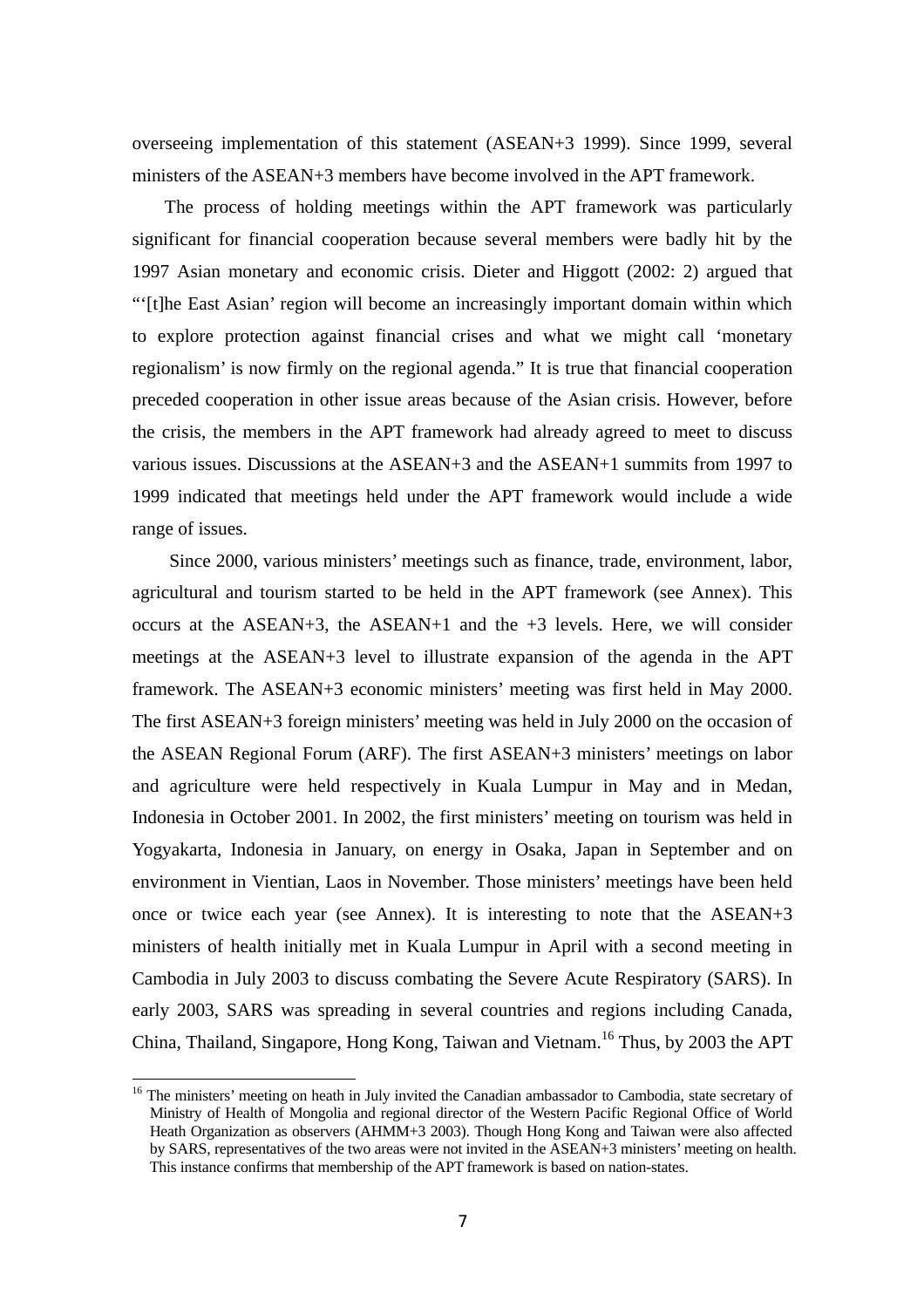framework had already dealt with a wide range of issues, which enables its members to gather if necessary.

There are three points to consider when explaining why its coverage of issue areas in the APT framework expanded rapidly. First of all, this framework was initiated at the summit level and the leaders of its member states endorsed cooperation in various issue areas. Instructions from the summit legitimized holding the ministers' meetings in given issue areas. By contrast, at the beginning of APEC which started with the ministers' meetings, members agreed to deal only with economic cooperation. Second, the wide range of issue areas on the agenda of ASEM provided momentum for East Asian countries to discuss various issues within the APT framework. Finally, the environment surrounding ASEAN favored development of the APT framework in this direction. Since its founding, ASEAN has expanded its agenda and regularized its meetings in various issue areas. The APT framework was established in the late 1990s when ASEAN reached such a stage. At the same time, ASEAN had already faced various political, economic and social problems related to enlargement of its membership since 1995. The problems are centered mainly on economic and political gaps between the ASEAN 6 members (Brunei, Indonesia, Malaysia, the Philippines, Singapore and Thailand) and the new members: Cambodia, Laos, Vietnam and Myanmar (CLMV). The APT framework provided an appropriate arena for ASEAN to ask Japan, China and the ROK for help in solving these problems. These points contrast with the beginning stages of APEC and ASEAN which were characterized by limited involvement of various ministers, other than economic and foreign ministers.

## **II-3. Organizational Setting**

 $\overline{a}$ 

There is little analytical insight on whether the APT framework will become another new organization like ASEAN or APEC. However, there has been a discussion among ASEAN members regarding this matter in response to Malaysia's proposal to set up a secretariat of the APT framework.<sup>17</sup> In 2001, the press statement of the seventh ASEAN

 $17$  This paper distinguishes between "ASEAN+3" and "the APT framework" as analytical concepts. The former represents one level where meetings of ASEAN member states, China, Japan and the ROK take place, whereas the latter means an overall cooperative framework covering meetings on three different levels: "ASEAN+3," "ASEAN+1" and "+3," It is believed that Malaysia's proposal was intended to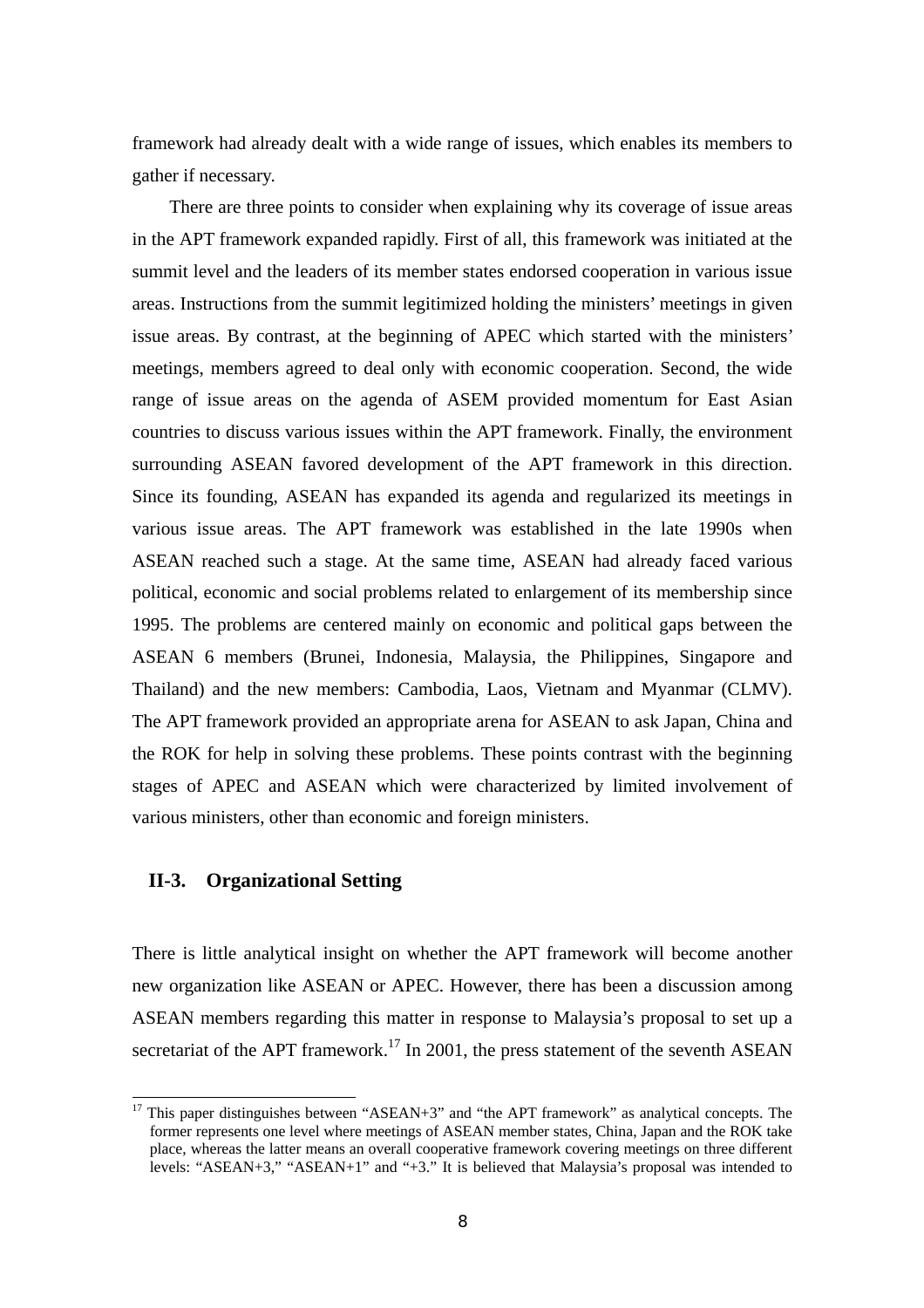summit and the fifth ASEAN+3 summit indicated that "a proposal was made to establish an ASEAN+3 secretariat" (ASEAN and ASEAN+3 2001).

At the thirty-fifth AMM in Brunei in July 2002, Malaysia was willing to offer seed funding of 10 million US dollars to cover the first five years of the secretariat's operations.18 Senior officials of the other ASEAN members expressed reservations on Malaysia's proposal, insisting that they preferred to strengthen the ASEAN Secretariat in order to promote cooperation in the APT framework.<sup>19</sup> The ASEAN foreign ministers at the thirty-fifth AMM only concluded "[w]e resolved to further strengthen the ASEAN+3 cooperation. In this context, we noted the need to strengthen the ASEAN Secretariat in Jakarta and Malaysia's offer to host the ASEAN+3 Secretariat in Kuala Lumpur" (AMM 2002). During the thirty-fifth AMM, senior officials discussed three options: (1) Malaysia's proposal to set up a new secretariat, (2) expansion of the ASEAN Secretariat in Jakarta and (3) establishment of an ASEAN+3 bureau within the ASEAN Secretariat.<sup>20</sup> The second option means maintaining the existing mechanism of the ASEAN Secretariat without changing its organizational structure. Cooperation in the APT framework has been dealt with in the External Relations and Coordination Bureau in the ASEAN Secretariat. Responding to discussion on the possibility of establishing a secretariat of the APT framework, the ASEAN Secretariat showed its support for setting up an APT Unit within the External Relations and Coordination Bureau in the ASEAN Secretariat. Setting up an APT Unit is more feasible than establishing another new bureau such as an APT Bureau in terms of staff and budget constraints of the ASEAN Secretariat<sup>21</sup>

 Related to discussion on a secretariat of the APT framework, an idea for an "East Asia Summit" (EAS) emerged in 2001. According to the Report of the East Asian Study Group (EASG) submitted to the 2002 ASEAN+3 summit, three concrete measures were recommended for institutional cooperation:

-

create a secretariat for cooperation at the ASEAN+1 and the +3 levels in addition to the ASEAN+3 level. Therefore, this paper uses "a secretariat of the APT framework" instead of "the ASEAN+3 secretariat" except for citations. 18 *New Strait Times.* July 27, 2002.

<sup>&</sup>lt;sup>19</sup> For the Thai position, see *New Strait Times* (July 27, 29, 2002). The Singaporean and Indonesian positions were confirmed by interviews with relevant officials by the author in October 2003.

 $^{20}$  New Strait Times. July 27, 2002.<br><sup>21</sup> Interviews with officials in the ASEAN Secretariat by the author in October 2003. The existing bureaus in the ASEAN Secretariat are for (1) Economic Integration, (2) Finance and Integration Support, (3) Resources Development and (4) External Relations and Coordination.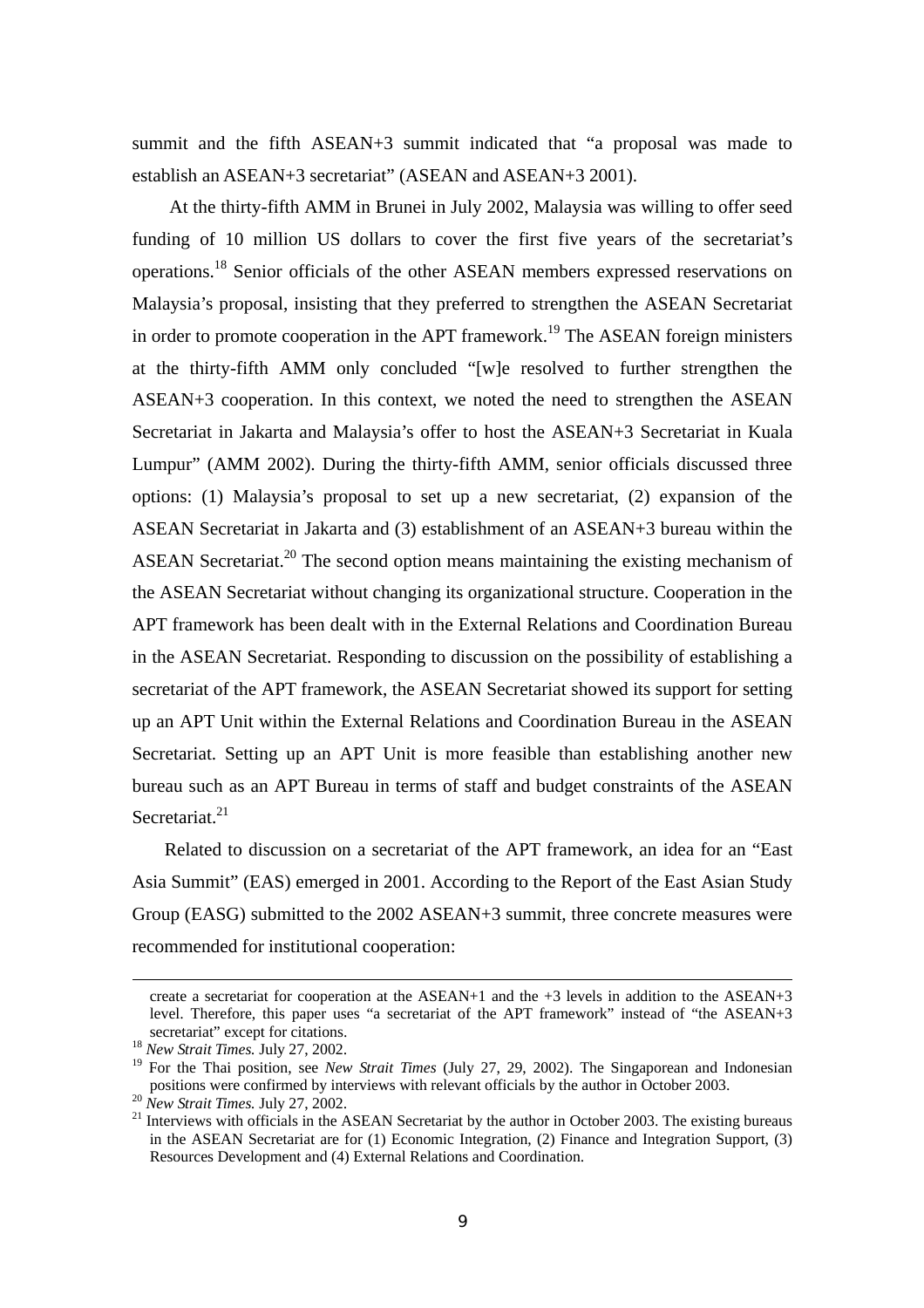- (1) Purse the evolution of the ASEAN+3 Summit into an East Asian Summit
- (2) Institutionalize regional dialogues, including regular Meetings of Foreign Ministers and leaders of other sectors on diverse political and security-related subjects
- (3) Establish an East Asia Forum consisting of the region's governmental and non-governmental representatives from various sectors, with the aim to serve as an institutional mechanism for broad-based social exchanges and, ultimately, regional cooperation

(EASG 2002: 18–19)

The report states the first measure on evolution into an EAS is a long-term objective whereas it is feasible that the second and third measures could be realized in the short-term (EASG 2002: 18–19). Setting creation of an EAS as a long-term goal reflects fears that ASEAN members have toward rapid institutionalization of an East Asian group. Most ASEAN members fear that evolution of the APT framework into an EAS would expedite setting up a new organization and thereby dilute the political presence of ASEAN.<sup>22</sup> Singapore and Vietnam, for instance, strongly argued that East Asian cooperation must be conducted through a gradual building-block approach (Subianto 2003: 8). Only Malaysia showed support for establishing an EAS at a much faster speed because doing so would be in line with its own EAEG proposal.<sup>23</sup> The report of the EASG indicates "concerns that ASEAN may be marginalized if the transition towards an EAS would be encumbered with too fast" (EASG 2002: 5).

As a practical step, the report suggests strengthening regular director-general meetings of ASEAN member states, China, Japan and the ROK. The first ASEAN+3 director-general meeting was held in Seoul in August 2002 (EASG 2002: 5, 19). Instituting regular director-general meetings is an alternative to establishing a new secretariat. ASEAN also initially regularized its director-general meeting and took ten

-

<sup>(</sup>http://www.aseansec.org/13106.htm). Last accessed on March 4, 2004.<br><sup>22</sup> The term "ASEAN Plus Three" is important to avert objection from the United States. ASEAN members still remember the objection of the United States to the 1990 EAG proposal. This prevents the APT framework from changing its name into an East Asia Group or an East Asia Summit (An interview with Dr. S. P. F. Luhlima, Centre of Strategic and International Studies in Jakarta by the

author in October 2003). 23 At the 1997 ASEAN+3 summit, Malaysia, as the Chair of the summit, insisted on holding a regular ASEAN+3 summit but China and Japan did not respond positively to the Malaysian proposal (*Asahi Shimbun.* December 17, 1997). At the 2000 ASEAN+3 summit, Mahathir welcomed the direction toward instituting an East Asian summit to replace the ASEAN+3. He stated "[w]e need to formalize the grouping and call it something" and further said that "there would be a need to define the meaning of East Asia as many countries might want to claim to be East Asian" (*New Strait Times*. November 25, 2000). Malaysia also held the first East Asia Congress in August 4–6, 2003. On this occasion, Mahathir "called on East Asian countries to openly say they want to have an East Asian economic grouping and stop hiding behind the label of the ASEAN Plus 3" (*New Strait Times.* August 5, 2003).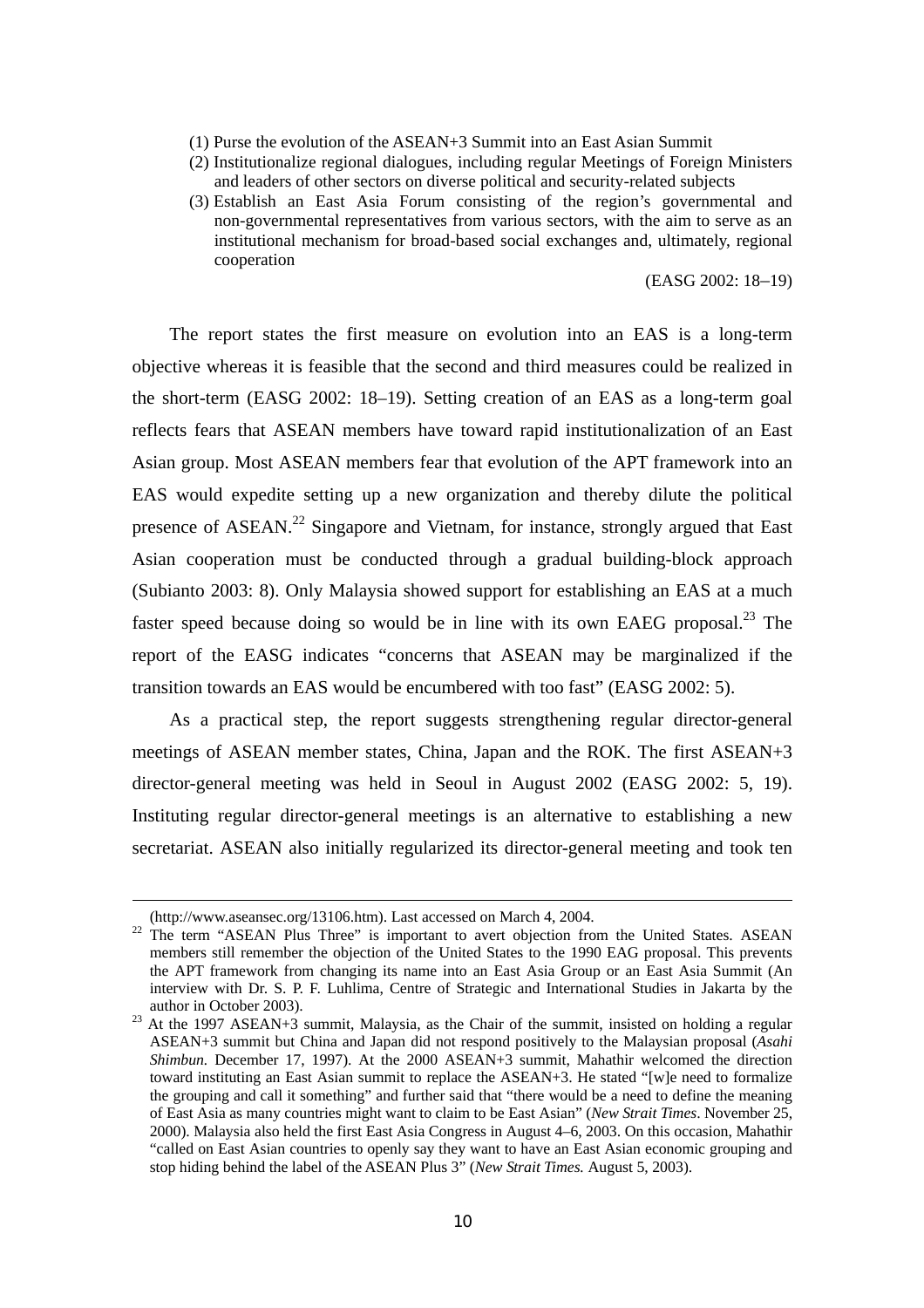years to set up its Secretariat. In this sense, it is possible that the APT framework will follow the organizational evolution of ASEAN.

## **III. The Multi-layered Structure and its Utilization in Various Issue Areas**

The APT framework has a multi-layered structure, which consists of three levels: ASEAN+3, ASEAN+1 and +3. This chapter will analyze why this structure resulted from the process of holding meetings and how this structure was utilized in various issue areas. The analysis in the chapter deals with both ad hoc and regular meetings at the summit and ministerial levels. Regularization of the meetings at the three levels aims to institutionalize the multi-layered structure. Irregular meetings are also discussed to show momentum in the process of instituting regular meetings. This chapter will also analyze bilateral deals, such as a swap agreement between Japan and Thailand, which are allowed as long as they are endorsed in meetings on the three levels of the multi-layered structure.

## **III-1. Determinants of the Multi-layered Structure**

In 1997, the APT framework was established through holding of the ASEAN+3 summit and the three separate ASEAN+1 summits. Independent of the ASEAN+3 summit, ASEAN respected Japan's proposal in January 1997 and decided to hold the ASEAN-Japan summit. To be fair, China and the ROK were given opportunities to hold the ASEAN-China and the ASEAN-ROK summit. The leaders achieved the three separate documents at the ASEAN+1 level, not the ASEAN+3 level (ASEAN-Japan 1997; ASEAN-China 1997; ASEAN-ROK 1997). This indicates that each of the three countries felt the necessity to strengthen their existing relationships with ASEAN at the ASEAN+1 level.

Before the APT framework was formed, ASEAN and the three countries established relations at the ASEAN+1 level. The ASEAN-Japan relationship has been maintained at the summit level since 1977 when Takeo Fukuda, then Japanese Prime Minister, met with the ASEAN leaders. Since then, Japan had developed a close relationship with ASEAN. Since 1997, the ASEAN-Japan relationship has been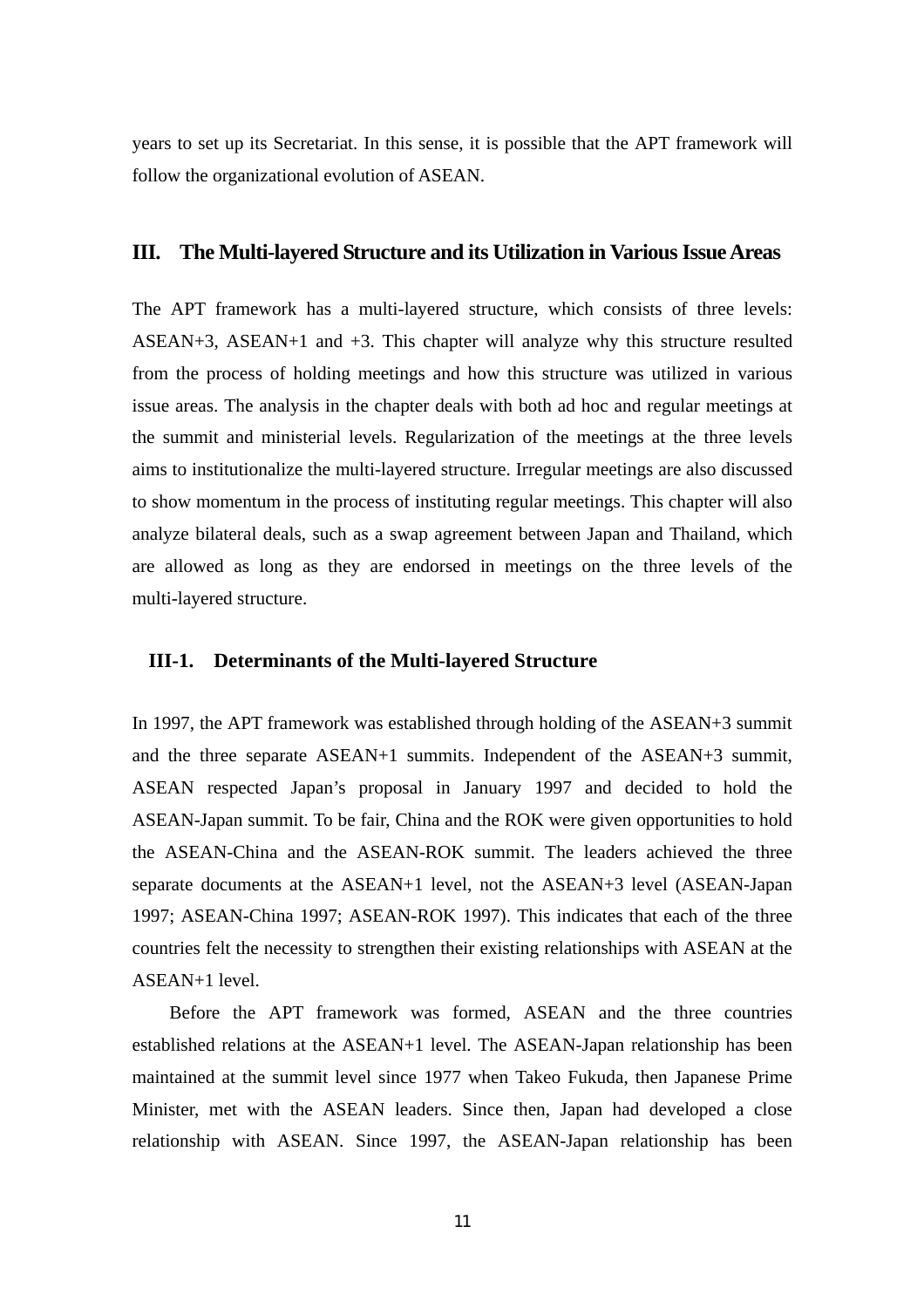regarded as the one pillar of the APT framework (Yamakage 2003: 36). As for the ASEAN-China relationship, China was first admitted as a full dialogue partner of ASEAN in 1996 after its foreign minister was invited to the 1991 AMM. The ASEAN-ROK relationship started when the ROK acquired the status of a full dialogue partner of ASEAN in 1991. Both the ASEAN-China and the ASEAN-ROK relationships had been conducted at the foreign ministerial level and were upgraded to the summit level in 1997, due to formation of the APT framework.

Yamakage (2003: 33–6) argues that Japan changed its attitude toward East Asia cooperation and positively participated in the APT framework in the late 1990s. Takahara (2003: 59–65) also points out that China has moved toward cooperation in East Asia by enhancing its diplomacy with ASEAN in order to reduce perceived threats from China's growing economic and political power. Positive attitudes of China and Japan toward East Asian cooperation do not deny their interest in maintaining institutional arrangements at the ASEAN+1 level. China and Japan compete for the leadership role in East Asia and attempt to maintain their political leverage with ASEAN by preserving their individual relationships with ASEAN through the ASEAN+1 channel.

On the other hand, ASEAN attempted to establish the ASEAN+3 meeting as its primary relationship with these three external partners. ASEAN has officially maintained its commitment to preserve ASEAN+3 to limit influence of powerful East Asian countries, especially China (Takano 2001: 163–5; Yoshino 2003: 115–6). At the same time, ASEAN views its leading role as a buffer between the shaky and sometimes contentious political relationship between China and Japan by taking advantage of the ASEAN+1 relationships (Dieter and Higgott 2002: 35–6; Tay 2000: 232–3; Hew and Mely 2000: 26). Expansion of the ASEAN membership since 1995 created a gap of economic and political development between the old and the new ASEAN members. The APT framework, whether at the ASEAN+1 or the ASEAN+3 level, is a tool for ASEAN to maintain its political leverage and reduce the economic and political gap among ASEAN members by cooperating with China, Japan and the ROK.

In 1999, another new summit among China, Japan and the ROK, the +3 summit, was initiated by Keizo Obuchi, then Prime Minister of Japan on the occasion of the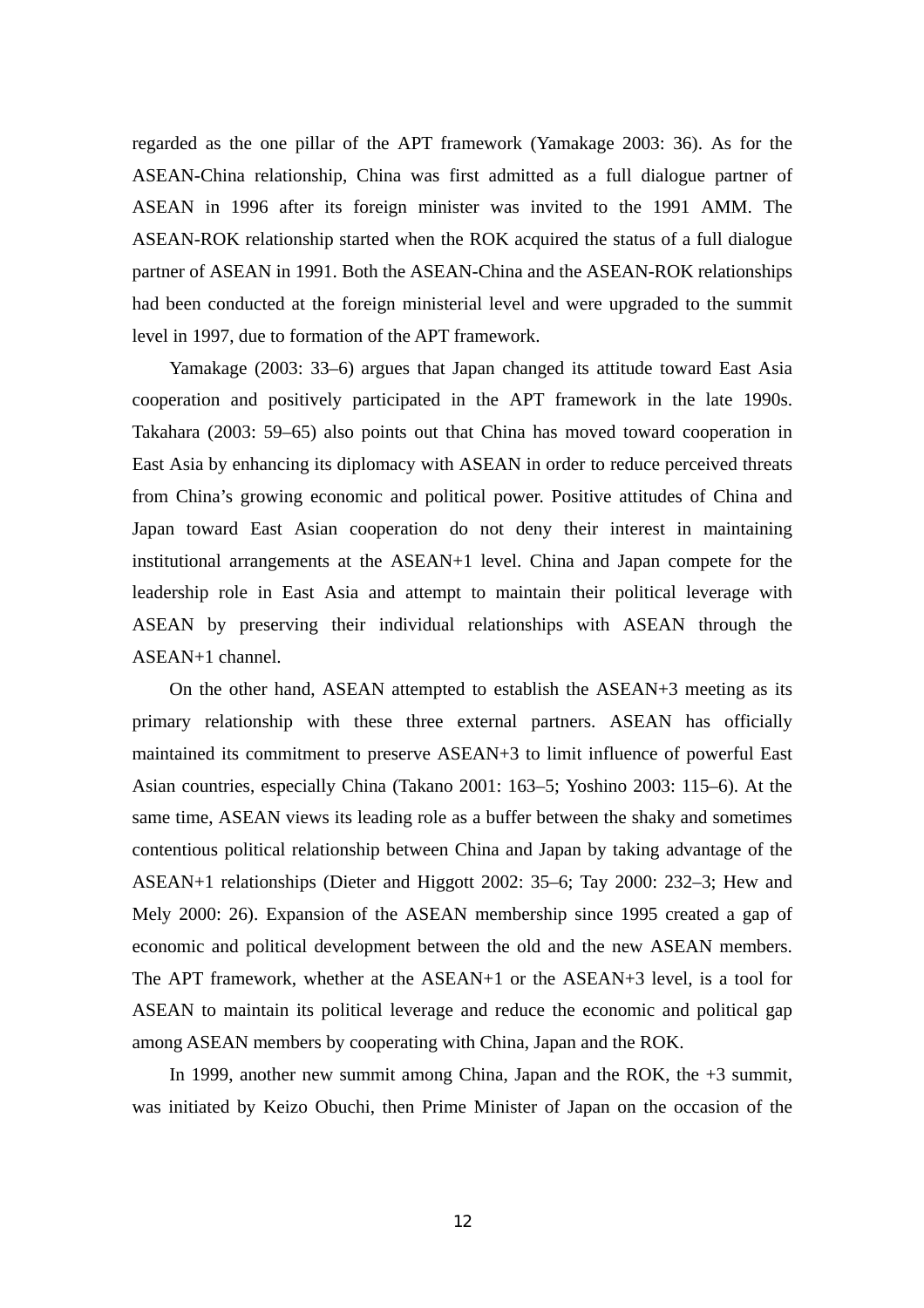ASEAN+3 summit. The three leaders mainly discussed economic issues in 1999.<sup>24</sup> At this summit, Japan suggested regularizing the +3 summit. The ROK supported this proposal but China expressed reservations.<sup>25</sup> The  $+3$  summit was recognized as an annual summit in 2000 after China finally agreed to its regularization.<sup>26</sup> The agenda of the 2000 summit remained focused on economic issues, while the ASEAN+3 summit included other issues.<sup>27</sup> In 2003, however, the  $+3$  leaders adopted the first document at the +3 level to express their support for cooperation not only in economic but also in political and security areas with special reference to tense affairs on the Korean Peninsula (The +3 2003).

The multi-layered structure of the APT framework is the result of maintaining the ASEAN+1 channel even after the APT framework was formed. China and Japan are still in competition for a leadership in East Asia and each maintains its influences on ASEAN by promoting their own individual relations with ASEAN. ASEAN supports continuation of the multi-layered structure because both ASEAN+3 and the ASEAN+1 are convenient tools for ASEAN to smoothly handle relationships with the three external players.

In spite of leadership competition in East Asia, there are several crucial issues such as the nuclear proliferation problems in North Korea to be solved among the  $+3$ countries. It is significant that the  $+3$  summit gradually developed as a comprehensive forum with a wide rage of issue areas. It is also important to note that the  $+3$  members started to foster relationships by utilizing their opportunities to participate in the ASEAN+3 summit. This implies that the ASEAN+3 meeting fostered support for building a group or framework among the  $+3$  countries, which had not been previously proposed.

## **III-2. Financial Cooperation**

Faced with the Asian financial crisis, finance ministers of the members of the APT framework as well as other concerned economies in the Asia-Pacific region met frequently to discuss how to address the problems caused by the crisis from 1997 to

<sup>&</sup>lt;sup>24</sup> Nihon Keizai Shimbun, November 20, 1999.

<sup>&</sup>lt;sup>25</sup> *Nihon Keizai Shimbun.* November 29. 1999.<br><sup>26</sup> *Asahi Shimbun (evening paper).* November 24. 2000.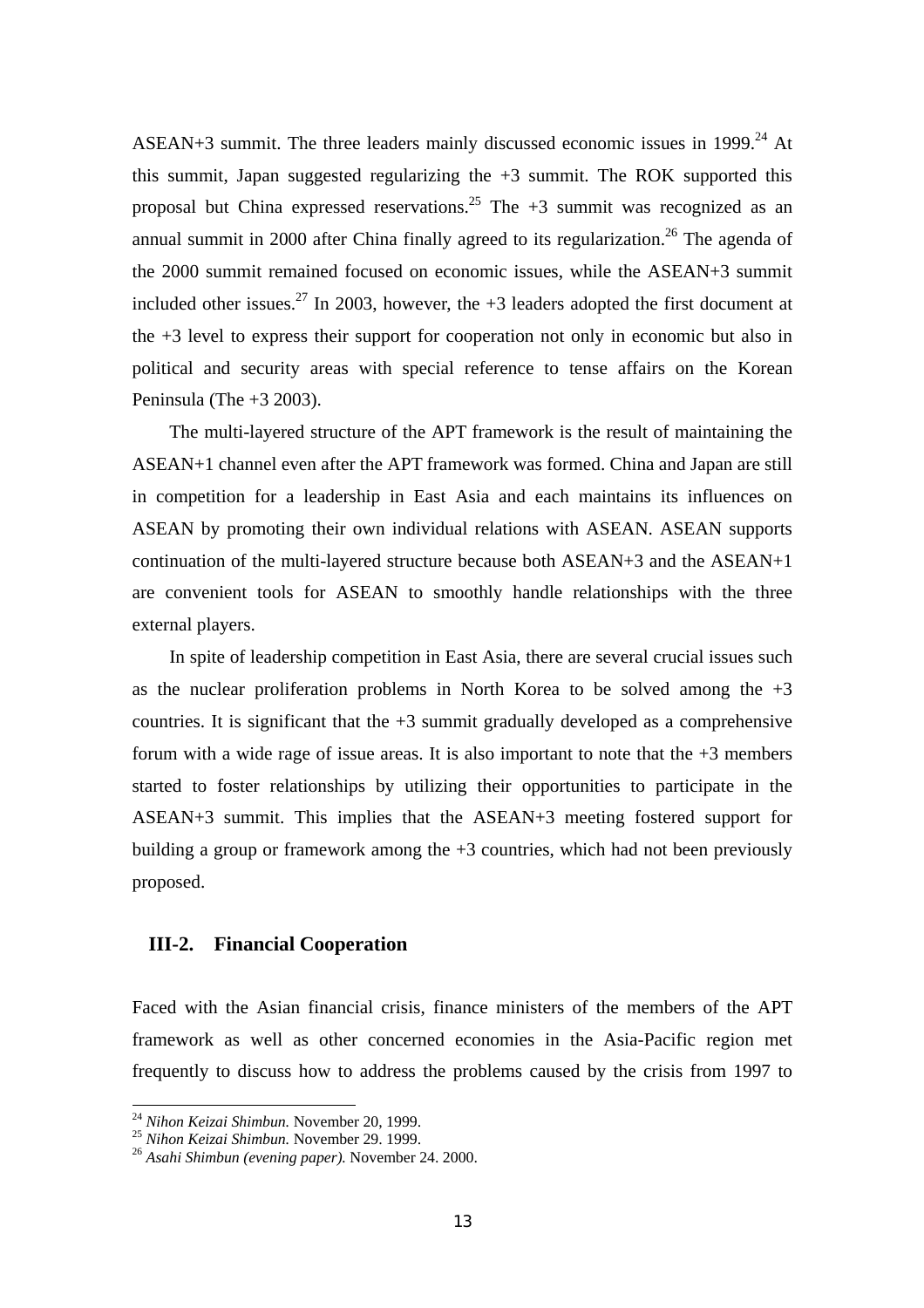1998 in various arenas such as ASEAN, ASEM and APEC with involvement of the Word Bank and IMF. In November 1997, there was a meeting of finance and central bank deputies representing Australia, Brunei, Canada, China, Hong Kong, Indonesia, Japan, the ROK, Malaysia, New Zealand, the Philippines, Singapore, Thailand and the United States. This meeting achieved the so-called Manila Framework to emphasize the IMF's role for facilitating regional financial cooperation (AFMM 1997).

After the crisis-affected economies were disappointed with solutions proposed by the IMF, ASEAN members, in particular, increased their expectation of the role of East Asian countries, particularly Japan, in helping find a solution (Narine 2001; Higgott 1998; Stubbs 2002). Japan as well as ASEAN members recognized that it was necessary to build up a financial architecture independent from the IMF's US-led program.<sup>28</sup> Japan quickly responded to the Asian crisis by proposing the Asian Monetary Fund (AMF) in August 1997, but the AMF proposal was firmly rejected by the United States. In a second attempt, Japan proposed the "New Miyazawa Initiative" providing a package of support measures totaling 30 billion US dollars in October 1998. This initiative gave bilateral financial support to the crisis-affected countries, mainly the ROK, Indonesia, Malaysia, Singapore, the Philippines and Thailand. Utilizing this initiative, Japan signed swap agreements with Malaysia and the ROK in 1999 (Japan-Malaysia 1999; Japan-ROK 1999).

It was not until April 1999 that finance ministers of the ASEAN+3 met for the first time. Therefore, the ASEAN+3 finance ministers' meeting was not the primary channel used to achieve consensus on how to respond to the crisis in  $1999$ <sup>29</sup>. The second ASEAN+3 finance ministers' meeting in May 2000 endorsed "the Chiang Mai Initiative." This initiative "involves an expanded ASEAN Swap Arrangement that would include all ASEAN countries, and a network of bilateral swap and repurchase agreement facilities among ASEAN countries, China, Japan and the Republic of Korea" (AFMM+3 2000). ASEAN members signed the ASEAN swap arrangement in 1977 (ASEAN 1977). However, they found this arrangement ineffective in attempts to

-

<sup>&</sup>lt;sup>27</sup> *Nihon Keizai Shimbun.* November 24. 2000.<br><sup>28</sup> Related to this argument, Oba (2003: 160–3) argues that Japan attempted to promote internationalization of the Yen in order to establish a financial architecture independents from the United States.

 $29$  Deputy finance ministers and deputy central bank governors of the ASEAN+3 members announced the press release in March 1999 (ADFMM+3 1999). This is the first document announced at the ASEAN+3 level, ahead of the joint statement announced at the ASEAN+3 summit in November 1999.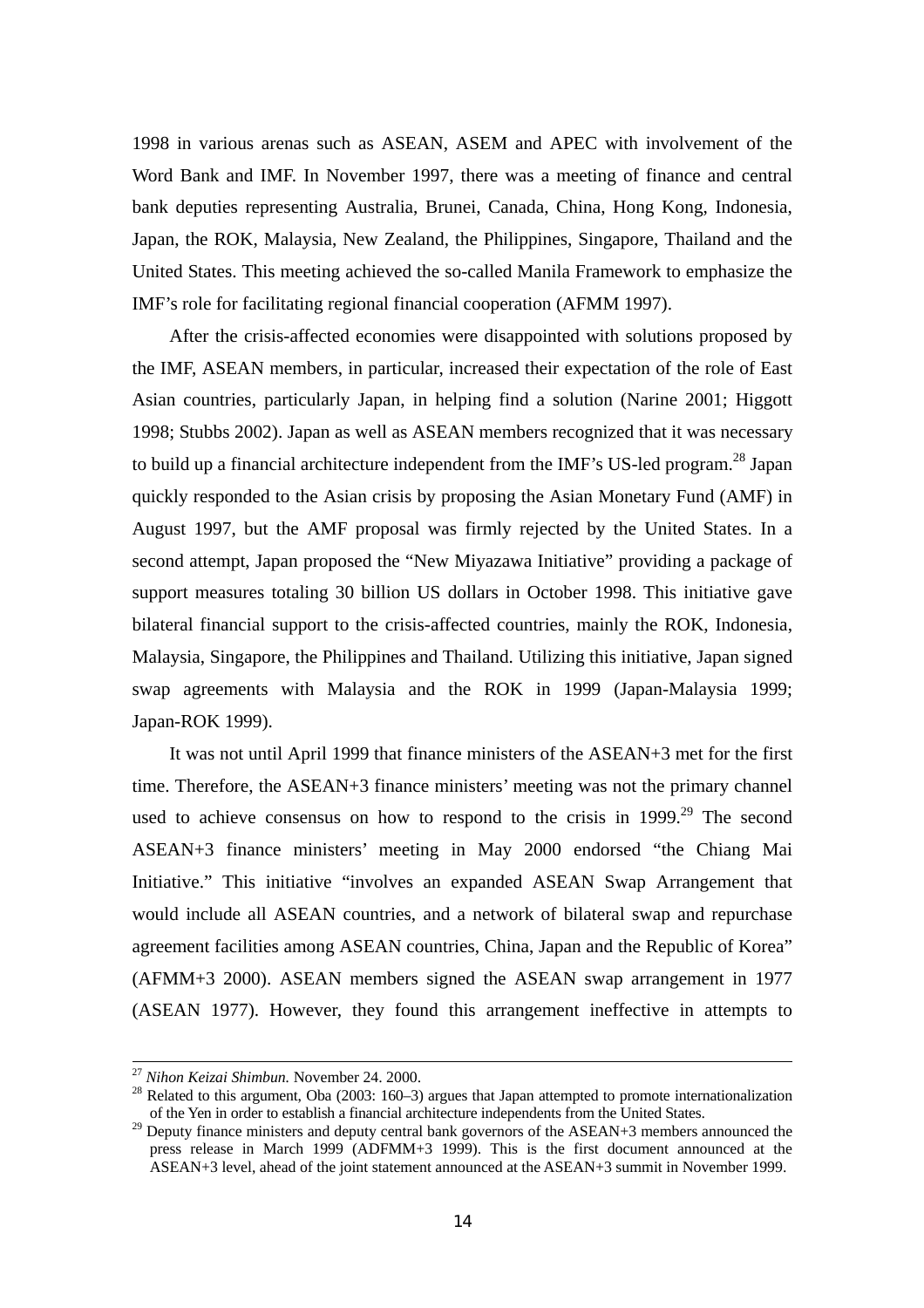combat the 1997 Asian crisis and learned that it was not possible to solve the problems of the crisis by themselves. Under the ASEAN swap arrangement, the Chiang Mai Initiative encouraged the ASEAN+3 member states to sign bilateral swap agreements (Ravenhill 2002: 187). Before this initiative was undertaken, Japan had signed bilateral swap agreements with Malaysia and the ROK in 1999 under the 1998 New Miyazawa Initiative. From this perspective, Japan's New Miyazawa Initiative was one of the forces in facilitating development of a network of bilateral swap agreements (Oba 2003: 157). The crisis-affected ASEAN members asked Japan to help by signing bilateral agreements; China and the ROK also showed their interest in signing those agreements (AFMM+3 2002). The network of bilateral swap agreements among Japan, China, the ROK and the ASEAN 6 members emerged by 2003 (MOF 2003). It is assumed that the new ASEAN members, CLMV, will join this network in the future although they have yet to sign bilateral swap agreements.

In addition to the Chiang Mai Initiative, the ASEAN+3 finance ministers started to promote the Asian Bond Market Initiative (ABMI) in 2003, which was originally initiated by Thaksin Shinawatra, Prime Minister of Thailand, in October 2002 (Thaksin 2002). The ABMI became a common agenda for several frameworks: $30$  the Asian Development Bank (ADB), the Executives' Meeting of East Asia Pacific Central Banks  $(EMEAP)^{31}$  and the Asia Cooperation Dialogue  $(ACD)^{32}$  By the 2003 ASEAN+3 meeting, six voluntary working groups had been established to further discuss a range of key issue areas, such as a credit guarantee mechanism, in order to develop regional

<sup>30</sup> ADB explains this point in details. (http://aric.adb.org/docs/asiabondmarket/ABM.pdf). Last accessed on December 10, 2003.<br><sup>31</sup> Members of EMEAP include the Reserve Bank of Australia, People's Bank of China, Hong Kong

Monetary Authority, Bank of Indonesia, Bank of Japan, Bank of Korea, Bank Negara Malaysia, Reserve Bank of New Zealand, Bangko Sentral ng Pilipinas, Monetary Authority of Singapore, and Bank of Thailand. (http://www.emeap.org/). Last accessed on February 18, 2004. On 2 June 2003, EMEAP members announced the launch of the Asian Bond Fund (ABF) which will have an initial size of about 1 billion US dollars. The ABF will invest in a basket of dollar denominated bonds issued by Asian sovereign and quasi-sovereign issuers in EMEAP member economies (other than Japan,

Australia, and New Zealand) (EMEAP 2003). 32 ACD was established in 2000 by Thailand. It comprises 22 countries in Asia: Bahrain, Bangladesh, Brunei, Cambodia, China, India, Indonesia, Japan, Kazakhstan, the ROK, Kuwait, Laos, Malaysia, Myanmar, Oman, Pakistan, Philippines, Qatar, Singapore, Sri Lanka, Thailand, and Vietnam.

 <sup>(</sup>http://www.acddialogue.com.web/3.php). Last accessed on December 15, 2003. Thailand has volunteered to be the primary actor on the Asian Bond Market Development Initiative through working out a set of feasible guidelines for developing sound Asian bond markets.

<sup>(</sup>http://aric.adb.org/docs/asiabondmarket/acd.asp). Last accessed on December 10, 2003.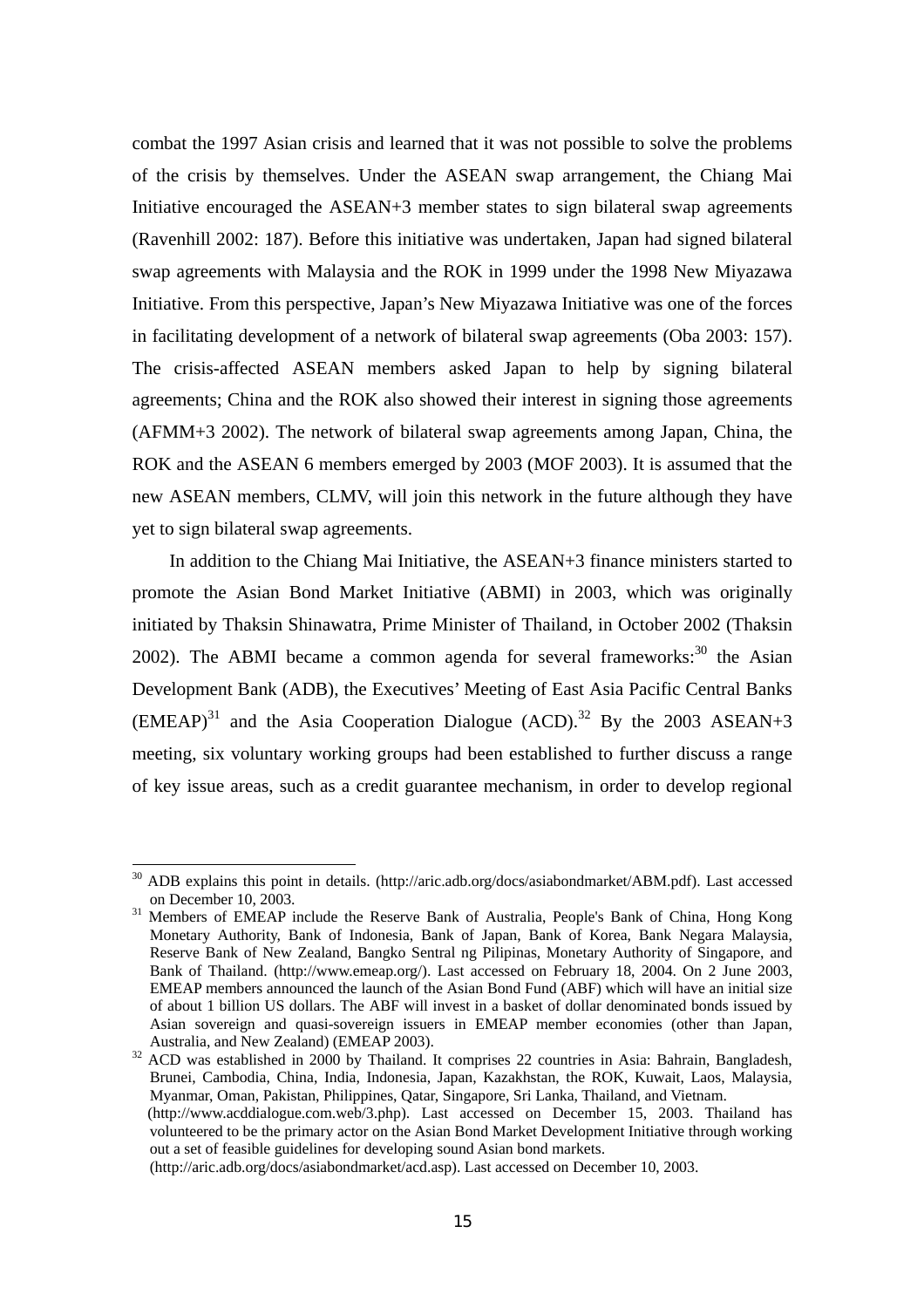bond markets (AFMM+3 2003a).<sup>33</sup> ADB has approved the provision of technical assistance—not to exceed the equivalent of 500,000 US dollars—on a grant basis for the ASEAN+3 regional guarantee mechanism under the ABMI (ADB 2003). The ASEAN+3 finance ministers' meeting, along with other frameworks, became one of the main forums for establishing the ABMI.

The two major initiatives have been taken by the ASEAN+3 finance ministers' meeting made cooperation on financial issues at the ASEAN+3 level visible. In particular, endorsement of the Chiang Mai Initiative and the ABMI indicates that the ASEAN+3 meeting was recognized as a forum to be used to prepare for future crises. After the experiences of the crisis, Japan, the big player on this issue, maintained its commitment to creating a financial architecture independent from the United States. The ASEAN+3 presented one of the tools for Japan to use to create such a financial system in Asia, which would be attractive to as many economies in the region as possible.

Until 2003, the ASEAN-Japan, the ASEAN-ROK and the ASEAN-China finance ministers' meetings have not been held regularly. However, ASEAN members and Japan held the ASEAN-Japan finance ministers' meeting in December 1997 and agreed to combat the financial problems that resulted from the crisis (AFMM-Japan 1997). Since 2000, the +3 finance ministers' meeting has been held as an exchange of views on issues of common concern to build support for the agreements of the ASEAN+3 finance ministers' meeting.34

On the issue of financial cooperation, all three levels of the APT framework have been used to advance cooperation. In particular, the ASEAN+3 meeting achieved concrete measures such as the Chiang Mai Initiative. The ASEAN+3 meeting was only one of the areas where the 1997 Asian crisis was dealt with but it is significant because it provided a convenient channel for the members who felt necessary to conduct regional financial policies independent of the United States or the IMF.

 $33$  The six working groups are (1) creating new securitized debt instruments (coordinated by Thailand), (2) credit guarantee mechanisms (Korea), (3) foreign exchange transactions and settlement issues (Malaysia), (4) issuance of bonds denominated in local currency by Multilateral Development Banks, foreign government agencies and Asian multinational corporations (China), (5) local and regional rating agencies (Singapore and Japan) and (7) technical assistance coordination (Indonesia, Philippines

and Malaysia) (AFMM+3 2003b). 34 "Nicchuukan Zaimu Daijin Kaigi" [The Finance Ministers' Meeting among China, Japan and the Republic of Korea]. Ministry of Finance, Japan.

<sup>(</sup>http://www.mof.go.jp/jouhou/kokkin/kokusaikaigi.html#JCK). Last accessed on December 15, 2003.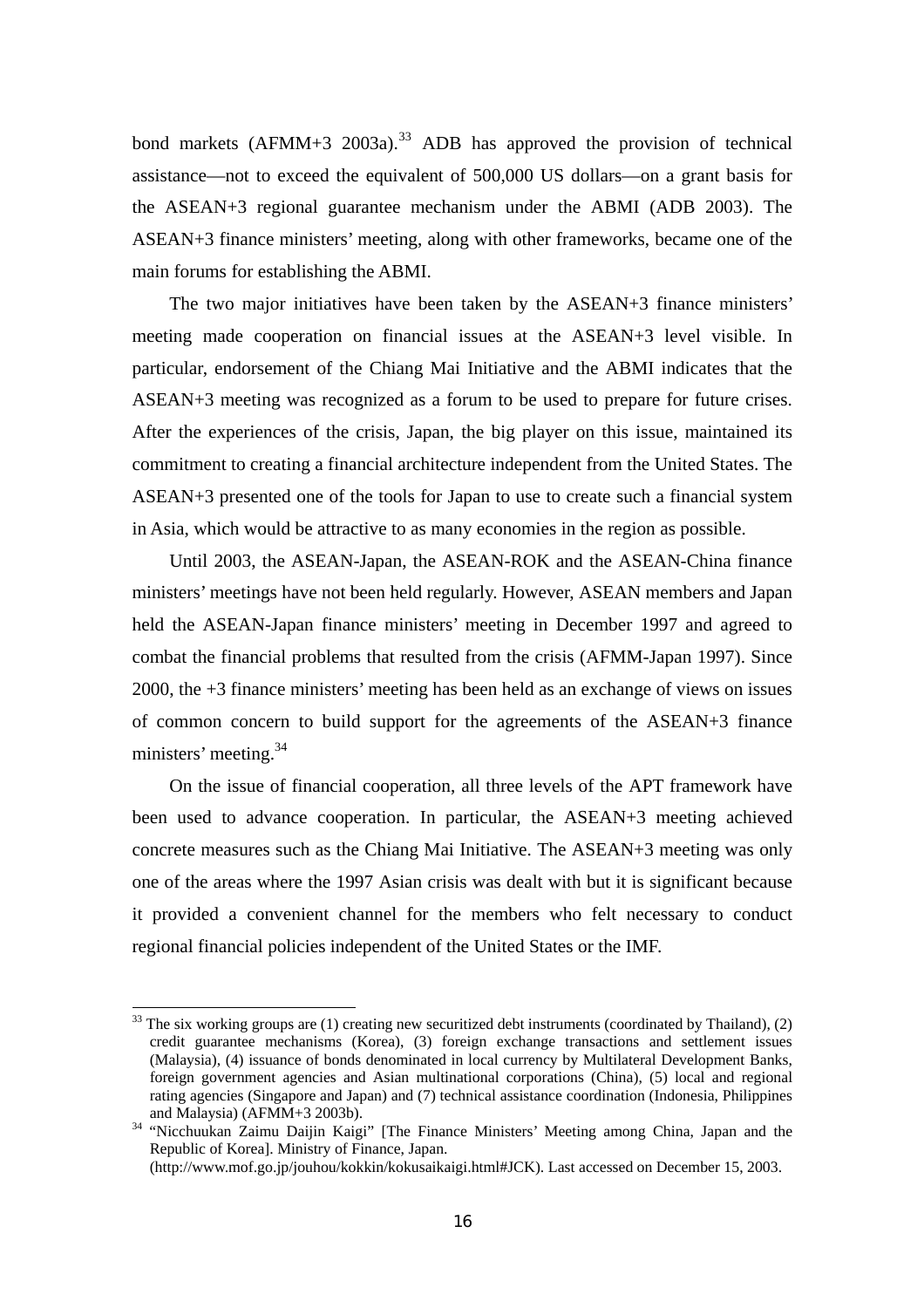## **III-3. Agricultural Cooperation**

The ASEAN+3 ministers of agriculture first met in October 2001.<sup>35</sup> In its joint statement, the ministers agreed to the second meeting in Laos in October 2002 and to "institutionalize the ASEAN Agricultural Ministers Meeting (AMAF) Plus Three and Senior Official Meetings (SOM)" (AMAF+3 2001). At this meeting, the ministers endorsed a plan for Thailand to coordinate a study of an "East Asian Rice Reserve System" with assistance from Japan, aiming at reducing poverty and strengthening food security in East Asia (AMAF+3 2001).

In order to achieve the expeditious establishment of an East Asian Rice Reserve System, a Pilot Project was launched on a voluntary basis at the second meeting in 2002. It was also requested that Thailand and Japan serve as the interim coordinators for the Pilot Project (AMAF+3 2002). In 2003, participating governments agreed that "a Management Team would be established in early next year to carry out the Pilot Project of the East Asian Rice Reserve System" (AMAF+3 2003). Although this project started to function "on a voluntary basis" (AMAF+3 2002), Thailand and Japan have been playing pivotal roles in attempts to formalize it. It remains to be seen whether the other ASEAN+3 members are deeply committed to taking part of this project. Nonetheless, it is important for the ASEAN+3 agricultural ministers to continue to meet to build up a common position toward agricultural negotiations under the World Trade Organization (WTO) (MAFF 2002).

The ASEAN+3 ministers' meeting on agricultural cooperation was regularized at the first meeting in 2001. The ASEAN+1 meetings on agriculture were still not regularized at the ministerial level in 2003, but China proposed to give agricultural technical assistance to ASEAN by sending experts to ASEAN member states at the 2000 ASEAN-China summit (Takahara 2003: 60–1). In 2002, China's Ministry of Agriculture and the ASEAN Secretariat on behalf of ASEAN member states signed the memorandum of understanding on this matter (ASEAN-China 2002c). In contrast, the +3 ministers' meeting on agriculture is also not regularized and, in addition, there has been only a meeting of research institutions on agriculture of China, Japan and the ROK for research cooperation that started in Tokyo in November 2003 (MAFF 2003).

<sup>&</sup>lt;sup>35</sup> This meeting was initiated by China in 2000 (Soesastro 2002: 389).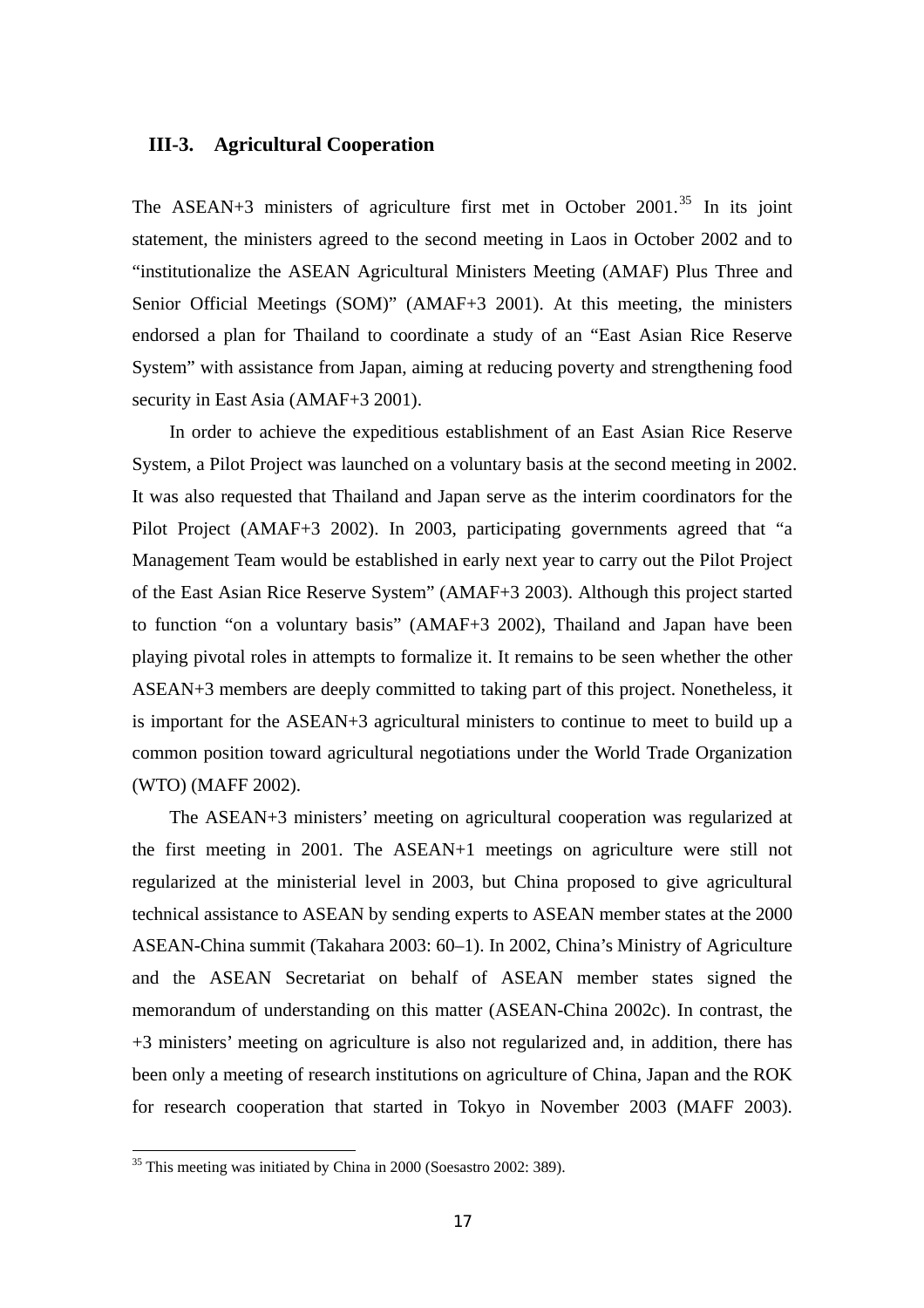Therefore, the multi-layered structure has been partly realized with at the ASEAN+3 and the ASEAN+1 level ministerial meetings on this issue by 2003.

## **III-4. Cooperation on Transnational Crime**

At the 1999 ASEAN+3 summit, the leaders decided to include political and security issues on its agenda. The Philippines proposed the East Asia Security Forum in order to make the ASEAN+3 an arena for discussing security issues (Baja 2000). Although the ASEAN+3 leaders did not approve this proposal in 1999, they did not exclude security issues from the agenda of the ASEAN+3 summit. Based on a proposal from China, members agreed to cooperate on transnational crime such as terrorism at the third ASEAN+3 foreign ministers' meeting in 2002 (AMM+3 2002). Under the direction of the foreign ministers' meeting, the senior official meeting of the ASEAN+3 members on transnational crime was held in July 2003.

The first +3 foreign ministers' meeting was held in 2002 on the occasion of the ASEAN+3 foreign ministers' meeting. At this meeting, the foreign ministers praised China's proposal to deal with transnational crime issues at the ASEAN+3 meeting and expressed the need for the three countries to cooperate on this issue (MOFA 2002). Thus, China's proposal to deal with this issue at the ASEAN+3 meeting contributed to the decision of the +3 foreign ministers to include transnational crime issues in the agenda of the  $+3$  meeting.

 Cooperation on this issue at the ASEAN+1 level has been also enhanced since 2002. In 2002, when ASEAN members and China announced the joint declaration on cooperation in the arena of non-traditional security issues and specified priorities for cooperation against trafficking in illegal drugs, people-smuggling, sea piracy, terrorism, arms-smuggling, money-laundering, international economic crime and cyber crimes. ASEAN members and China also agreed to "use the existing mechanism, as far as possible, such as the ASEAN Ministerial Meeting on Transnational Crime and Senior Officials Meeting on Transnational Crime to pursue the cooperation" (ASEAN-China 2002b). In December 2003, Japan and ASEAN announced intentions to "enhance cooperation in the areas of counter-terrorism, anti-piracy and in combating other transnational crimes through the ARF, ASEAN Plus Three process, ASEAN Ministerial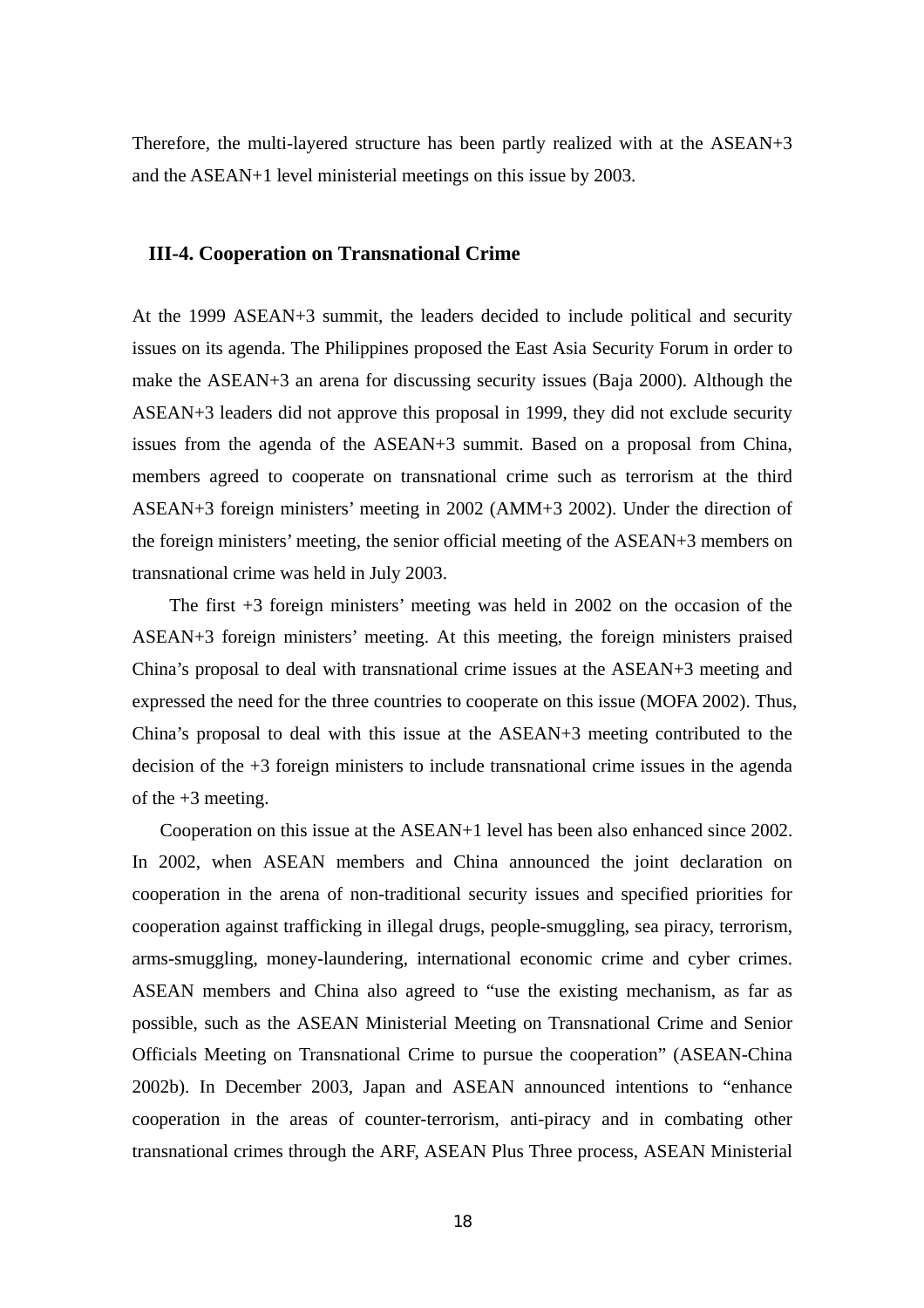Meeting on Transnational Crime Plus Three as well as other regional and international fora" at the ASEAN-Japan special summit in Tokyo (ASEAN-Japan 2003b). At this summit, the Japan-ASEAN Plan of Action was endorsed to implement several measures such as conducting training exercises in combating transnational organized crimes (ASEAN-Japan 2003c).

Within the multi-layered structure of the APT framework, there are three levels for cooperation on transnational crime issues by 2003. At the ASEAN-Japan and the ASEAN-China meetings, there was agreement to promote cooperation by utilizing the relevant existing mechanisms such as the ASEAN+3 meeting, the ASEAN ministers' meeting on transnational crime and the ARF. The ASEAN-Japan meeting endorsed concrete measures to be undertaken by ASEAN members and Japan. This indicates that there is an attempt to maintain the ASEAN+1 level by implementing resulting measures independent of the other two levels. In addition, the  $+3$  foreign ministers included transnational crime issues in the agenda of the  $+3$  meeting in 2002 even though they have yet to produce measures to be implemented by the three countries.

## **III-5. Economic Cooperation**

This section deals with how the multi-layered structure has been utilized in economic cooperation with particular attention to cooperation on economic projects and on free trade agreements (FTAs).

#### *III-5-(1). Economic Projects*

In 2000 and 2001, the ASEAN+3 economic ministers met twice each year, after 2001 they have gathered only once per year (see Annex). At the second ASEAN+3 meeting in 2000, economic ministers identified priority areas for cooperation: strengthening efforts in accelerating trade, investment and technology transfer, encouraging technical cooperation in information technology and e-commerce, and strengthening small and medium sized enterprises (SMEs) and supporting industries. The ministers endorsed the criteria for implementing projects in these areas: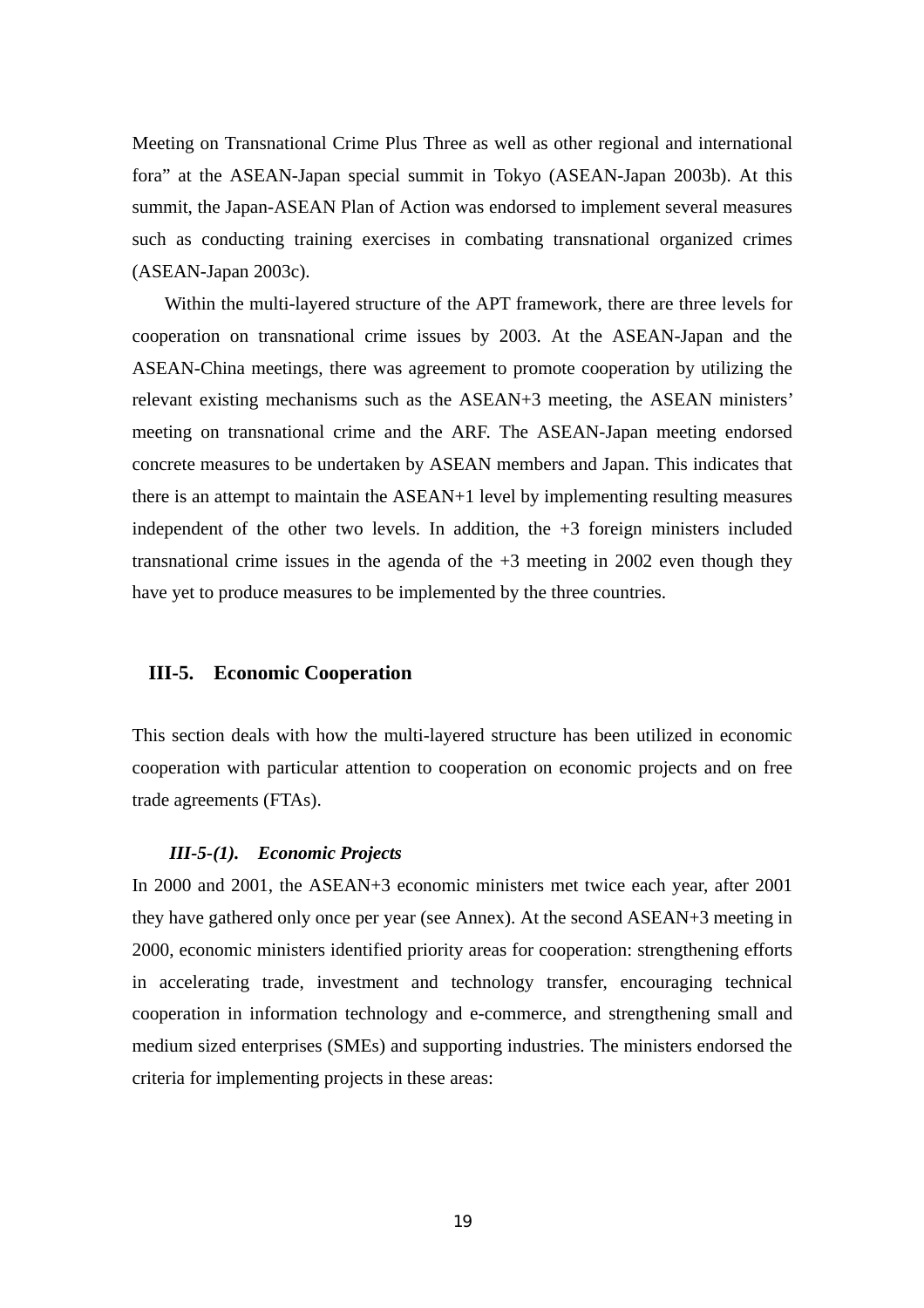- (i) Projects should be regional in nature and benefit all member countries under the  $AEM+3^{36}$  cooperation.
- (ii) The Projects could be implemented with the participation of as many as possible (based on  $13-X$  principle<sup>37</sup>). However, these projects should involve, at the minimum, participation by any two ASEAN member countries and any two countries from Republic of China, Japan and Republic of Korea.
- (iii) Projects should be implemented on a cost-sharing basis. Nevertheless some flexibility could be provided to the new members of ASEAN namely Cambodia, Lao PDR, Myanmar and Viet Nam.

(AEM+3 2000)

The fourth ASEAN+3 economic ministers' meeting in 2001 adopted six economic projects including technology transfer in information technology and assistance of SMEs (AEM+3 2001). And in 2002, the ministers approved new projects and requested senior economic officials to investigate the feasibility of another seven projects that were in the pipeline (AEM+3 2002). By the 2003 ASEAN+3 meeting, 12 projects had been approved, nice of which are being implemented while three have been completed. New projects were also approved at this meeting  $(AEM+3 2003)$ .<sup>38</sup>

As for the ASEAN+1 level, the ASEAN Economic Ministers and Minister of Economy, Trade and Industry of Japan Consultations (AEM-METI)<sup>39</sup> has been held since 1992, the ASEAN-ROK meeting since 1999 and the ASEAN-China meeting since 2002.<sup>40</sup> The AEM-METI has already launched several cooperative programs to further ASEAN economic integration, in particular filling the economic divide among ASEAN members (METI 2003: 316–8). The relatively new ASEAN-China meeting focused on development assistance projects for CLMV and the ASEAN-China FTA (Takahara 2003: 58–65).

 $36$  The AEM+3 refers to the ASEAN+3 economic ministers' meeting. The AEM+3 is a term based on ASEAN since the AEM represents the ASEAN Economic Ministers Meeting. This usage became common to describe the ASEAN+3 meetings in the other issue areas by 2003.<br><sup>37</sup> This principle prescribes a procedure of implementation. It means that the concerned projects can be

launched even if some of the members are not ready for or resist implementation of those projects. It is desirable that all the ASEAN+3 members ("13") can implement the projects at the same time and this principle encourages participation of as many members as possible. But it also allows some members

 $(''X'')$  not to participate in the projects.<br><sup>38</sup> According to a Singaporean official, there is a tendency for China, Japan and the ROK to individually propose projects to ASEAN without taking into account the feasibility of implementation. The proposed projects can be accepted by ASEAN members if those projects are beneficial for development of their economies (An interview with an official at International Enterprise, Singapore by the author in October 2003).

<sup>&</sup>lt;sup>39</sup> Its former name was the ASEAN Economic Ministers and Minister of International Trade and Industry of Japan Consultations (AEM-MITI). After 2001, MITI was renamed Minister of Economy, Trade and Industry (METI). This paper uses the AEM-METI for the ASEAN-Japan economic ministers' meeting.

<sup>&</sup>lt;sup>40</sup> The ASEAN Secretariat handles the funds contributed by Japan and the ROK for financial assistance to projects for ASEAN integration (Interviews with officials of the ASEAN Secretariat by the author in October 2003).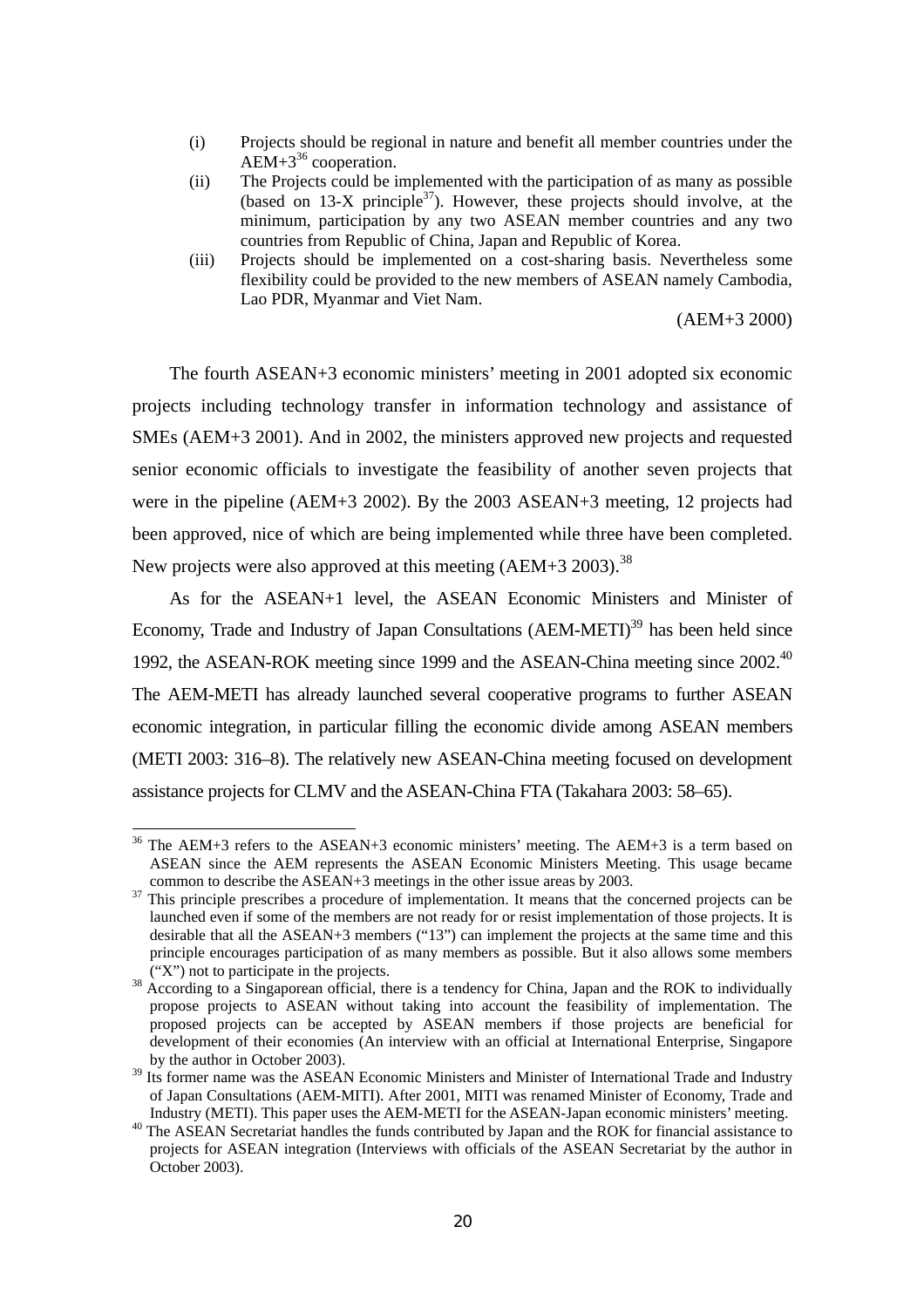The +3 economic ministers' meeting was first held in September 2002 in Brunei on the occasion of the ASEAN+3 meeting. The  $+3$  meeting has not dealt with economic projects and is limited to the exchange of views on current international trade situations including the WTO new round (METI 2003: 321).

The multi-layered structure of cooperation on economic projects has been utilized on two of the three levels: ASEAN+3 and ASEAN+1. The +3 meeting has been held but it is for an exchange of views on broad economic matters and has not launched its own economic projects. Concrete goals have been pursued in the meetings on the other two levels.

# *III-5-(2). Free Trade Agreements*<sup>41</sup>

The ASEAN+3 economic ministers met twice a year from 2000 through 2001, but once a year after 2002 (see Annex). The reduced frequency of the meetings indicates that the ASEAN+3 members had difficulty agreeing on several economic issues at the ASEAN+3 level and shifted the work of dealing with the issues from the ASEAN+3 level to the other levels. Cooperation in establishing FTAs is one of the issues.

Cooperation on FTAs started to deepen at the ASEAN+1 level after China showed interest in changing its FTA policy. China had taken a cautious position on bilateral and regional FTAs because those FTAs could create exclusive trading blocs. However, proliferation of FTAs caused China to change its position and purse FTAs. At the ASEAN-China summit in 2000, China proposed to set up a working group to explore the possibility of establishing an FTA between ASEAN and China.<sup>42</sup>

In response to China's proposal of pursuing an ASEAN-China FTA, ASEAN decided to propose an ASEAN+3 FTA at the 2000 ASEAN+3 summit (Yoshino 2003: 115–6).<sup>43</sup>

 $41$  Related to the term "free trade agreements (FTAs)," there are several terms such as preferential trade agreements, regional trade agreements, regional trade arrangements, the Comprehensive Economic Partnership (CEP) and the Economic Partnership Agreement (EPA). This chapter uses the term "FTA" as an analytical concept to describe these different terms despite each of the terms referring to a

different agreement or arrangement. 42 *Nihon Keizai Shimbun.* November 23, 2000. This policy change is partly due to the Chinese recognition that "there was no need for concern that FTAs would retard the next round of global trade talks." In particular, an official of the Chinese Foreign Ministry expressed resentment against the double standard of the United States toward FTAs and stated that "the US is willing to form FTAs with other countries but is concerned when other countries form FTAs among themselves." (*Strait Times.*  November 22, 2000). Takahara (2003: 61–5) argued that China proposed an FTA with ASEAN in order to soften China's threat to economic growth of ASEAN members and create a "win-win mechanism" to give benefits of China's economic growth to ASEAN members.

<sup>&</sup>lt;sup>43</sup> Nihon Keizai Shimbun. November 24, 2000.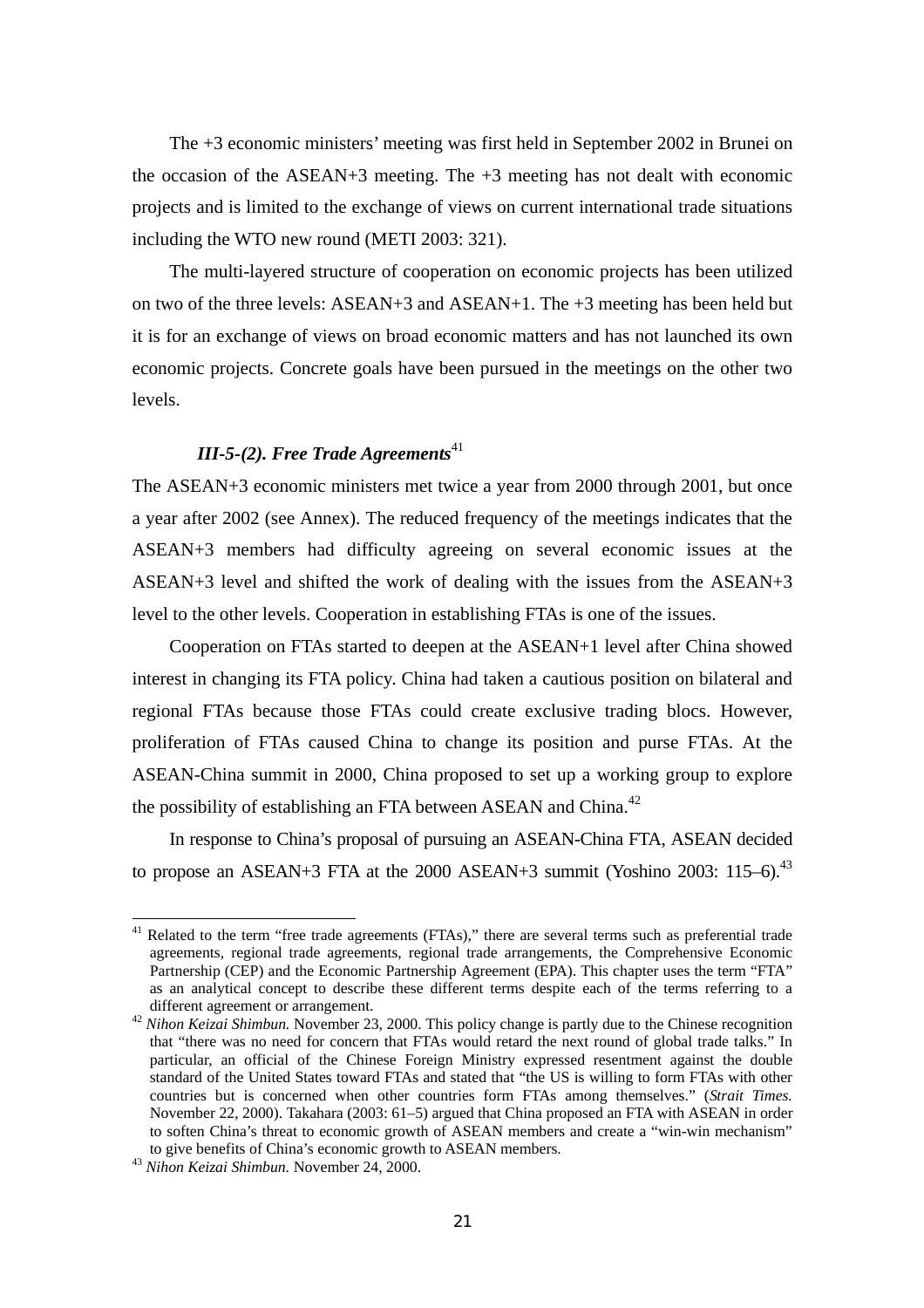This proposal was initiated by Thailand.<sup>44</sup> At the  $2000$  ASEAN+3 summit, a Chinese foreign ministry official said that "the subject revolves around several suggestions, including an East Asian or a China-ASEAN FTA."<sup>45</sup> However, leaders of the ASEAN+3 member states did not reach consensus on the ASEAN proposal of establishing an ASEAN+3 FTA. This accelerated pursuing FTAs at the ASEAN+1 level.

China formally proposed an ASEAN-China FTA at the ASEAN-China summit in 2001 (ASEAN and ASEAN+1 2001). In 2002, the first ASEAN-China economic ministers' meeting was held to consider the draft Framework Agreement on the ASEAN-China FTA (AEM-MOFTEC 2002). At the 2002 ASEAN-China summit, ASEAN members and China signed the Framework "to establish an ASEAN-China Free Trade Area ('ASEAN-China FTA') within ten years with special and differential treatment and flexibility for the newer ASEAN Member States of Cambodia, Lao PDR, Myanmar and Viet Nam ('the newer ASEAN Member States') and with provision for an early harvest in which the list of products and services will be determined by mutual consultation" (ASEAN-China 2002a).<sup>46</sup> During negotiations of the ASEAN-China FTA, Thailand and China decided to remove tariffs on 188 agricultural products, which was completed in October 2003.<sup>47</sup> This agreement was not a bilateral FTA, but a bilateral free trade deal of tariff reduction on several products implemented earlier than deals between China and the other ASEAN members. Singapore also expressed interest in expediting a bilateral deal with China before realization of the ASEAN-China FTA.<sup>48</sup> Initially, Malaysia had expressed concerns about pursuing FTAs but later began to react positively toward establishing FTAs with non-ASEAN countries.49

Faced with the Chinese strategy of having an FTA with ASEAN, Japan also began to consider pursuing an FTA with ASEAN. In January 2002, Junichiro Koizumi, Prime Minister of Japan delivered a speech proposing an initiative for an ASEAN-Japan FTA

<sup>&</sup>lt;sup>44</sup> Nihon Keizai Shimbun. November 25, 2000.

<sup>&</sup>lt;sup>45</sup> *Strait Times*. November 22, 2000.<br><sup>46</sup> Sato (2003b: 13) argued that the ASEAN-China FTA had exclusion lists with a broad-range of products and this FTA could not ensure elimination of tariffs of all the trade products. 47 *Asahi Shimbun.* August 21, 2003. 48 *Nihon Keizai Shimbun.* November 14, 2003.

<sup>&</sup>lt;sup>49</sup> There was a controversy over the relationship between the ASEAN Free Trade Area (AFTA) and bilateral FTAs pursued by some ASEAN member states. Since the end of 1999, Singapore has started negotiation on bilateral agreements with New Zealand, Australia, the United States and Japan. This Singapore's action was copied by Thailand (Nagai 2003). Malaysia expressed concerns with this movement and insisted that ASEAN members should focus on implementation of AFTA (Suzuki 2003).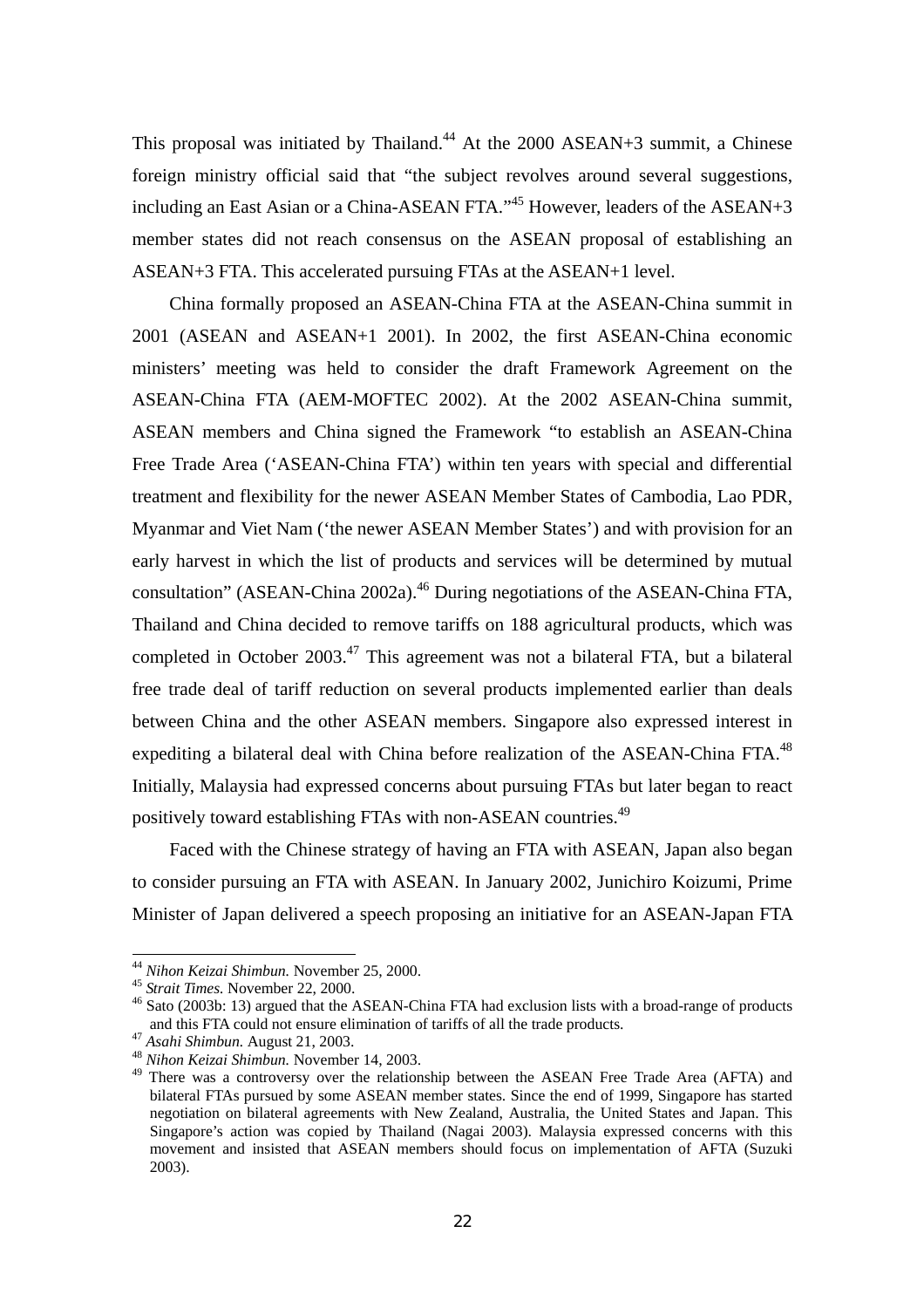which was called "the Japan-ASEAN Comprehensive Economic Partnership (CEP)." In his speech, Koizumi took the Japan-Singapore Economic Partnership Agreement  $(JSEPA)$ ,<sup>50</sup> the Japan-Singapore FTA, as an example of the ASEAN-Japan FTA (Koizumi 2002). The ninth AEM-METI in September 2002 agreed that "the implementation of measures for the realization of the partnership, including elements of a possible FTA, should be completed as soon as possible within ten years" (AEM-METI 2002, emphasis added).

It is interesting to note that, after the 2002 AEM-METI, at the ASEAN-Japan summit in November 2002, the leaders "endorsed the approach that, while considering a framework for the realization of a Comprehensive Economic Partnership (CEP) between Japan and ASEAN as a whole, any ASEAN member country and Japan could initiate works to build up a bilateral economic partnership" (ASEAN-Japan 2002, emphasis added). Japan took this approach because it has already signed the bilateral FTA with Singapore in 2002 and attempted to make this FTA the first step in the process of realizing the ASEAN-Japan FTA as a whole. At the 2003 ASEAN-Japan summit, the leaders of ASEAN member states and Japan formally endorsed this approach and signed the Framework for the FTA between ASEAN and Japan. This Framework ensured consistency between the ASEAN-Japan FTA as a whole and bilateral FTAs between Japan and each ASEAN member state, which were labeled as bilateral Economic Partnerships Agreements (EPAs), as follows:

ASEAN and Japan will start the consultations on the ASEAN-Japan CEP on the liberalization of trade in goods, trade in services, and investment, from the beginning of 2004 by discussing the basic principles of ASEAN-Japan cumulative rules of origin $^{51}$ and customs classification and collecting and analyzing trade and custom data.

ASEAN and Japan will initiate on the CEP Agreement between ASEAN and Japan as a whole, taking into account the achievements of bilateral negotiations between each ASEAN Member State and Japan, and the further progress of the ASEAN integration process. Such Agreement should be consistent with the WTO Agreement.

<sup>&</sup>lt;sup>50</sup> For further information on the JSEPA, see Ogita (2003).

<sup>&</sup>lt;sup>51</sup> The ASEAN-Japan cumulative rules of origin were introduced to enable the entire process of signing bilateral FTAs between each ASEAN member state and Japan to be consistent with the ASEAN-Japan FTA as a whole. This measure specifies rules in each of those bilateral FTAs that acknowledge accumulative origin in multiple countries and leads to realization of the ASEAN-Japan FTA encompassing bilateral FTAs (METI 2003: 303–4).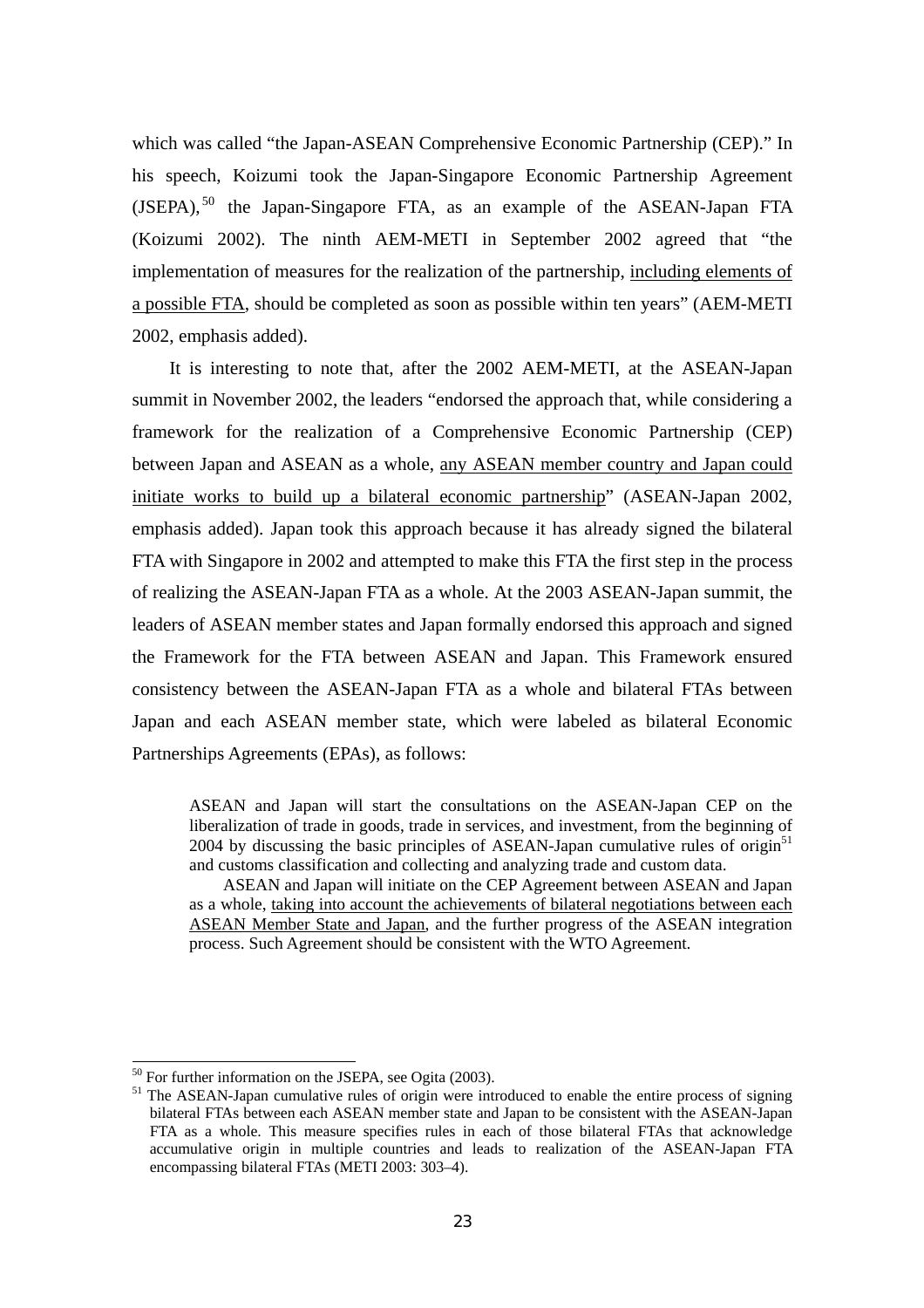During the negotiation, those ASEAN Member States that have not concluded bilateral Economic Partnership Agreement ("EPA") with Japan will negotiate concessions bilaterally. Schedules of liberalization concessions between Japan and those ASEAN Member States that have concluded a bilateral EPA should not be renegotiated in the negotiation of the ASEAN-Japan CEP Agreement.

(ASEAN-Japan 2003a, emphasis added)

Japan established working groups for a study on FTAs with three ASEAN member states: Thailand in September 2002, the Philippines in October 2002, Malaysia in February 2003 (METI 2003:  $306-7$ ).<sup>52</sup> At the ASEAN-Japan commemorative summit in December 2003, Japan and these three countries declared the start of negotiations on FTAs (Japan-Thailand 2003; Japan-Philippines 2003; Japan-Malaysia 2003). The leaders of Indonesia and Japan agreed to start a preliminary study on the possibility of an FTA when President Megawati Soekarnoputri of Indonesia visited Japan in June 2003 (Japan-Indonesia 2003).

This complicated approach to the ASEAN-Japan FTA is quite a contrast with the ASEAN-China FTA which focuses on the negotiation of an FTA between ASEAN and China as a whole. This difference can be attributed to different economic statuses of China and Japan under the WTO. The treatment of the new ASEAN member states, CLMV, is difficult for Japan in terms of singing FTAs. Since Japan has to abide by the Article XXIV of the General Agreement on Tariffs and Trade (GATT) as a developed country under the WTO, its FTAs with these less-developed ASEAN members should be consistent with this rule. However, considering the levels of economic development in these countries, Japan cannot easily expect to sign FTAs with those countries under the constraint of this rule. On the other hand, China as a developing country under the WTO does not necessarily follow this rule owing to the Enable Clause agreed at the 1979 Tokyo Round of the GATT.<sup>53</sup> Pursuing bilateral FTAs is a convenient tool for Japan so that it can announce the schedule of negotiation for each FTA with any ASEAN member who is ready to negotiate with Japan.

At the +3 summit held in Phnom Penh in November 2002, then Chinese Prime

 $52$  For further discussion on these bilateral FTAs/EPAs, see Aoki (2004).

<sup>&</sup>lt;sup>53</sup> The Enable Clause permits special and differential treatment to developing countries. This preferential treatment can apply to regional or global arrangements entered into among developing countries. The Framework Agreement of Comprehensive Economic Cooperation between ASEAN and China stated that ASEAN members and China agreed "to establish an ASEAN-China Free Trade Area ('ASEAN-China FTA') within ten years with special and differential treatment and flexibility for the newer ASEAN member states" (ASEAN-China 2002a, emphasis added). For further discussion on this matter, see Yanai (2004).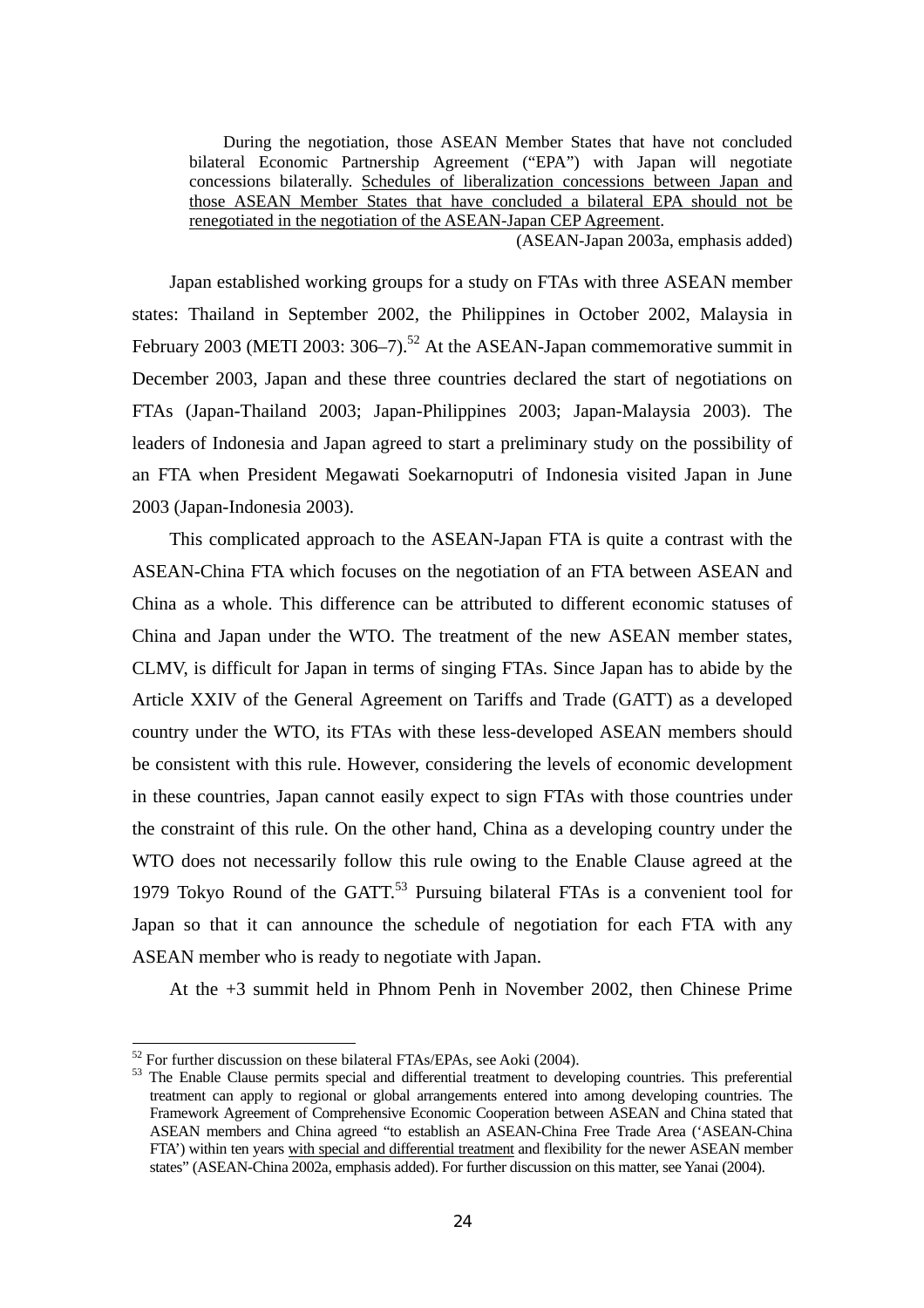Minister, Zhu Rongji proposed a study on the feasibility of an FTA among China, Japan and the ROK, that is,  $a + 3$  FTA. In response to this proposal, Japan expressed the opinion that "the first step in that direction should be assessment of China's compliance with its WTO accession commitments and a Japan-China-ROK [FTA] should be studied from a mid- to long-term perspective. For the time being, it is decided for the study to be advanced among research organizations of the three countries" (METI 2003: 309). On the other hand, in October 2003, Japan and the ROK agreed to start negotiating a bilateral FTA within 2003 and complete it before the end of  $2005$ .<sup>54</sup> Japan envisions its FTA with the ROK as one of the stepping stones to creating "an East Asian economic zone" (METI 2003: 307–8). But Japan's policy does not explain whether creation of an East Asian economic zone is different from establishment of an ASEAN+3 FTA or whether its creation is possible without establishment of a  $+3$  FTA. During a visit to the ASEAN countries in 2002, Koizumi introduced the idea of a "community that acts together and advances together" in East Asia and stated that "the ASEAN members, China, Japan, South Korea, Australia and New Zealand would be core members of such a community" (Koizumi 2002). The "East Asian" region in Japan's policy includes Australia and New Zealand. If an East Asian economic zone is defined as this membership, its realization will not coincide with establishment of an ASEAN+3 FTA. A Japan-China FTA and a China-ROK FTA has not been officially proposed and it remains to be seen whether these FTAs would be realized and attempts made to link to FTAs at the  $+3$  and the ASEAN+3 levels.<sup>55</sup> Goh Chok Tong, Prime Minister of Singapore, urged that China and Japan should seriously consider of establishing a bilateral FTA between the two countries in order to speed up the process of creating an ASEAN $+3$  FTA.<sup>56</sup>

Although there was not agreement on the ASEAN proposal of an ASEAN+3 FTA in 2000, the ASEAN+3 members have discussed the possibility of developing this FTA as an East Asia Free Trade Area (EAFTA), which was suggested by the two reports of the East Asia Vision Group (EAVG) and the EASG (EAVG 2001; EASG 2002). The 2003 ASEAN+3 economic ministers expressed the shared view that "the establishment of EAFTA shall be a long-term goal which shall be evolutionally and step-by-step" (AEM+3 2003).

<sup>&</sup>lt;sup>54</sup> Nihon Keizai Shimbun. October 21, 2003.

<sup>&</sup>lt;sup>55</sup> For further discussion on FTAs in Northeast Asia, see Okuda (2004).

<sup>56</sup> *Nihon Keizai Shimbun.* December 2, 2003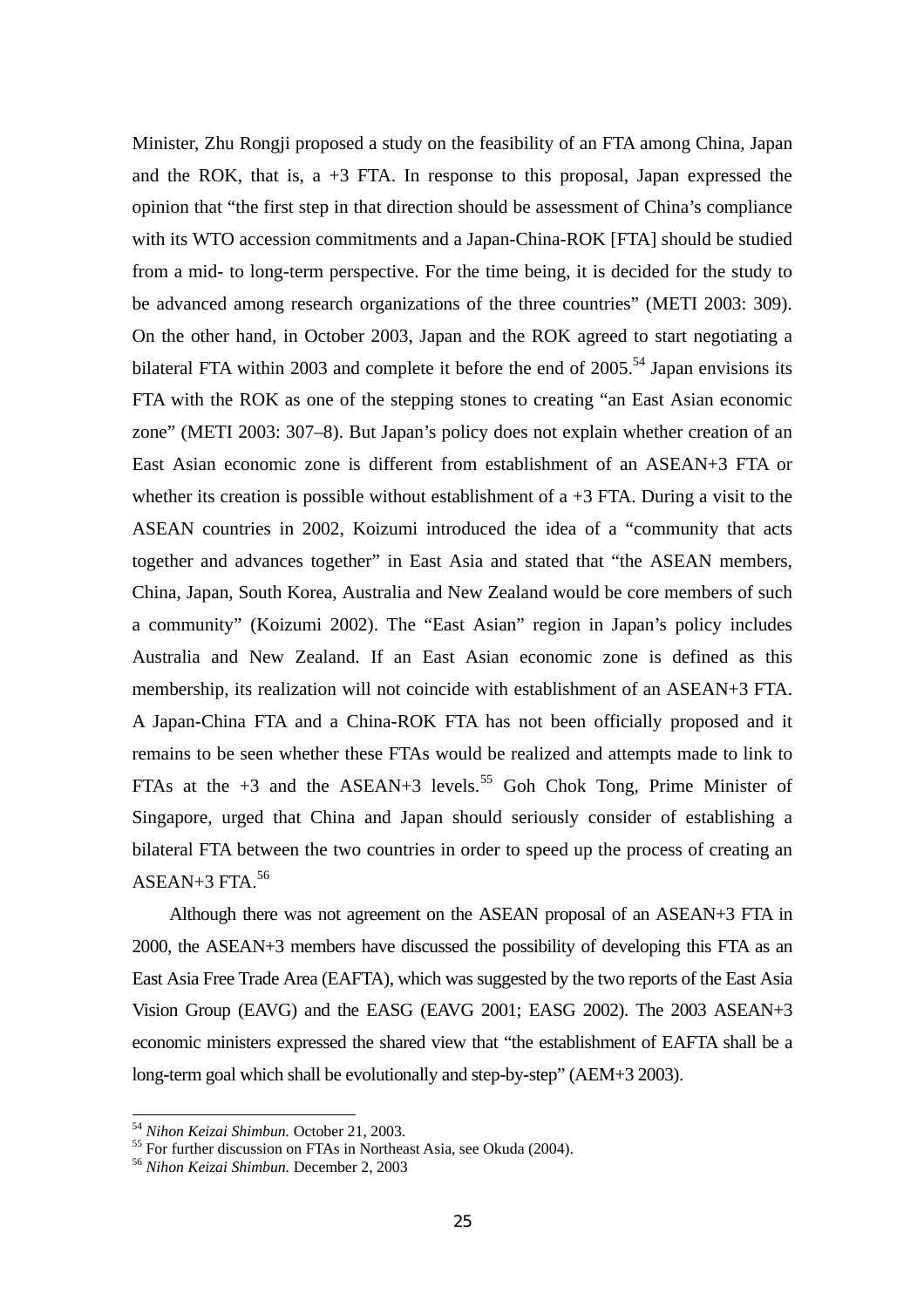The members of the APT framework took complex approaches to pursuing FTAs at the ASEAN+1 level. It can be argued that an EAFTA, an ASEAN+3 FTA, will be realized not as a single FTA among the ASEAN+3 members but as a network of the ASEAN+1 FTAs in the near future.<sup>57</sup> Terada (2003: 270–2) recognizes this and further argues that China and Japan expressed their willingness to pursue the plan through sharing the leadership role in creating an EAFTA through consolidation of regional and bilateral FTAs. However, a +3 FTA has not been discussed in depth and its absence posed an obstacle to realizing an EAFTA as "a dense network of FTAs." Besides, there is the difference on implementation of the each ASEAN+1 FTA. The ASEAN-China FTA was aimed to establish an FTA with ASEAN as a whole whereas the ASEAN-Japan FTA was built on a network of bilateral FTAs between each ASEAN member state and Japan with a secondary goal of pursuing an FTA between ASEAN and Japan as a whole.

The multi-layered structure is evident in the case of cooperation on FTAs. The ASEAN-China and the ASEAN-Japan FTAs have started to be negotiated by 2003. Proposals of an ASEAN+3 FTA and a +3 FTA have been under discussion. In other words, negotiations on FTAs have made progress at the ASEAN+1 level. This contrasts with financial cooperation where negotiations were concentrated at the ASEAN+3 level. On the other hand, the agreement to build up a network of bilateral FTAs under the ASEAN-Japan FTA is similar to the approach to financial cooperation based on pursuing a network of bilateral swap agreements under the Chiang Mai Initiative in 2000.

## **III-6. Environmental Cooperation**

 $\overline{a}$ 

Cooperation on environmental issues is distinctive because the  $+3$  meeting was held before the meetings at the other two levels.

The Tripartite Environment Ministers Meeting (TEMM) among China, Japan and the ROK has been held since January 1999. One of the reasons why this meeting was held is because of deadlock on the Kyoto Protocol in the United Nations Framework Convention on Climate Change. In particular, the total emission of Carbon Dioxide in

<sup>57</sup> The proposal to create an ASEAN-ROK FTA was made by ASEAN to the ROK at the 2000 ASEAN-ROK summit although the ROK responded negatively on the ground that the country was not ready for negotiation on an FTA with ASEAN because it needed to protect its agricultural sector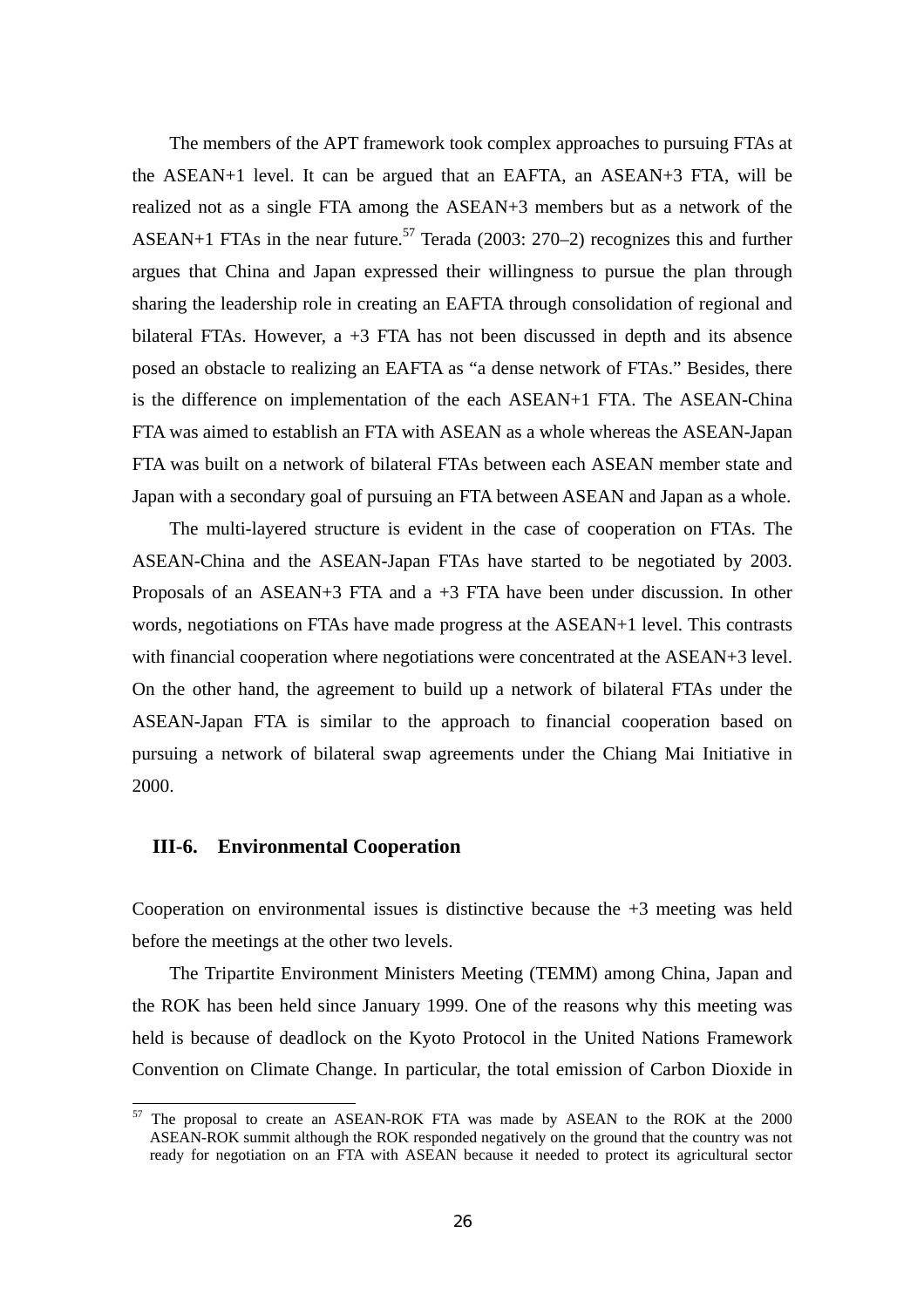China and Japan and the ROK made up 67 per cent of the total emissions in Asia in 1999.<sup>58</sup> The three ministers of the environment repeatedly asserted the need to achieve mutual understanding among them for close cooperation to realize the Protocol in the following four TEMMs. In addition, the three countries started to enhance more concrete project-style cooperation in the 2000 TEMM by launching projects of raising consciousness of environmental community, fresh water pollution and land-based marine pollution prevention and cooperation in the field of environmental industry.<sup>59</sup>

The +3 leaders agreed in 2002 to cooperate on issues of trade, environment, human resources development, information technology and culture (The +3 2002). In October 2003, they announced the first joint declaration at the +3 level and agreed that "[t]he three countries will, under various frameworks such as the Tripartite Environment Ministers Meeting (TEMM), intensify cooperation in addressing common environment concerns, such as dust and sandstorms and their monitoring and early warning, acid deposition monitoring, air, water and marine pollution, and climate change" (The  $+3$ 2003). In December 2003, the fifth TEMM was held in Beijing and the +3 environment ministers welcomed this joint declaration and emphasized that the environmental issue was formally recognized as an area of cooperation at the +3 level (TEMM 2003).

The first ASEAN+3 ministers' meeting on the environment was held in November 2002 and the ministers "reviewed national and regional cooperation among ASEAN member countries and among the +3 countries" (AMME+3 2002). It was also agreed that there should be consultation visits by senior officials of ASEAN member states to the +3 countries in order to establish working level contacts. The second ASEAN+3 meeting was held in December 2003 on the occasion of the ninth ASEAN ministers' meeting on the environment. At this meeting, ASEAN expressed its intention to participate in the TEMM (MOE 2003). By 2003, the ASEAN+3 meeting on the environment had been established as a consultation forum among the ASEAN+3 members, in particular, between ASEAN members and the +3 countries. The intention of ASEAN members to participate in the TEMM indicates that the TEMM became a model for conducting cooperation activities on the environment.

-

<sup>(</sup>*Nihon Keizai Shimbun.* November 6. 2002). 58 On the other hand, the total emission of ASEAN members except Cambodia and Laos only shared 9.7 per cent in Asia (WRI 2003).

 $59$  See (http://www.temm.org/). Last accessed on December 12, 2003.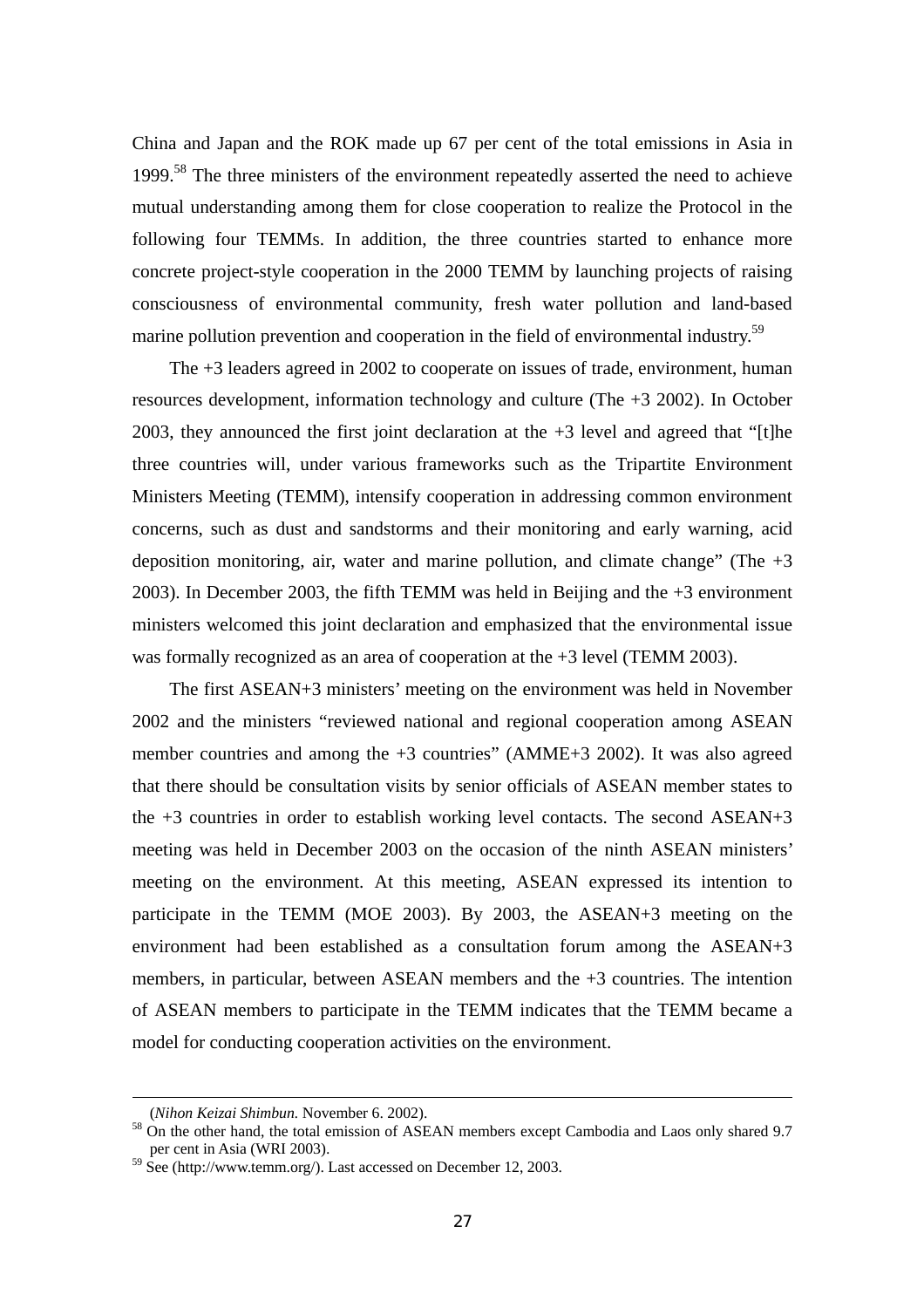On the other hand, there is no formal arrangement on the ASEAN+1 level regarding environmental issues at the ministerial level. The  $+3$  meeting was held in 1999 at an early stage of instituting the APT framework and promoted cooperation on environmental issues such as global warming. Because the +3 countries already agreed on an approach to environmental issues, there was no need to address them at the ASEAN+1 level. This confirms that the  $+3$  countries have been consolidated as a group on this issue. ASEAN members indicated their willingness to use the achievements on the +3 level as an example for incorporating environmental issues into discussions at the ASEAN+3 level. Thus, the ASEAN+3 meeting became an arena for discussion and exchange of ideas between ASEAN members and the +3 members. Within the multi-layered structure of the APT framework, environmental cooperation has been institutionalized on two levels: ASEAN+3 and +3.

The multi-layered structure of the APT framework consists of meetings on three levels: ASEAN+3, ASEAN+1 and +3. This structure is the result of China and Japan's desire to maintain meetings on the ASEAN+1 level, which could maximize their political leverage with ASEAN. ASEAN, on the other hand, seems to take advantage of the leadership competition in East Asia between China and Japan by creatively using the ASEAN+1 and the ASEAN+3 levels as negotiating tools.

Until 2003, how the multi-layered structure of the APT framework was used varied depending on issue area. This variation is not just temporal it also depends on strategies members use in different issue areas.

On finance, transnational crime issues and FTAs, cooperation was developed on all three levels of the multi-layered structure. On finance cooperation, the ASEAN+3 meeting made progress by agreeing on concrete measures such as the Chiang Mai Initiative and the ABMI. Cooperation at the ASEAN+1 level has been fostered by holding meetings such as the 1997 ASEAN-Japan meeting when necessary. The  $+3$ meeting started to be held to facilitate the agreements endorsed in the ASEAN+3 meeting. On transnational crime issues, cooperation started in 2001 or 2002 at each of the three levels. The ASEAN-Japan meeting endorsed concrete measures such as training exercises to be conducted among ASEAN members and Japan. This indicates that ASEAN members and Japan attempted to maintain relationships at the ASEAN+1 level. The +3 members have not moved toward instituting concrete measures. But, the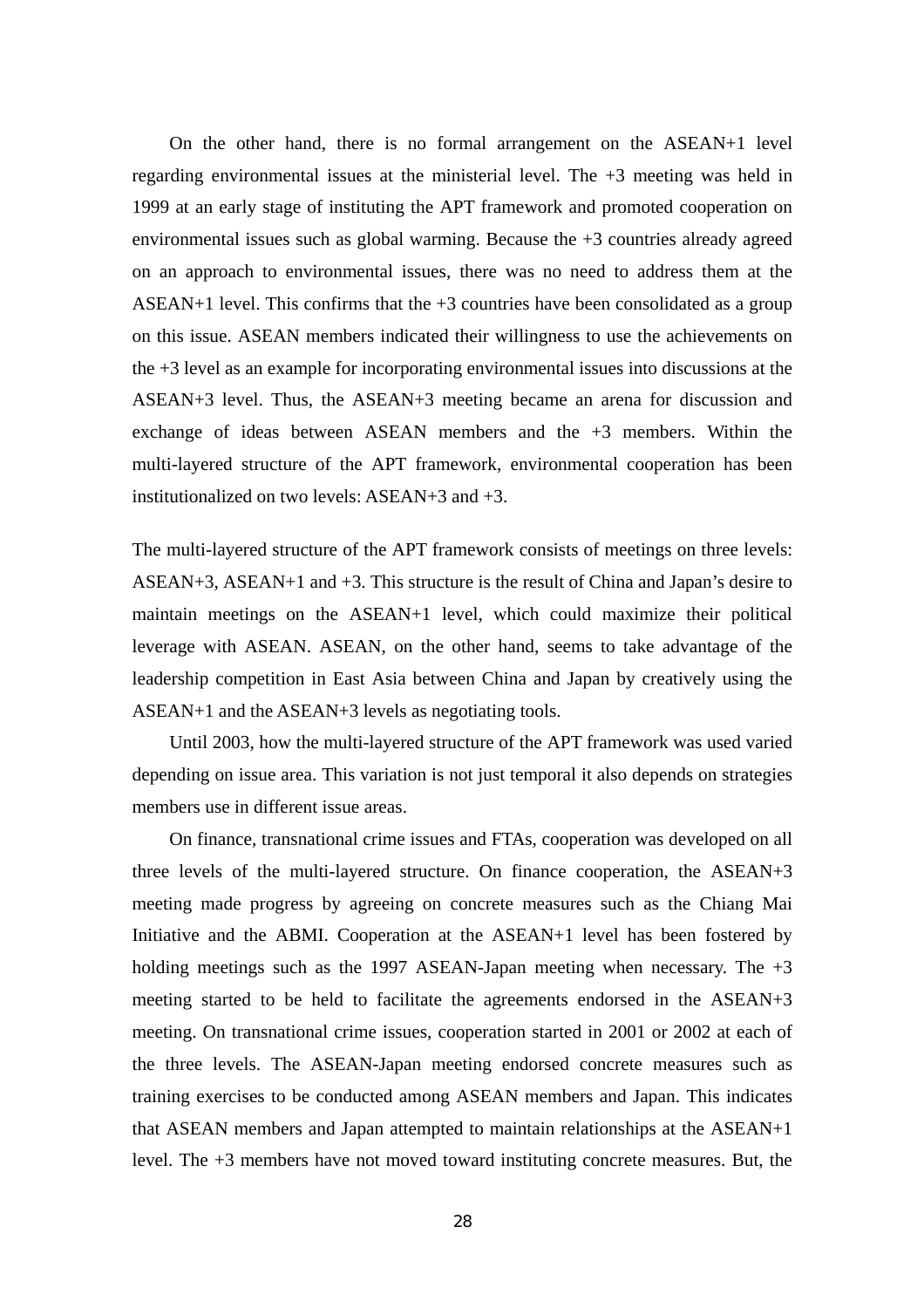+3 foreign ministers agreed to support China's proposal that the ASEAN+3 meeting should deal with transnational crime issues and also promote cooperation among the  $+3$ countries on this issue. Cooperation on FTAs has been enhanced at all three levels of the multi-layered structure. Negotiations on FTAs were started at the ASEAN+1 level and there have also been proposals supporting establishment of FTAs at the ASEAN+3 and the  $+3$  levels.

As for cooperation on agriculture, economic projects and environment, activity within the multi-layered structure has been primarily focused on two of the three levels. On agricultural cooperation, the ASEAN+3 meeting has been regularly held after the first meeting in 2001. ASEAN and China agreed to cooperate on technical assistance from China to ASEAN in 2002 although the ASEAN-China ministers' meeting on agriculture is not held regularly. The  $+3$  meeting on this matter is limited to a seminar of research institutions of the +3 countries. It remains to be seen whether the +3 ministers' meeting on this matter will be held in the future. The members of the APT framework have conducted economic projects at the ASEAN+3 and the ASEAN+1 levels. On environmental issues, the +3 meeting preceded the ASEAN+3 meeting and provided a model for ASEAN members to learn how to cooperate on this issue. The ASEAN+3 meeting on the environment was developed as a forum for ASEAN members to learn from the preceding cooperation activities conducted at the  $+3$  meeting.

The assertion that the APT framework has a multi-layered structure consisting of three levels is open to debate. It can be argued that  $ASEAN+3$ ,  $ASEAN+1$  and  $+3$ should not be viewed as part of the APT framework, but regarded as different frameworks. In particular, the ASEAN+1 level is complex because relationships at this level existed in the context of the ASEAN's relations with non-ASEAN countries before meetings on the ASEAN+3 and the +3 levels emerged. This chapter considered issue areas where meetings of the ASEAN+3 level are held regularly to determine when and how the APT framework was established as separate from other frameworks. Nonetheless, it is still possible to understand the APT framework as having a multi-layered structure and to analyze how the various levels of this structure have been developed differently in various issue areas. Because the same members participate in cooperation at least at two of the three levels, they may face difficulty of institutional coordination among the two levels. FTAs, for instance, started to be negotiated at the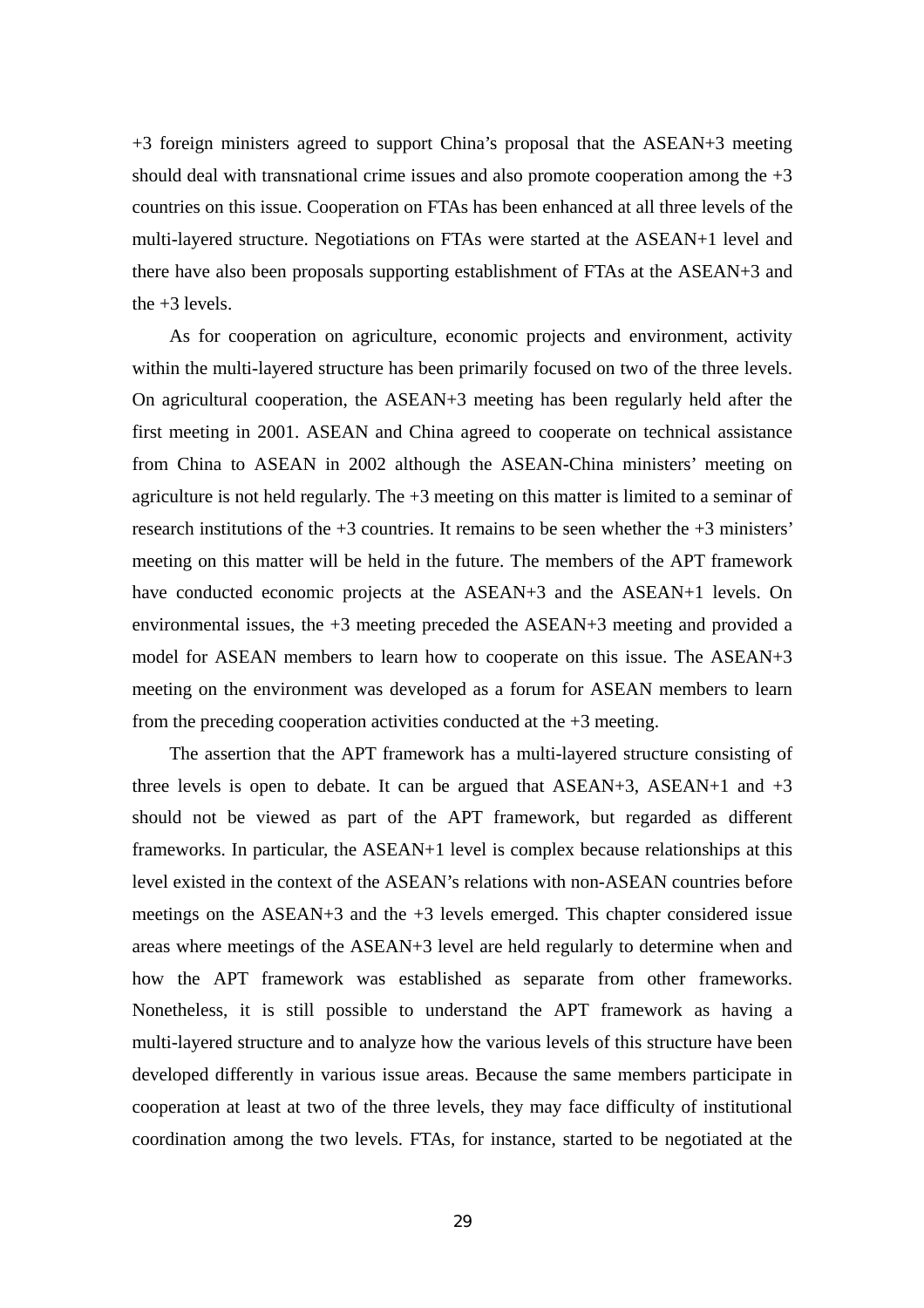ASEAN+1 level and the possibility of having FTAs at the ASEAN+3 and the +3 level has been under discussion. When it comes to instituting FTAs at all three levels, it will be necessary to coordinate rules of different FTAs.

## **IV. Decision-making by Consensus in the Multi-layered Structure**

At the first ASEAN+3 and ASEAN+1 summits in 1997, the members did not discuss whether to regularize the summits. Therefore, all procedures for conducting the meetings such as documenting the procedures and decision-making rules were not settled in the first summit. Members have gradually recognized that the APT framework relies on consensus decision-making in its meetings.

Decision-making by consensus is common in international conferences. It is quite often the case that efforts are made to reach consensus even when a vote is required (Kaufmann 1996: 27–32). Here, decision-making by consensus refers to a procedure for reaching outcomes to which all participants agree. Decision-making by consensus is different from unanimity in that, with the former procedure, decisions are often postponed if there is an objection. The means of overcoming objections in the consensus decision-making process largely depends on the kinds of agreements to be reached. There are two typical examples used to illustrate this point. The first is the case of establishing mutual understanding that will be recorded in "declarations" or "chairman statements." In these documents, the members announce their willingness to cooperate but do not specify detailed measures to be implemented. Decisions to indicate willingness or understanding are taken by consensus either when the opposing members can overcome their objections or when conflicting sentences in documents are adjusted to satisfy those members. However, this case permits different interpretations and understandings of the documents by different members and leads to "pseudo-consensus" (Kaufmann 1996: 29). The second case concerns making decisions on agreements that require implementation by the members. Such agreements are likely to be decided by consensus if the members attempt to find compromises by changing implementation procedures in order to satisfy opposing members.

Since the APT framework relies on consensus decision-making, examples of the two cases described can be found in its decisions. But, understanding decision-making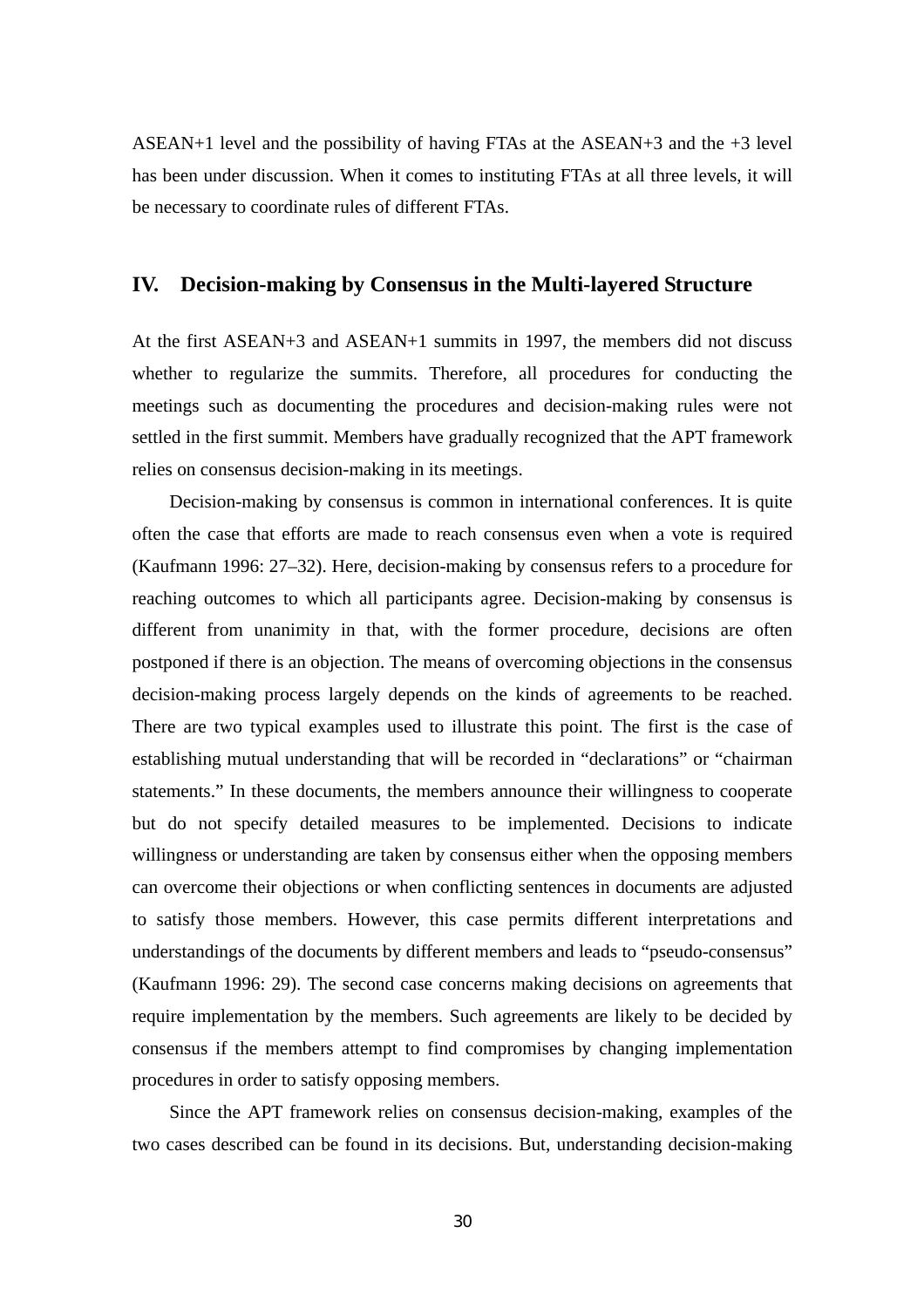by consensus in the APT framework requires taking its multi-layered structure into consideration. The first case, in which decisions to illustrate mutual understanding are taken by consensus, is found at all three levels. The meetings at every three level basically function as channels to indicate mutual understanding for cooperation. The 1997 ASEAN+1, the 1999 ASEAN+3 and the 2003 +3 summits, for example, announced joint statements which only outlined issue areas for cooperation in the region. Arriving at statements of cooperation may require some adjustments to satisfy objecting members. At the 1999 ASEAN+3 summit, the Philippines insisted on including its initiative of an East Asia Security Forum in the joint statement. This initiative aims to institute the ASEAN+3 summit as a political and security forum. But, some ASEAN+3 members objected to this proposal and supported utilizing the existing political and security mechanisms such as the  $ARF<sup>60</sup>$  Faced with objections, the Philippines changed its proposal from establishing the ASEAN+3 as a new forum for political and security issues to including such issues on the agenda of ASEAN+3 meeting (Baja 2000); there was general agreement on this revised proposal.

The multi-layered structure is particularly important when making decisions that require implementation by consensus. When it comes to the agreements requiring implementation, the members select one particular level among the three in the multi-layered structure as most appropriate to pursue their interests. It is necessary to find compromises on implementation procedures to satisfy all the members.

On issues related to financial cooperation, the ASEAN+3 level became the most appropriate for most of the members to build up a financial architecture independent of the United States. But, its implementation procedures had to rely on signing bilateral swap agreements under the Chiang Mai Initiative. In agricultural cooperation, the decision to pursue a Pilot Project under the East Asian Rice Reserve Scheme was made by consensus at the ASEAN+3 level. But this decision was possible with compromise on its implementation procedure, which made participation in a Pilot Project under the East Asian Rice Reserve Scheme voluntary. Decisions to implement economic projects were taken by consensus in the ASEAN+3 meeting. At the same time, the ASEAN+3 economic ministers compromised on implementation of those projects that was subjected to the "13-X principle," where the economic projects were launched when

<sup>60</sup> *Asahi Shimbun.* November 13, 1999.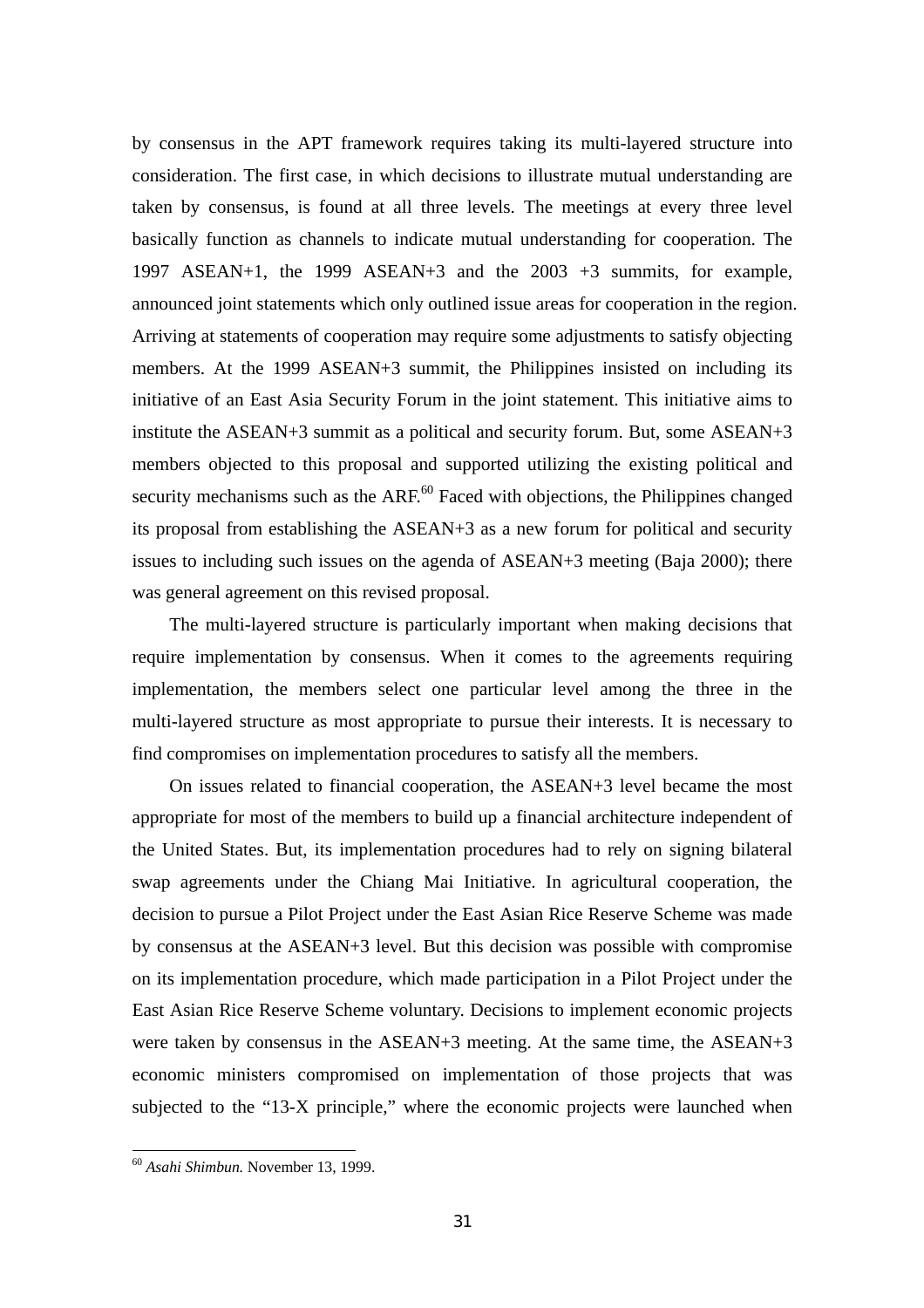two of ASEAN members and two of the +3 members agreed to participate.

Each decision on negotiating FTAs was made at the ASEAN+1 level without waiting for signing an EAFTA at the ASEAN+3 level. This indicates the extent of the difficulty of reaching a compromise on implementation of FTAs. In addition, the ASEAN-Japan FTA takes the approach with a compromise on implementation, which had to start with negotiations on bilateral FTAs between Japan and each ASEAN member state before realizing the ASEAN-Japan FTA as a whole. In cooperation on transnational crime, concrete measures were adopted at the ASEAN+1 level although cooperation started to be enhanced at the other two levels. This indicates different interests of China, Japan and the ROK in cooperating with ASEAN on this issue since transnational crime includes a variety of activities such as piracy, terrorism and trafficking. In environmental cooperation, on the other hand, the +3 meeting had been conducting its projects since 2000 earlier than meetings at the other two levels.

Since ASEAN members form a core group in the APT framework, we can assume that the APT framework is likely to adhere fundamentally to ASEAN's decision-making procedures (Sato 2003a: 183).<sup>61</sup> Modified procedures of implementation, such as the "13-X principle" and allowing voluntary implementation, are akin to the "five-minus-one" principle in  $ASEAN$ .<sup>62</sup> Nonetheless, this does not explain why decisions requiring implementations have been made at one particular level of the multi-layered structure of the APT framework. Which level is chosen depends on which members are more likely to implement projects or agreements. This variety is based on members' perceptions toward feasibility of implementation in each issue and diplomatic reasons to maintain relationships at a particular level. Thus, members of the APT

<sup>&</sup>lt;sup>61</sup> ASEAN members have interpreted its decision-making by consensus as the way to continue consultation and discussion (*musyawarah*) until unanimity (*mufakat*) is reached. This interpretation allows the members to "put aside conflicting issues which are unlikely to achieve agreements due to strong objections" (Thambipillai and Saravanamuttu 1985: 10–13). Most declarations announced by ASEAN focus on illustrating mutual understanding for cooperation. In other words, it is possible that

ASEAN members might be "for in principle but against particulars" on cooperation.<br><sup>62</sup> In order to facilitate decision-making by consensus on projects for industrial cooperation in the 1980s, ASEAN introduced the principle of "five-minus-one" as a modified procedure of implementation. This principle was proposed by Lee Kuan Yew, former Prime Minister of Singapore, "where even if one member disagreed with a certain policy it could still support the activities of the others and not be an obstacle" (Thambipillai and Saravanamuttu 1985: 22). By the early 1980s, ASEAN had been composed of the five members: Indonesia, Malaysia, the Philippines, Singapore and Thailand. "Five-minus-one" means "all the members-minus-one" indicating that all ASEAN member states are expected to implement but one member is allowed to drop out. For the statement by Lew Kuan Yew on this matter, see *Far Eastern Economic Review* (May 2, 1980: 23).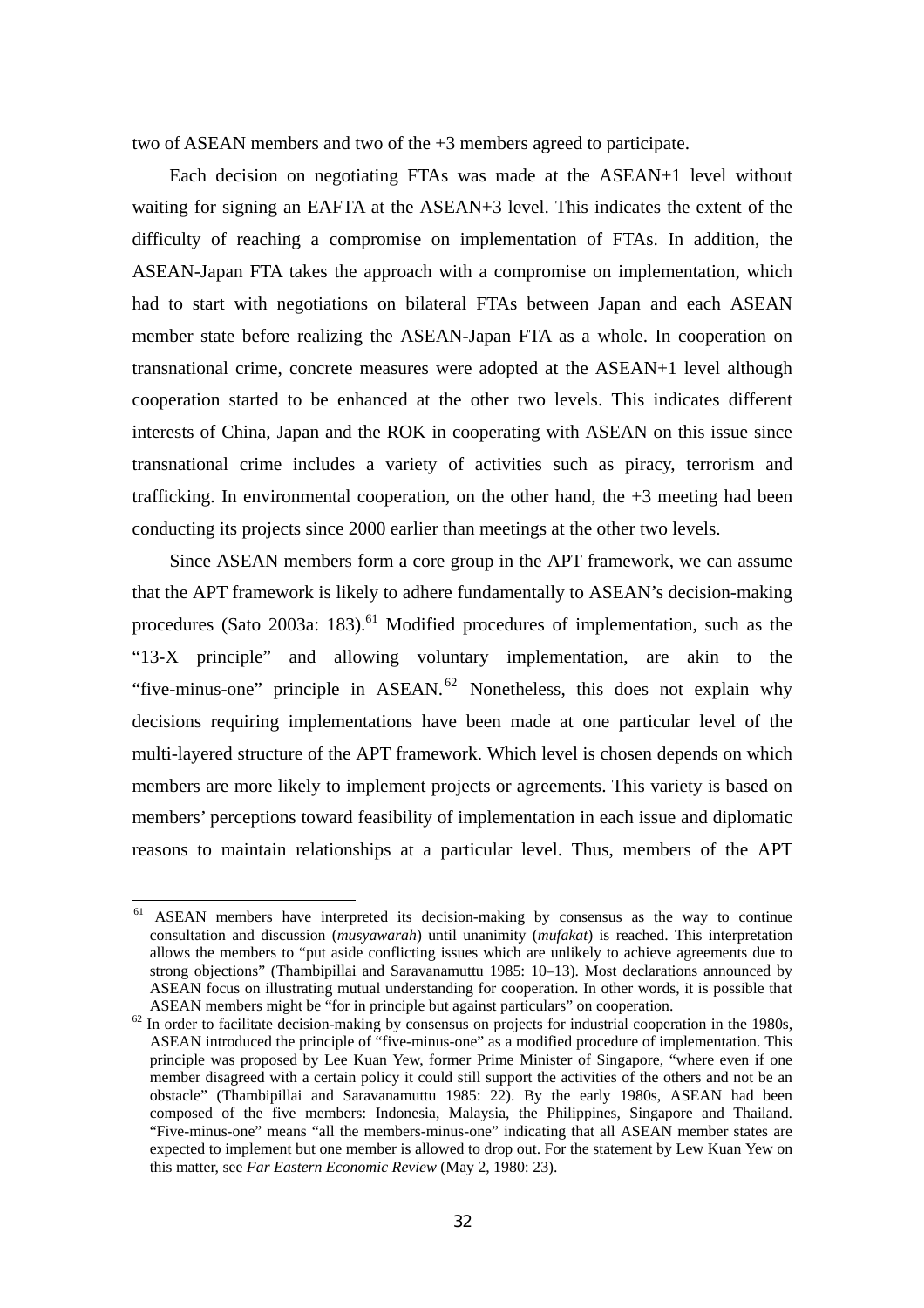framework are given discretion to choose levels and partners when they consider the possible difficulty of implementation and other interests.

# **V. Conclusion**

This paper identified five institutional features of the APT framework and analyzed how these features have been developed in the process of holding meetings. This analysis is based on the understanding that the APT framework was developed through conference diplomacy among its members.

The first institutional feature is membership. Membership of the APT framework has two characteristics. The first one is that ASEAN is a core player in the APT framework. The belief that ASEAN should be a core player in East Asian cooperation has been held by ASEAN members since the 1990 EAEG proposal and its renamed EAEC. This led to realization of the APT framework which ensured that ASEAN members would be included. On the other hand, the APT framework excluded Taiwan and Hong Kong whereas they were members of the EAEG proposal and the EAEC. This relates to the second characteristic that the APT framework is intergovernmental. ASEM as an intergovernmental forum was a driving force in creating the APT framework as an intergovernmental forum through the preparation meetings among East Asian countries of ASEM. ASEM, however, has not incorporated all ASEAN member states and accession of Myanmar to ASEM, in particular, has yet to be approved because of the objection of European countries based on its political situation.

Secondly, the APT framework had dealt with quite a wide range of issue areas by 2003. The 1999 ASEAN+3 summit witnessed the declaration to specify cooperation on trade, finance, social, culture, political and security issues. This institutional feature was developed partly because the APT framework was initiated at the summit level and ASEM, as a driving force for this framework, was established as a forum with a wide range of issue areas. ASEAN has been developed as a multipurpose forum by holding meetings on various kinds of issue areas until the 1990s. ASEAN reached the stage where it would utilize its matured cooperative schemes as political leverage to have more equal discussion with China, Japan and the ROK. In addition, ASEAN enlarged its membership to include CLMV from 1995 to 1999 and thereby faces political and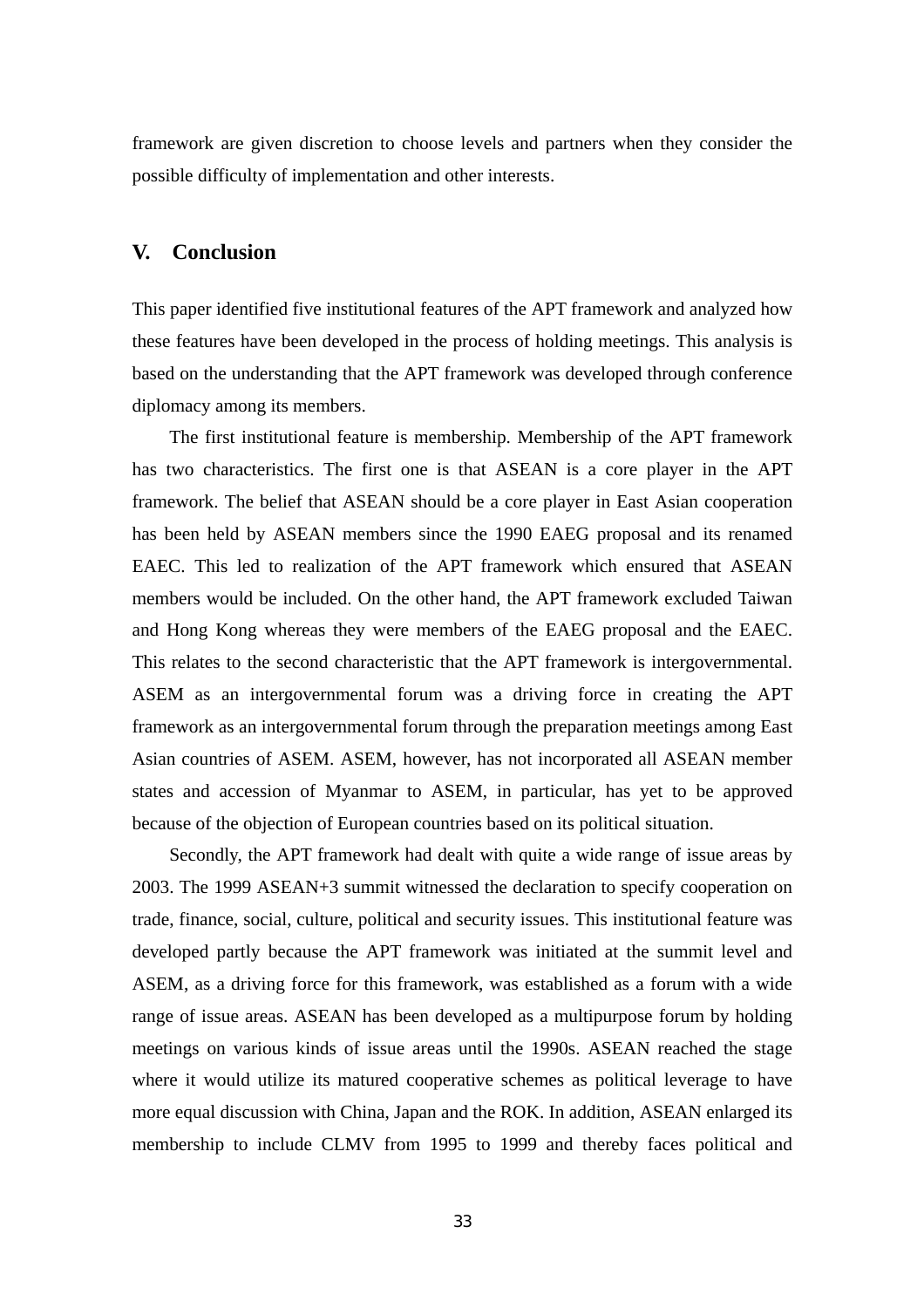economic gaps between the old and the new members. The APT framework gave ASEAN a good opportunity to ask for assistance in various issue areas from China, Japan and the ROK to help shrink these gaps.

Thirdly, the APT framework remains a loose cooperative framework based on conference diplomacy. Most ASEAN members responded negatively toward setting up a secretariat of the APT framework, which was proposed by Malaysia. They do not want the APT framework to become formalized as an organization because of their fears that a new organization in East Asian region would dilute ASEAN's political leverage.

Fourthly, instead of having a formal organizational structure, the APT framework has constructed an interesting multi-layered structure, which is composed of three levels for cooperation: ASEAN+3, ASEAN+1 and +3. This structure results from its members having different strategies toward cooperation in East Asia. In particular, China and Japan attempted to maintain their existing relationships with ASEAN in order to expand their political leverage vis-à-vis ASEAN and compete for leadership in East Asia. How the multi-layered structure is used differs depending on the issue being considered. Cooperation on finance, transnational crime issues and FTAs took place on all three levels. On the other hand, on the issue of agriculture, economic projects and environment, cooperation has been centered on two levels. The independent development of each level in the structure requires institutional coordination among the three levels when cooperation activities such as FTAs are pursued at all the three levels.

Finally, the APT framework utilizes consensus decision-making. Decisions to announce mutual understanding for cooperation in general are taken by consensus when there is no strong objection from any member. But this kind of decision-making leaves room for several interpretations of the resulting documents. On the other hand, decisions to implement measures are less open to interpretation and it is difficult to make decisions by consensus without finding compromises such as modifying implementation procedures. Those two cases are found not only in ASEAN and the APT framework but also in other international forums or organizations. However, the APT framework is unique in that its multi-layered structure affects its decision-making. Decisions to cooperate in broad terms can be made at every level of the multi-layered structure. On the other hand, decisions that require implementation, such as FTAs, were taken at the ASEAN+1 level and the agreement on building a network of bilateral swap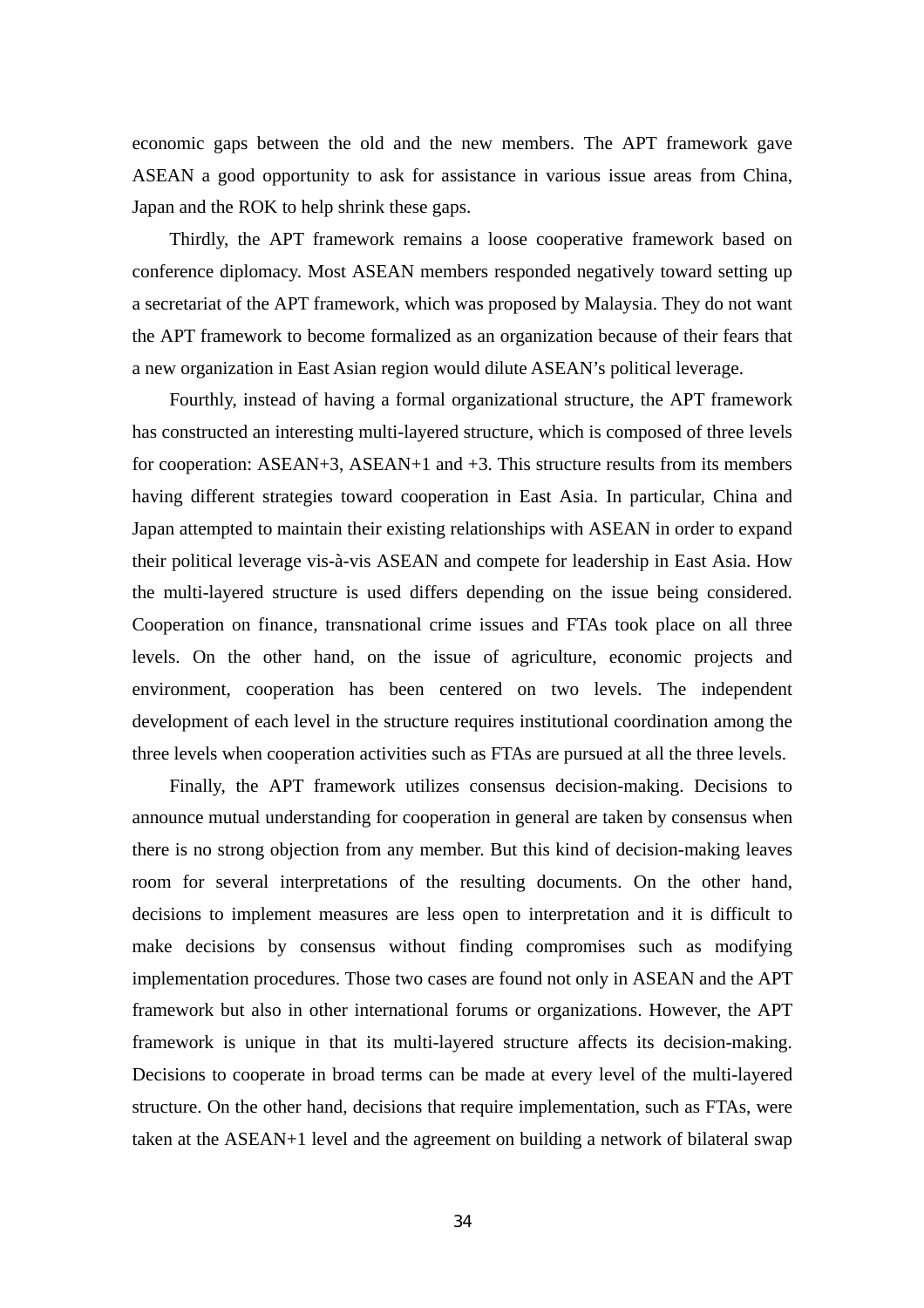agreements was at the ASEAN+3 level. The members of the APT framework have chosen among the three levels of its multi-layered structure when they had to make decisions with implementation. Their choices indicate the extent of difficulty of compromise on implementation.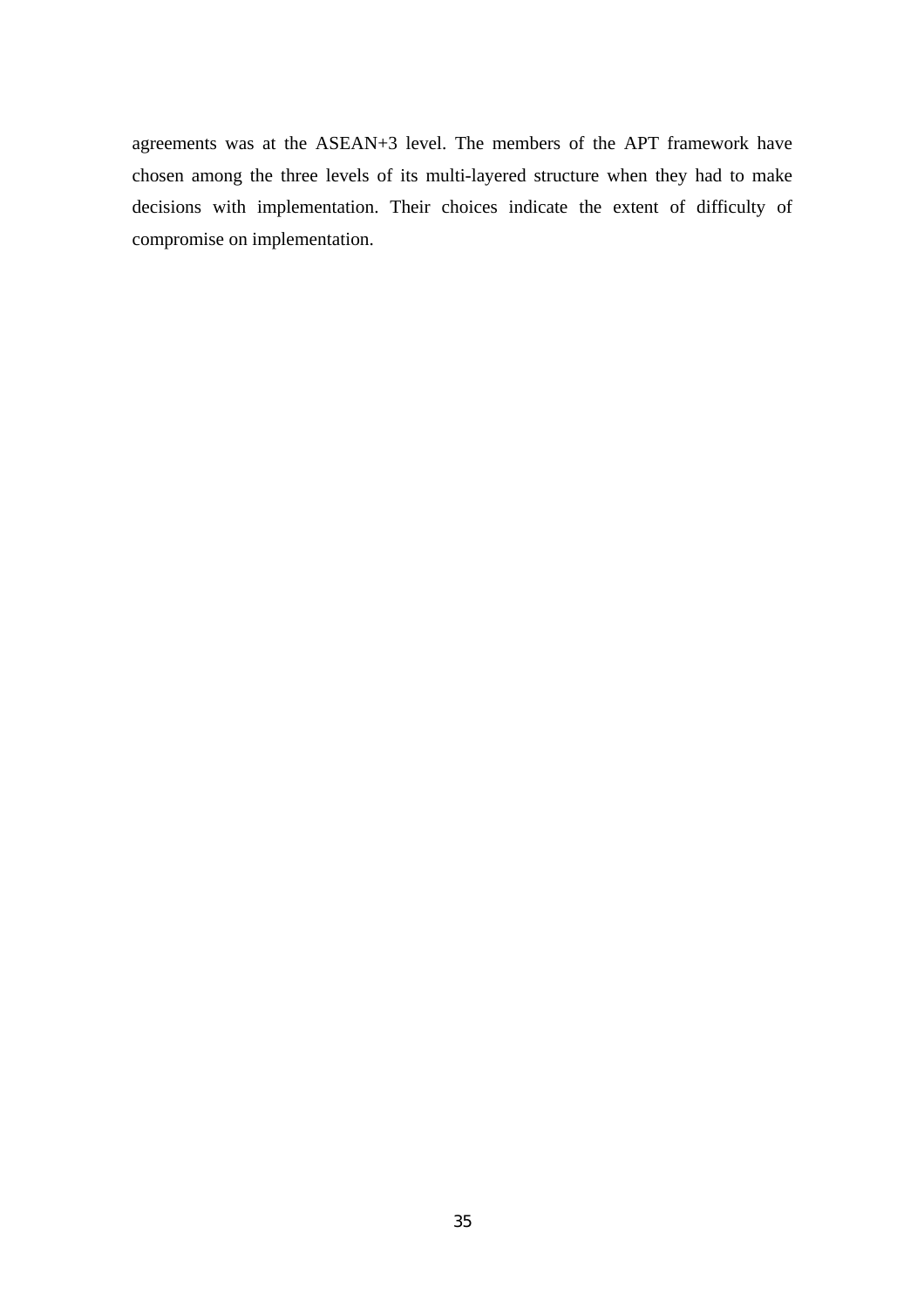# **Annex. Relevant Meetings to the ASEAN Plus Three (APT) Framework**

| Year | Month Type     |          | Meeting                                                                                                                                                                              |
|------|----------------|----------|--------------------------------------------------------------------------------------------------------------------------------------------------------------------------------------|
| 1990 | 12             | Others   | The EAEG proposal by Mahathir Mohamad, Prime Minister of Malaysia                                                                                                                    |
| 1991 | 10             | Economic | 23rd AEM, Kuala Lumpur: the EAEG was replaced by the EAEC.                                                                                                                           |
| 1992 |                | Summit   | 4th ASEAN Summit, Singapore                                                                                                                                                          |
|      | 10             | Economic | 1st AEM-METI, Manila                                                                                                                                                                 |
| 1993 |                | Others   | The Joint Consultative Meeting (AMM and AEM), Jakarta: Report "An Appropriate Modality to Complete the Elaboration of the EAEC<br>Concept"                                           |
|      |                | Foreign  | 26th AMM, Singapore: the EAEC is a caucus within APEC.                                                                                                                               |
|      | 10             | Economic | 2nd AEM-MITI, Singapore                                                                                                                                                              |
| 1994 |                | Foreign  | Breakfast meeting among foreign ministers of ASEAN members, China, Japan and the ROK on the occasion of the ARF, Bangkok: Discussion<br>on the EAEC                                  |
|      | 9              | Economic | 3rd AEM-MITI, Chiang Mai, Thailand                                                                                                                                                   |
|      | 10             | Others   | Proposal of ASEM by Goh Chok Tong, Prime Minister of Singapore                                                                                                                       |
| 1995 |                | Economic | Cancellation of the Plan to hold an informal meeting of economic ministers of ASEAN members, China, Japan and ROK at Phuket, Thailand,<br>due to Japan's rejection of participation. |
|      |                | Foreign  | Informal lunch meeting of foreign ministers of ASEAN members, China, Japan and the ROK in Brunei: Agreement to establish ASEM                                                        |
|      | 9              | Economic | 4th AEM-MITI, Brunei                                                                                                                                                                 |
|      | 11             | Economic | Informal lunch meeting of economic ministers of ASEAN members, China, Japan and the ROK on the occasion of APEC, Osaka, Japan                                                        |
|      | 12             | Summit   | 5th ASEAN Summit, Bangkok: Goh Chok Tong's suggestion to invite East Asian countries to ASEAN informal summits                                                                       |
| 1996 | $\overline{2}$ | Foreign  | Meeting of foreign ministers of ASEAN members, China, Japan and the ROK to prepare for ASEM, Bangkok                                                                                 |
|      | $\overline{c}$ | Economic | Meeting of economic ministers of ASEAN members, China, Japan and the ROK to prepare for ASEM, Bangkok                                                                                |
|      | $\overline{2}$ | Summit   | Meeting of heads of governments of ASEAN members, China, Japan and the ROK on the occasion of ASEM, Bangkok                                                                          |
|      | 3              | Summit   | 1st ASEM Summit, Bangkok                                                                                                                                                             |
|      | 9              | Economic | 28th AEM, Jakarta: Discussion on the EAEC                                                                                                                                            |
|      | 9              | Economic | 5th AEM-MITI, Jakarta                                                                                                                                                                |
|      | 11             | Summit   | First Informal ASEAN Summit, Jakarta                                                                                                                                                 |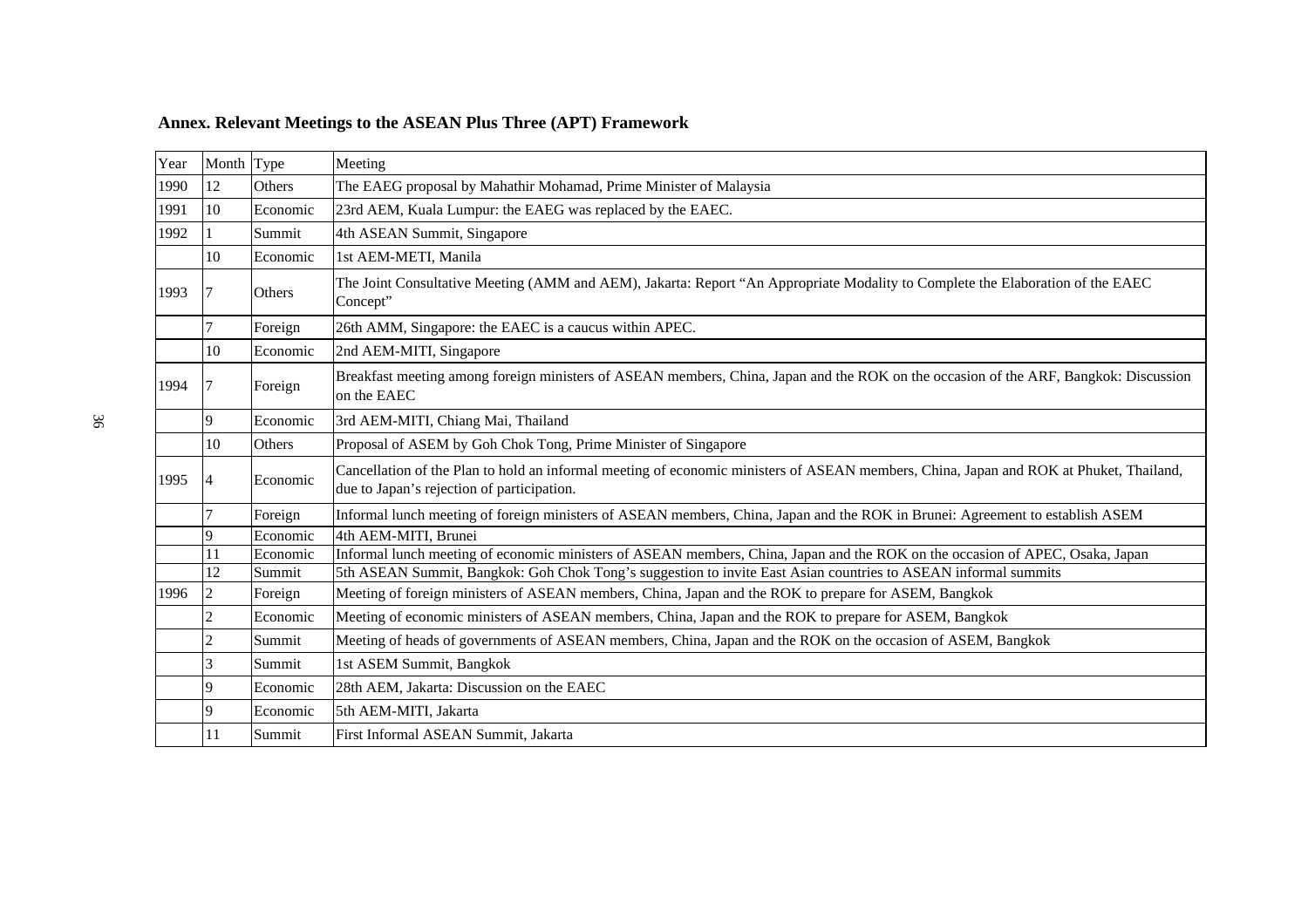| 1997 |                | Summit   | Visit of Ryutaro Hashimoto, Prime Minister of Japan, to Southeast Asian countries: Japan's proposal of regularization of the ASEAN-Japan<br>summit                                                                                                                       |
|------|----------------|----------|--------------------------------------------------------------------------------------------------------------------------------------------------------------------------------------------------------------------------------------------------------------------------|
|      |                | Foreign  | 1st ASEM Foreign Ministers' Meeting, Singapore                                                                                                                                                                                                                           |
|      | 3              | Finance  | 1st ASEAN Finance Ministers' Meeting, Phuket, Thailand                                                                                                                                                                                                                   |
|      | 5              | Foreign  | Special AMM, Kuala Lumpur: Agreement to invite heads of governments of China, Japan and the ROK on the occasion of 2nd Informal ASEAN<br>Summit in 1997                                                                                                                  |
|      | 7              | Foreign  | 30th AMM, Subang Jaya, Malaysia: Formal agreement to hold ASEAN+3 Summit: Last reference to the EAEC in the AMM documents                                                                                                                                                |
|      | 8              | Finance  | Meeting on Thai Financing Package held by the IMF, Tokyo: Japan's proposal of the AMF                                                                                                                                                                                    |
|      | 9              | Finance  | Annual Meetings of the World Bank Group and IMF, Hong Kong: Discussion on the AMF                                                                                                                                                                                        |
|      | 9              | Finance  | 1st ASEM Finance Ministers' Meeting, Bangkok                                                                                                                                                                                                                             |
|      | 10             | Economic | 29th AEM, Subang Jaya, Malaysia: Last reference to the EAEC in the AEM documents                                                                                                                                                                                         |
|      | 10             | Economic | 6th AEM-MITI, Malaysia                                                                                                                                                                                                                                                   |
|      | 11             | Finance  | Meeting of Finance and Central Bank Deputies representing Australia, Brunei, Canada, China, Hong Kong, Indonesia, Japan, Korea, Malaysia,<br>New Zealand, Philippines, Singapore, Thailand and the United States, Manila: The Manila Framework to assist the role of IMF |
|      | 12             | Finance  | Special ASEAN Finance Ministers' Meeting; ASEAN-Japan Finance Ministers' Meeting; Meeting of ASEAN Finance Ministers and the<br>Finance Ministers of Australia, China, Hong Kong, Japan, Korea and the United States, Kuala Lumpur                                       |
|      | 12             | Summit   | 2nd Informal ASEAN Summit, Kuala Lumpur                                                                                                                                                                                                                                  |
|      | 12             | Summit   | 1st ASEAN+3 Summit, Kuala Lumpur                                                                                                                                                                                                                                         |
|      | 12             | Summit   | 1st ASEAN+1 Summits (ASEAN-China Summit; ASEAN-Japan Summit; ASEAN-ROK Summit), Kuala Lumpur                                                                                                                                                                             |
| 1998 | 2              | Finance  | 2nd ASEAN Finance Ministers' Meeting, Jakarta                                                                                                                                                                                                                            |
|      | $\overline{4}$ | Summit   | 2nd ASEM Summit, London                                                                                                                                                                                                                                                  |
|      | 10             | Finance  | New Miyazawa Initiative providing a package of support measures totaling US\$30 billion                                                                                                                                                                                  |
|      | 11             | Summit   | 6th ASEAN Summit, Ha Noi                                                                                                                                                                                                                                                 |
|      | 12             | Summit   | 2nd ASEAN+3 Summit, Ha Noi: Agreement to regularize the ASEAN+3 summit (ASEAN's proposal) and establish the EAVG (the ROK's<br>proposal)                                                                                                                                 |
|      | 12             | Summit   | 2nd ASEAN+1 Summits (ASEAN-China Summit; ASEAN-Japan Summit; ASEAN-ROK Summit), Ha Noi                                                                                                                                                                                   |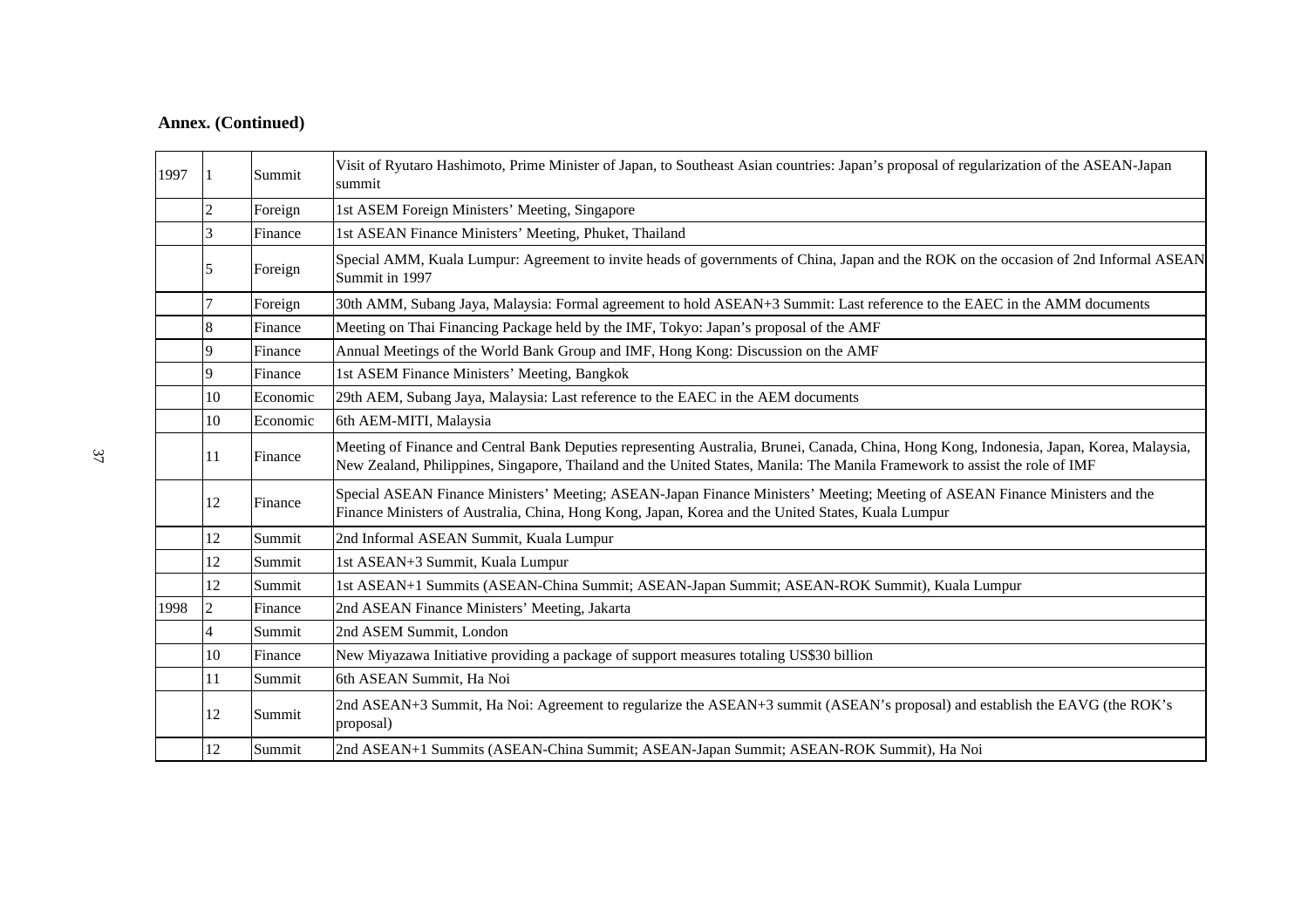| 1999 |                |          | Environment 1st TEMM, Seoul                                                                                                              |
|------|----------------|----------|------------------------------------------------------------------------------------------------------------------------------------------|
|      |                | Finance  | 2nd ASEM Finance Ministers' Meeting, Frankfurt                                                                                           |
|      | 3              | Foreign  | 2nd ASEM Foreign Ministers' Meeting, Berlin                                                                                              |
|      | 3              | Finance  | ASEAN+3 Deputy Finance Ministers' and Deputy General Bank Governors' Meeting, Ha Noi                                                     |
|      | 3              | Finance  | 3rd ASEAN Finance Ministers' Meeting, Ha Noi                                                                                             |
|      | $\overline{4}$ | Finance  | 1st ASEAN+3 Finance Ministers' Meeting, Manila                                                                                           |
|      | 10             | Others   | Establishment of the EAVG                                                                                                                |
|      | 11             | Finance  | Special ASEAN Finance Ministers' Meeting, Manila                                                                                         |
|      | 11             | Summit   | 3rd Informal Summit, Manila                                                                                                              |
|      | 11             | Summit   | 3rd ASEAN+3 Summit, Manila: First Joint Statement on East Asia Cooperation, Philippines' proposal to set up the East Asia Security Forum |
|      | 11             | Summit   | 3rd ASEAN+1 Summits (ASEAN-China Summit; ASEAN-Japan Summit; ASEAN-ROK Summit), Manila                                                   |
|      | 11             | Summit   | 1st +3 Summit, Manila                                                                                                                    |
| 2000 | $\overline{c}$ |          | Environment 2nd TEMM, Beijing                                                                                                            |
|      | 3              | Finance  | ASEAN+3 Deputy Finance Ministers' Meeting, Brunei                                                                                        |
|      | 3              | Finance  | 4th ASEAN Finance Ministers' Meeting, Brunei                                                                                             |
|      | 5              | Finance  | 2nd ASEAN+3 Finance Ministers' Meeting on the occasion of the ADB Annual Meeting, Chiang Mai, Thailand: The Chiang Mai Initiative        |
|      | 5              | Economic | 1st ASEAN+3 Economic Ministers' Meeting, Yangon                                                                                          |
|      | 5              | Economic | Informal AEM-MITI, Yangon                                                                                                                |
|      |                | Foreign  | 1st ASEAN+3 Foreign Ministers' Meeting on the occasion of ARF, Bangkok                                                                   |
|      | 9              | Finance  | 3rd ASEAN+3 Finance Ministers' Meeting on the occasion of Annual Meeting of the World Bank Group and the IMF, Prague                     |
|      | 9              | Finance  | 1st +3 Finance Ministers' Meeting on the occasion of APEC Finance Ministers' Meeting, Brunei                                             |
|      | 10             | Finance  | ASEAN+3 Deputy Finance Ministers' Meeting, Beijing                                                                                       |
|      | 10             | Economic | 2nd ASEAN+3 Economic Ministers' Meeting, Chiang Mai, Thailand                                                                            |
|      | 10             | Economic | 7th AEM-MITI, Chiang Mai, Thailand                                                                                                       |
|      | 10             | Summit   | 3rd ASEM Summit, Seoul                                                                                                                   |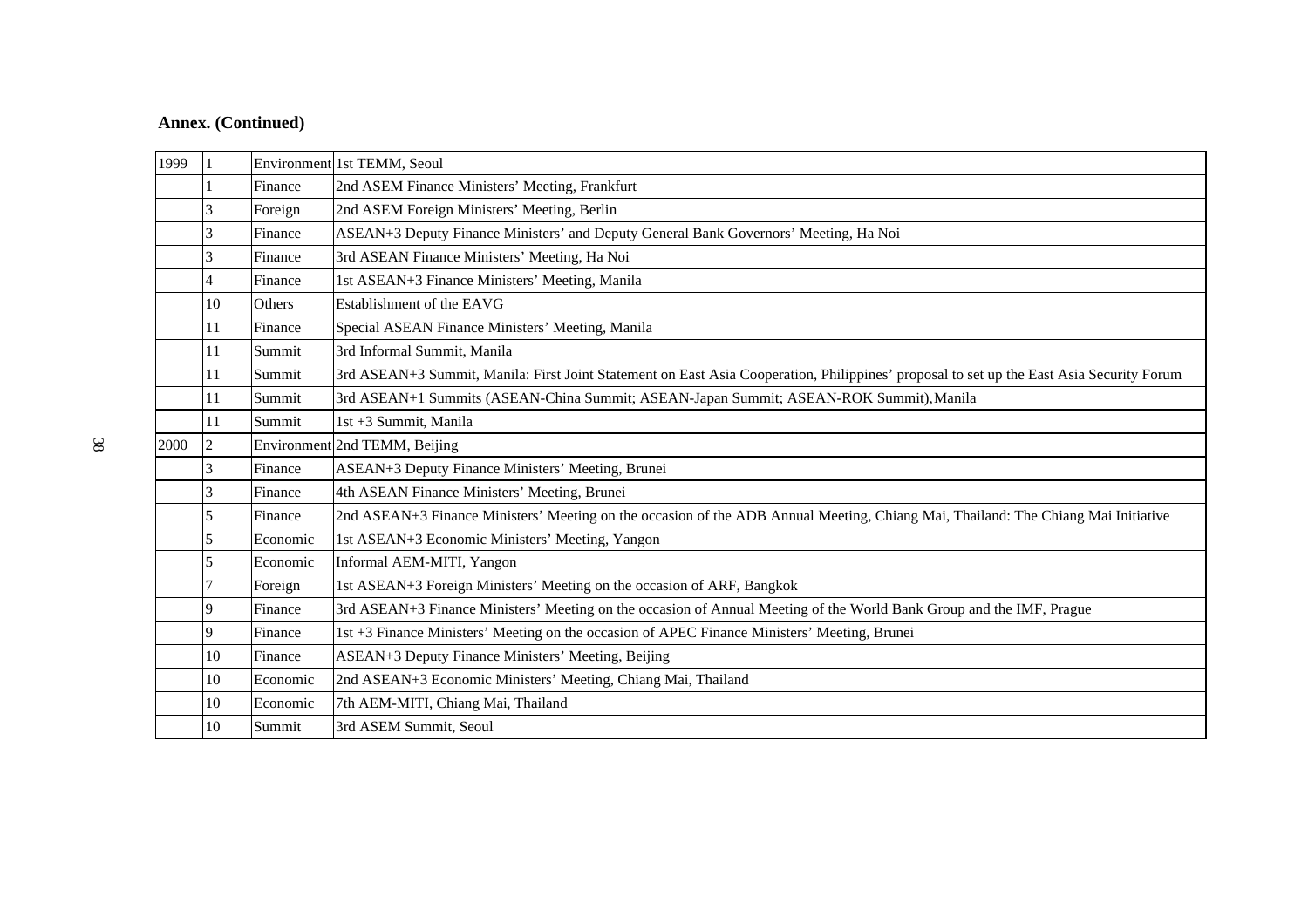| 2000 | 11 | Summit      | 4th Informal ASEAN Summit, Singapore                                                                                                                                                               |
|------|----|-------------|----------------------------------------------------------------------------------------------------------------------------------------------------------------------------------------------------|
|      | 11 | Summit      | 4th ASEAN+3 Summit, Singapore: Agreement to establish the EAVG (the ROK's proposal); Thailand's proposal of an ASEAN+3 FTA                                                                         |
|      | 11 | Summit      | 4th ASEAN+1 Summits (ASEAN-China Summit: China's proposal of an FTA with ASEAN; ASEAN-Japan Summit; ASEAN-ROK Summit),<br>Singapore                                                                |
|      | 11 | Summit      | 2nd +3 Summit, Singapore: Agreement to regularize the $+3$ summit (Japan's proposal)                                                                                                               |
| 2001 |    | Finance     | 3rd ASEM Finance Ministers' Meeting, Kobe, Japan                                                                                                                                                   |
|      | 3  | Others      | Establishment of the EASG                                                                                                                                                                          |
|      | 4  |             | Environment 3rd TEMM, Tokyo                                                                                                                                                                        |
|      | 4  | Finance     | 5th ASEAN Finance Ministers' Meeting, Kuala Lumpur                                                                                                                                                 |
|      | 5  | Finance     | 4th ASEAN+3 Finance Ministers' Meeting, Honolulu, the United States: Establishment of a study group to examine ways of enhancing the<br>effectiveness of our economic reviews and policy dialogues |
|      | 5  | Economic    | 3rd ASEAN+3 Economic Ministers' Meeting, Siem Reap, Cambodia: Endorsement of six economic projects                                                                                                 |
|      | 5  | Labor       | 1st ASEAN+3 Ministers' Meeting on Labor, Kuala Lumpur                                                                                                                                              |
|      |    | Foreign     | 2nd ASEAN+3 Foreign Ministers' Meeting, Ha Noi                                                                                                                                                     |
|      | 9  | Economic    | 4th ASEAN+3 Economic Ministers' Meeting, Ha Noi                                                                                                                                                    |
|      | 9  | Economic    | 8th AEM-METI, Ha Noi                                                                                                                                                                               |
|      | 10 | Agriculture | 1st ASEAN+3 Ministers' Meeting on Agriculture, Medan, Indonesia                                                                                                                                    |
|      | 11 | Summit      | 7th ASEAN Summit, Brunei                                                                                                                                                                           |
|      | 11 | Summit      | 5th ASEAN+3 Summit, Brunei: Malaysia's proposal of an secretariat of the APT framework; Report by the EAVG to mention the possibility of<br>an EAFTA                                               |
|      | 11 | Summit      | 5th ASEAN+1 Summits (ASEAN-China Summit; ASEAN-Japan Summit; ASEAN-ROK Summit), Brunei                                                                                                             |
|      | 11 | Summit      | 3rd +3 Summit, Brunei: Agreement to hold +3 Foreign Ministers' and Economic Ministers' Meetings                                                                                                    |
| 2002 |    | Tourism     | 1st ASEAN+3 Ministers' Meeting on Tourism, Yogyakarta, Indonesia                                                                                                                                   |
|      |    |             | Environment 4th TEMM, Seoul                                                                                                                                                                        |
|      | 4  | Finance     | 6th ASEAN Finance Ministers' Meeting, Yangon                                                                                                                                                       |
|      | 5  | Finance     | 5th ASEAN+3 Finance Ministers' Meeting on the occasion of the ADB Annual Meeting, Shanghai, China                                                                                                  |
|      | 5  | Finance     | 2nd +3 Finance Ministers' Meeting, Shanghai, China                                                                                                                                                 |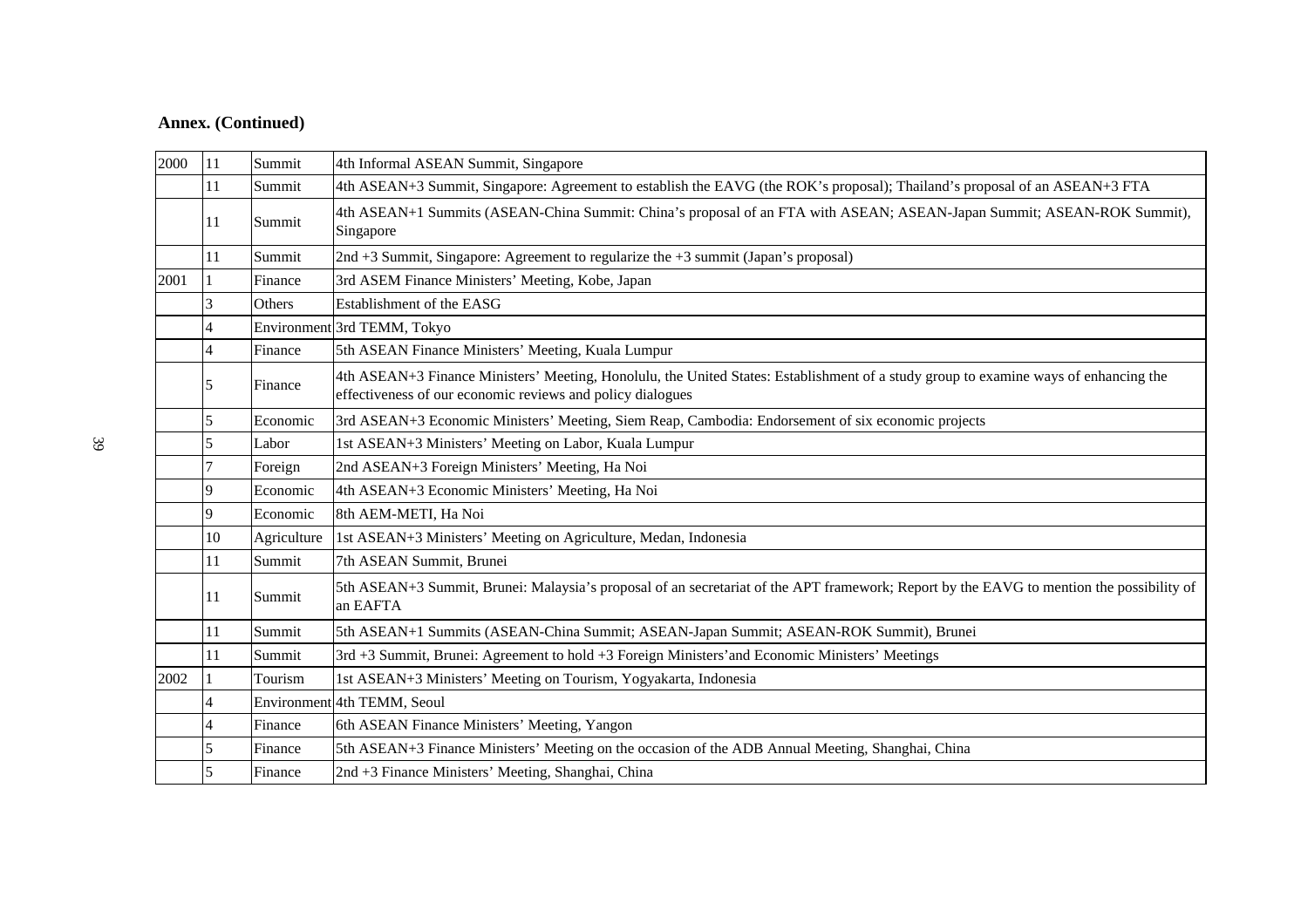| 2002 | 5              | Labor       | 2nd ASEAN+3 Ministers' Meeting on Labor, Vientiane                                                                                                 |
|------|----------------|-------------|----------------------------------------------------------------------------------------------------------------------------------------------------|
|      | 6              | Finance     | 1st ACD, Cha-Am, Thailand                                                                                                                          |
|      |                | Finance     | 4th ASEM Finance Ministers' Meeting, Copenhagen                                                                                                    |
|      |                | Foreign     | 3rd ASEAN+3 Foreign Ministers' Meeting, Brunei: Establishment of ASEAN+3 Directors-General meeting                                                 |
|      | 8              | Foreign     | 1st ASEAN+3 Directors-General Meeting, Seoul                                                                                                       |
|      | 9              | Summit      | 4th ASEM Summit, Copenhagen                                                                                                                        |
|      | 9              | Economic    | 5th ASEAN+3 Economic Ministers' Meeting, Brunei: Endorsement of four projects in addition to six projects.                                         |
|      | 9              | Economic    | 1st ASEAN-China Economic Ministers' Meeting, Brunei                                                                                                |
|      | 9              | Economic    | 9th AEM-METI, Brunei                                                                                                                               |
|      | 9              | Economic    | 5th ASEAN-ROK Economic Ministers' Meeting, Brunei                                                                                                  |
|      | 9              | Economic    | 1st +3 Economic Ministers' Meeting, Brunei                                                                                                         |
|      | 9              | Energy      | 1st ASEAN+3 Ministers' Meeting on Energy, Osaka, Japan                                                                                             |
|      | 10             | Agriculture | 2nd ASEAN+3 Ministers' Meeting on Agriculture, Vientiane: Agreement to launch the Pilot Project of the Eats Asian Emergency Rice Reserve<br>System |
|      | 11             | Summit      | 6th ASEAN+3 Summit, Phnom Penh: The Report by the EASG to regard establishment of an EAS and an EAFTA as long-term objectives.                     |
|      | 11             | Summit      | 6th ASEAN+1 Summits (ASEAN-China Summit; ASEAN-Japan Summit; ASEAN-ROK Summit), Phnom Penh                                                         |
|      | 11             | Summit      | 4th +3 Summit, Cambodia: China's proposal to study possibility of a China-Japan-ROK FTA, Phnom Penh                                                |
|      | 11             |             | Environment 1st ASEAN+3 Ministers' Meeting on Environment, Vientiane                                                                               |
|      | 12             | Finance     | ASEAN+3 Deputy Finance Ministers' Meeting, Chiang Mai, Thailand: Endorsement of the ABMI                                                           |
| 2003 |                | Tourism     | 2nd ASEAN+3 Ministers' Meeting on Tourism, Phnom Penh                                                                                              |
|      | $\overline{c}$ | Foreign     | 2nd ASEAN+3 Directors-General Meeting, Jakarta                                                                                                     |
|      | 2,3            | Finance     | ASEAN+3 Deputy Finance Ministers' and Deputy General Bank Governors' Meeting, Tokyo: Discussion on the ABMI                                        |
|      | 4              | Health      | ASEAN+3 Ministers' Meeting on Heath to combat SARS, Kuala Lumpur                                                                                   |
|      | 5              | Labor       | 3rd ASEAN+3 Ministers' Meeting on Labor, Indonesia                                                                                                 |
|      | 6              | Finance     | EMEAP: the launch of the ABF with an initial size of about 1\$ billion                                                                             |
|      | 6              | Foreign     | 4th ASEAN+3 Foreign Ministers' Meeting, Phnom Penh                                                                                                 |
|      | 6              | Foreign     | 3rd ASEAN+3 Directors-General Meeting, Phnom Penh                                                                                                  |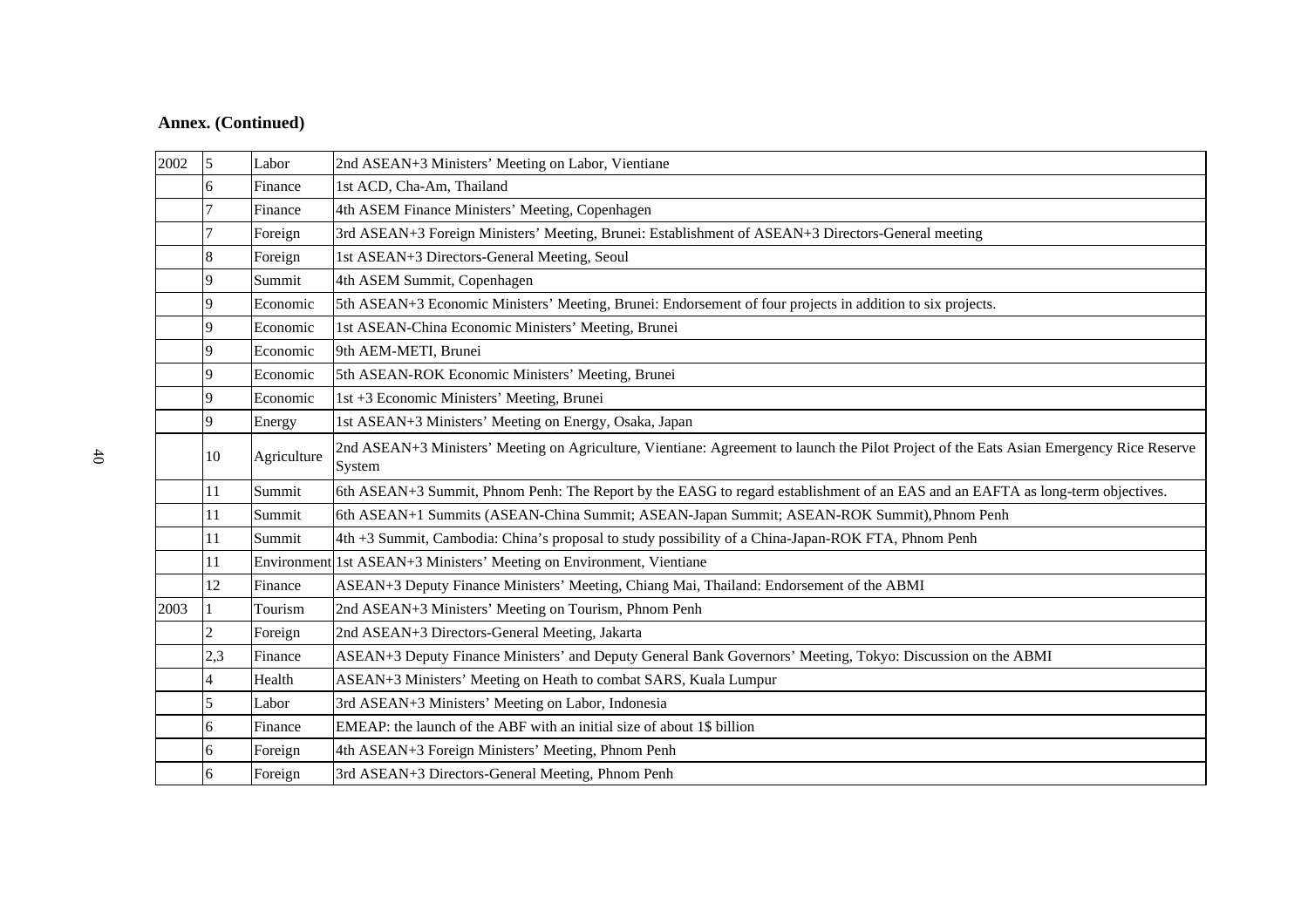| 2003 | 6  | Finance     | 2nd ACD, Chiang Mai, Thailand: The Chiang Mai Declaration on Asian Bond Market Development                                                                                      |
|------|----|-------------|---------------------------------------------------------------------------------------------------------------------------------------------------------------------------------|
|      |    | Health      | ASEAN+3 Special Ministers' Meeting on Health for SARS, Siem Reap, Cambodia                                                                                                      |
|      |    | Foreign     | ASEAN+3 Senior Officials Meeting on Transnational Crimes, Ha Noi                                                                                                                |
|      |    | Finance     | 5th ASEM Finance Ministers' Meeting, Bali, Indonesia: Discussion on the ABMI                                                                                                    |
|      |    | Finance     | 3rd +3 Finance Ministers' Meeting on the occasion of 5th ASEM Financial Ministers' Meeting, Bali, Indonesia                                                                     |
|      | 8  | Finance     | 6th ASEAN+3 Finance Ministers' Meeting, Makati, Philippines                                                                                                                     |
|      |    | Tourism     | ASEAN+3 Special Ministers' Meeting on Tourism, Beijing                                                                                                                          |
|      |    | Agriculture | 3rd ASEAN+3 Ministers' Meeting on Agriculture, Kuala Lumpur                                                                                                                     |
|      | 8  | Others      | 1st East Asian Congress, Kuala Lumpur                                                                                                                                           |
|      | 9  | Economic    | 6th ASEAN+3 Economic Ministers' Meeting, Phnom Penh                                                                                                                             |
|      | 9  | Economic    | 2nd ASEAN-China Economic Ministers' Meeting, Phnom Penh                                                                                                                         |
|      |    | Economic    | 10th AEM-METI, Phnom Penh                                                                                                                                                       |
|      | 9  | Economic    | 6th ASEAN-ROK Economic Ministers' Meeting, Phnom Penh                                                                                                                           |
|      | 9  | Economic    | 2nd +3 Economic Ministers' Meeting, Phnom Penh                                                                                                                                  |
|      | 10 | Summit      | 7th ASEAN+3 Summit, Bali, Indonesia                                                                                                                                             |
|      | 10 | Summit      | 7th ASEAN+1 Summits (ASEAN-China Summit: China's accession to Treaty of Amity of Cooperation in Southeast Asia (TAC); ASEAN-Japan<br>Summit; ASEAN-ROK Summit), Bali, Indonesia |
|      | 10 | Summit      | 5th +3 Summit, Bali, Indonesia: Announcement of the first Joint Statement                                                                                                       |
|      | 12 | Summit      | Special ASEAN-Japan Summit, Tokyo: Japan's accession to TAC                                                                                                                     |
|      | 12 |             | Environment 5th TEMM, Beijing: TEMM was endorsed as the +3 Ministers' Meeting on Environment                                                                                    |
|      | 12 |             | Environment 2nd ASEAN+3 Ministers' Meeting on Environment, Yangon                                                                                                               |

Source: Author, based on information from Oba 2003; Takano 2001; Official websites of ASEAN, IMF, ADB, Ministry of Finance, Japan, Ministry of Economics, Trade and Industry, Japan, Ministry of Foreign Affairs, Japan, Ministry of Agriculture, Japan, Ministry of Environment, Japan; *Nihon Keizai Shimbun* ; *Asahi Shimbun* .

Notes: "ASEAN+3" refers to the level where meetings of ASEAN members, China, Japan and the ROK take place. "ASEAN+1" indicates the level encompassing ASEAN-China, ASEAN-Japan and ASEAN-ROK meetings. "+3" represents the level where China, Japan and ROK hold meetings.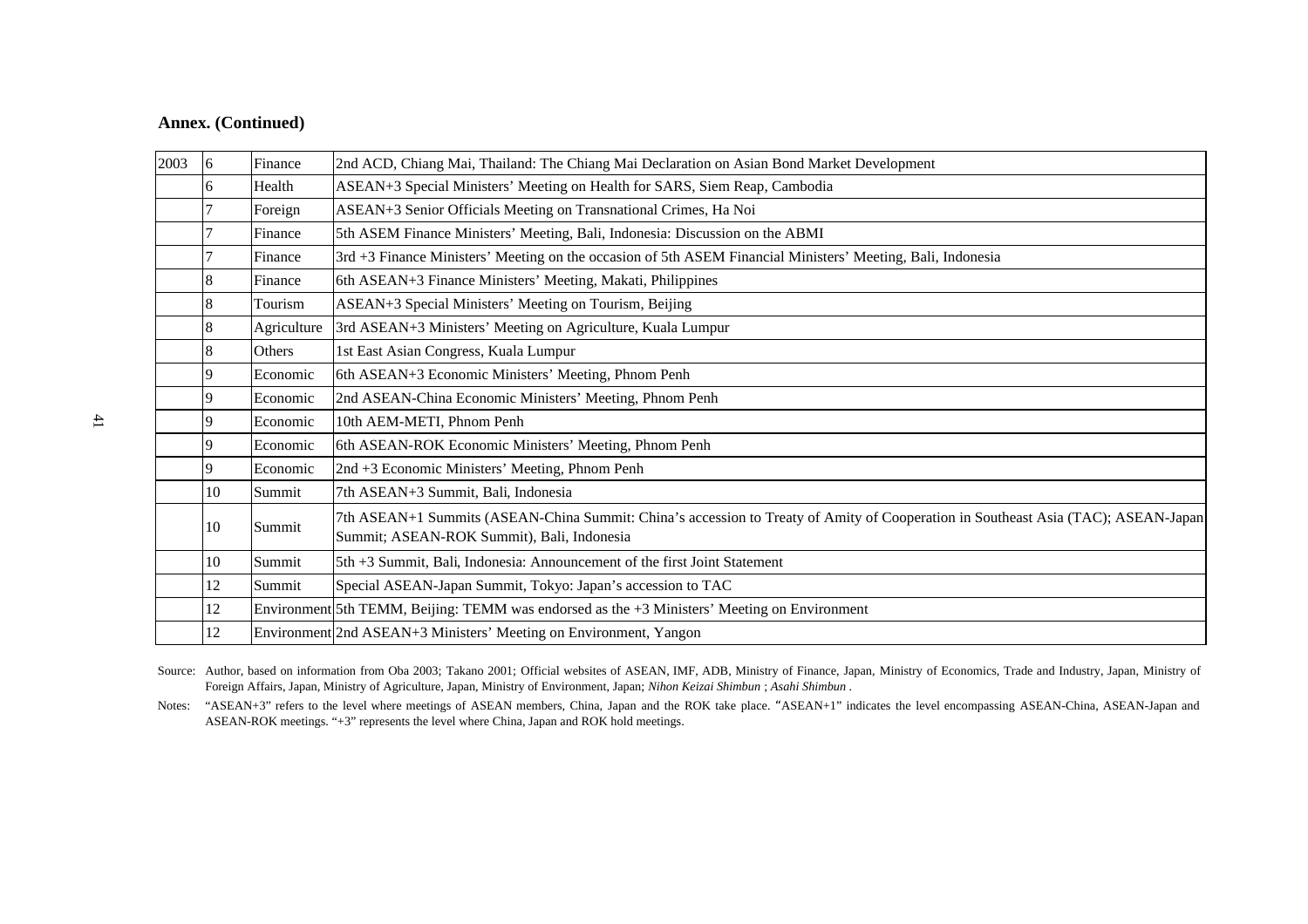# **References**

- ADB. 2003. *Technical Assistance for the ASEAN+3 Regional Guarantee Mechanism.*  October. (http://www.adb.org/Documents/TARs/OTH/tar\_oth\_37352.pdf). Last accessed on December 10, 2003.
- ADFMM+3. 1999. *Chairman's Statement of the First ASEAN+ China, Japan, Korea (ASEAN+3) Deputy Finance Ministers and Deputy General Bank Governors Meeting.* March, 18, Ha Noi, Viet Nam. (http://www.aseansec.org/6336.htm). Last accessed on March 2, 2004.
- AEM-METI. 2002. *The Ninth Consultation between the ASEAN Economic Ministers and the Minister of Economy, Trade and Industry of Japan.* September 13, 2002, Bandar Seri Begawan, Brunei Darussalam. (http://www.meti.go.jp/policy/trade\_policy /asean/html/aem\_meti\_0209e.html). Last accessed on February 20, 2004.
- AEM-MOFTEC. 2002. *The First Consultation Between the ASEAN Economic Ministers and the Minister of Foreign Trade and Economic Cooperation of People's Republic of China.* September 13, Bandar Seri Begawan, Brunei Darussalam. (http://www. aseansec.org/12275.htm). Last accessed on December 22, 2003.
- AEM+3. 2000. *Joint Press Statement of the 2nd Meeting of the ASEAN Economic Ministers and the Ministers of People's Republic of China, Japan and Republic of Korea.* October 7, Chiang Mai, Thailand. (http://www.aseansec.org/607.htm). Last accessed on December 11, 2003.
- AEM+3. 2001. *Joint Press Statement of the Fourth ASEAN Economic Ministers and the Ministers of People's Republic of China, Japan and Republic of Korea Consultation.* September 12, Ha Noi, Viet Nam. (http://www.aseansec.org/541.htm). Last accessed on December 11, 2003.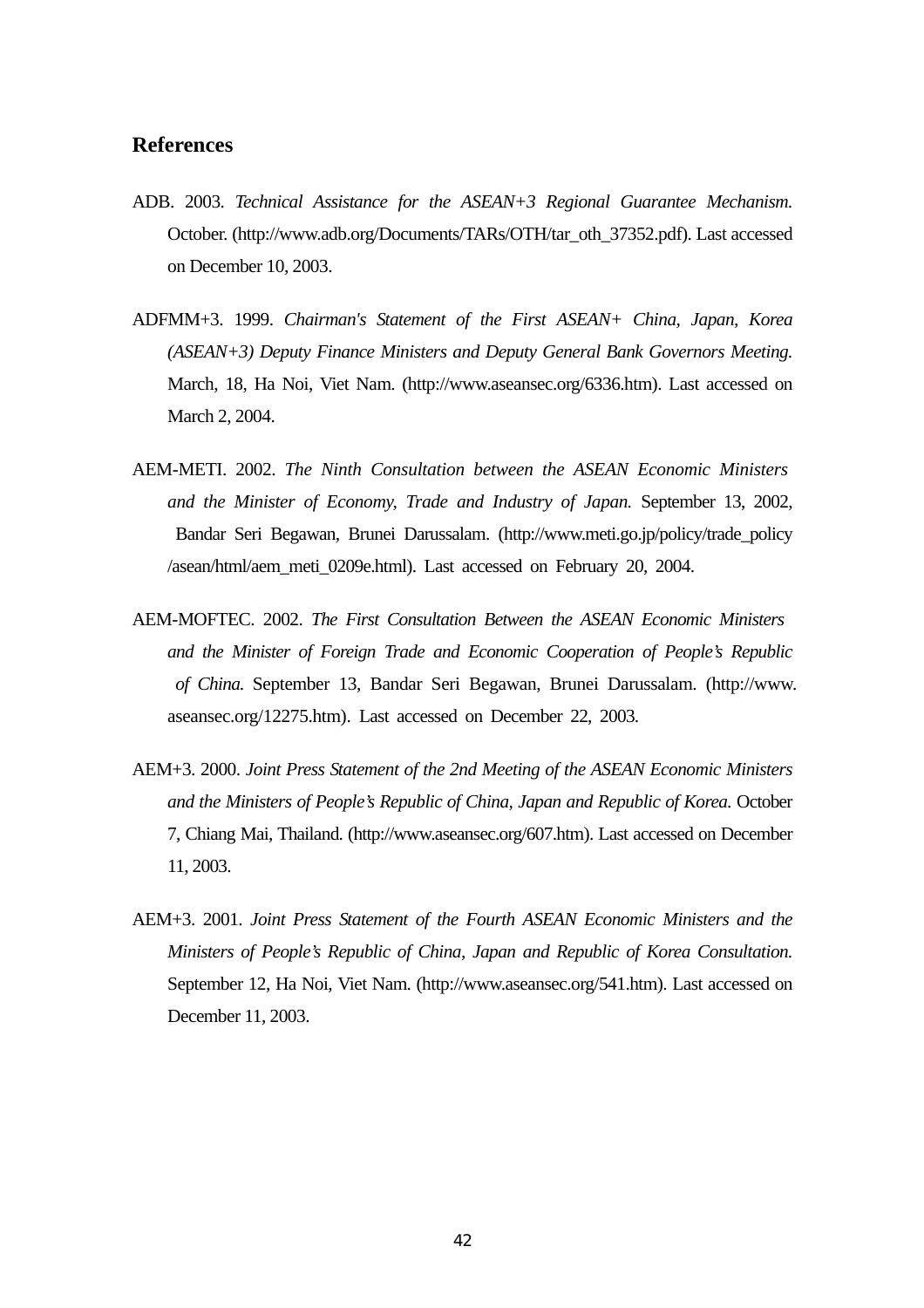- AEM+3. 2002. *Joint Press Statement of the Fifth ASEAN Economic Ministers and the Ministers of People's Republic of China, Japan and Republic of Korea Consultation.* September 14, Bandar Seri Begawan, Brunei Darussalam. (http://www.aseansec.org /12260.htm). Last accessed on December 11, 2003.
- AEM+3. 2003. *Joint Media Statement of the Sixth ASEAN Economic Ministers and the Ministers of People's Republic of China, Japan and Republic of Korea Consultation (AEM+3)*. September 3, Phnom Penh, Cambodia. (http://www.aseansec.org/15077.htm). Last accessed on December 11, 2003.
- AFMM. 1997. *Statement by the ASEAN Finance Ministers and Finance Ministers of Australia, China, Hong Kong SAR China, Japan, Korea and the United States.*  December 2, Kuala Lumpur, Malaysia. (http://www.aseansec.org/6334.htm). Last accessed on December 25, 2003.
- AFMM-Japan. 1997. *Joint Press Statement of the ASEAN-Japan Finance Ministers Meeting.* December 1, Kuala Lumpur, Malaysia. (http://www.aseansec.org/6332.htm). Last accessed on December 25, 2003.
- AFMM+3. 2000. *The Joint Ministerial Statement of the ASEAN+3 Finance Ministers Meeting.*  May 6, Chiang Mai, Thailand. (http://www.aseansec.org/6312.htm). Last accessed on December 10, 2003.
- AFMM+3. 2002. *The Joint Ministerial Statement of the ASEAN+3 Finance Ministers Meeting.* May 10, Shanghai, China. (http://www.aseansec.org/5473.htm). Last accessed on December 15, 2003.
- AFMM+3. 2003a. *The Joint Ministerial Statement of the ASEAN+3 Finance Ministers Meeting.* August 7, Makati, Philippines. (http://www.aseansec.org/15032.htm). Last accessed on February 27, 2004.
- AFMM+3. 2003b. *Chairman's Press Release on the Asian Bond Markets Initiative.* August 7, Manila. (http://www.mof.go.jp/english/if/as3\_030807e\_02.htm). Last accessed on February 27, 2004.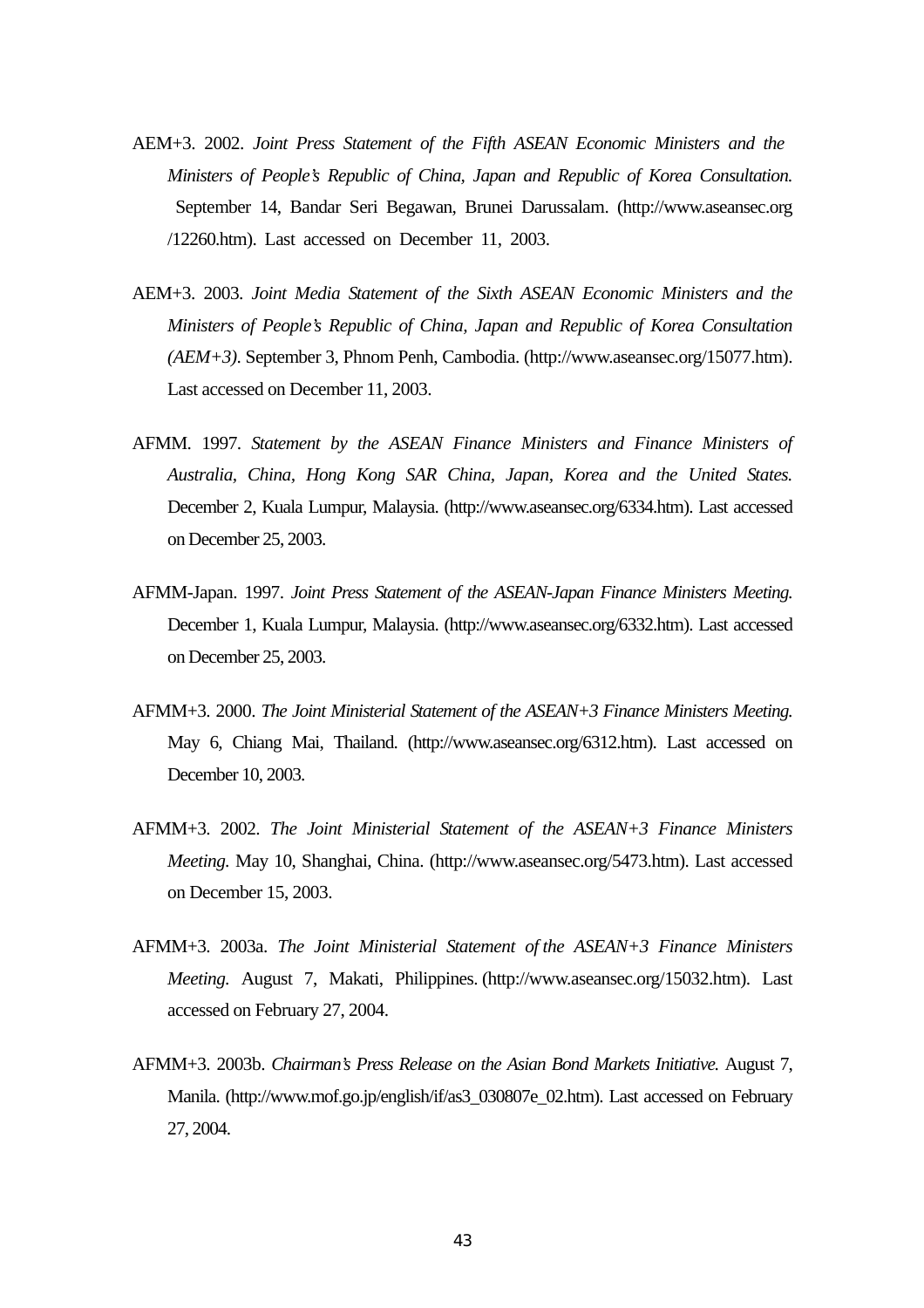- AHMM+3. 2003. *Joint Statement of the Special ASEAN+3 Health Ministers Meeting on Severe Acute Respiratory Syndrome (SARS).* June 10–11, Siem Reap, Cambodia. (http: //www.aseansec.org/14824.htm). Last accessed on September 24, 2003.
- AMAF+3. 2001. *Joint Press Statement of the First Meeting of the ASEAN Agricultural and Forestry Ministers and the Ministers of the People Republic of China, Japan and Republic of Korea (AMAF Plus Three)*. October 5, Medan, North Sumatera, Indonesia. (http://www.aseansec.org/3103.htm). Last accessed on December 11, 2003.
- AMAF+3. 2002. *Joint Press Statement of the Second Meeting of the ASEAN Agricultural and Forestry Ministers and the Ministers of the People Republic of China, Japan and Republic of Korea (AMAF Plus Three)*. October 11, Vientiane, Lao People's Democratic Republic. (http://www.aseansec.org/12629.htm). Last accessed on December 11, 2003.
- AMAF+3. 2003. *Joint Press Statement of the Third Meeting of the ASEAN Agricultural a nd Forestry Ministers and the Ministers of the People Republic of China, Japan and Republic of Korea (AMAF Plus Three)*. August 22, Kuala Lumpur, Malaysia. **(**http:// www.aseansec.org/15045.htm**).** Last accessed on December 11, 2003.
- AMM. 1993. *Joint Communique of the Twenty-Sixth ASEAN Ministerial Meeting*. July 23–24, Singapore. (http://www.aseansec.org/2009.htm). Last accessed on March 4, 2004.
- AMM. 1997. *Joint Communique of the Thirtieth ASEAN Ministerial Meeting*. July 24–25, Subang Jaya, Malaysia. (http://www.aseansec.org/4010.htm). Last accessed on December 9, 2003.
- AMM. 2002. *Joint Communique of the Thirty-fifth ASEAN Ministerial Meeting.* July 29–30, Bandar Seri Begawan, Brunei Darussalam. (http://www.aseansec.org/4070.htm). Last accessed on December 10, 2003.
- AMM+3. 2002. *Chairman's Press Statement of the 3rd ASEAN+3 Foreign Ministerial Meetings.* July 30, Bandar Seri Begawan, Brunei Darussalam. (http://www.aseansec.org/5468.htm). Last accessed on December 17, 2003.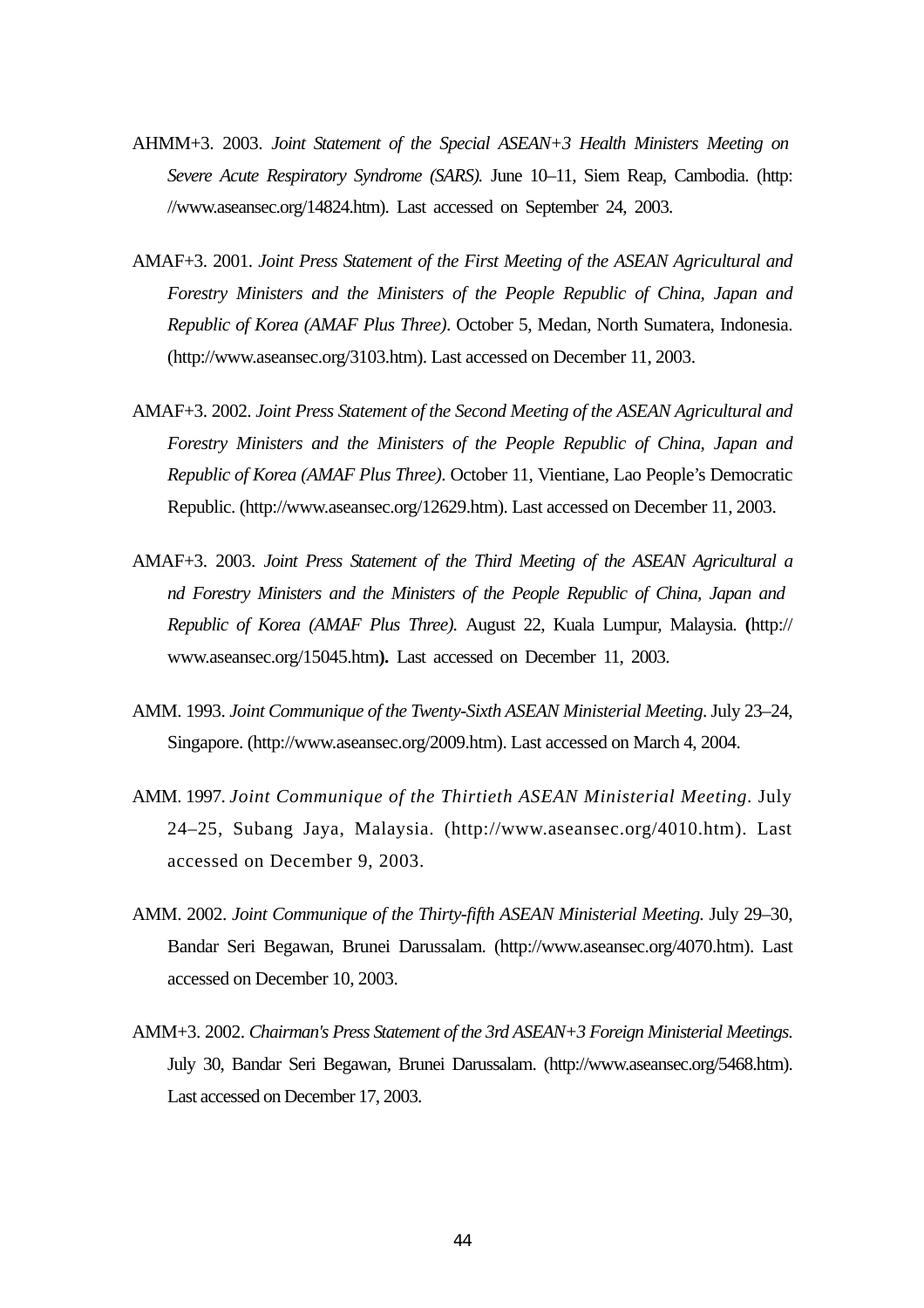- AMME+3. 2002. *Press Release,* the 7th Informal ASEAN Ministerial Meeting on the Environment and the 1st ASEAN+3 Environment Ministers Meeting. Lao People's Democratic Republic, 20–21 November 2002. (http://www.aseansec.org /13402.htm). Last accessed on February 6, 2004.
- Aoki, Maki. 2004. "New Issues in FTAs: The Case of Economic Partnership Agreements between Japan and ASEAN Countries." *IDE APEC Study Center Working Paper Series,*  03/04, No.8, March.
- ASEAN. 1977. *Memorandum of Understanding of the ASEAN Swap Arrangements.* Kuala Lumpur, August, 5 1977. (http://www.aseansec.org/6297.htm). Last accessed on February 27, 2004.
- ASEAN-China. 1997. *Joint Statement of the Meeting of Heads of State/Government of the Member States of ASEAN and the President of the People's Republic of China.* December 16, Kuala Lumpur, Malaysia. (http://www.aseansec.org/5476.htm). Last accessed on December 9, 2003.
- ASEAN-China. 2002a. *Framework Agreement on Comprehensive Economic Cooperation Between the Association of Southeast East Asian Nations and the People's of Republic of China.* November 4, Phnom Penh, Cambodia. (http://www.aseansec.org/13197.htm). Last accessed on December 11, 2003.
- ASEAN-China. 2002b. *Joint Declaration of ASEAN and China on Cooperation in the Field of Non-Traditional Security Issues.* November 4, Phnom Penh, Cambodia. (http://www.aseansec.org/13185.htm). Last accessed on December 17, 2003.
- ASEAN-China. 2002c. *Memorandum of Understanding Between the Association of Southeast Asian Nations (ASEAN) Secretariat and the Ministry of Agriculture of the People's Republic of China on Agricultural Cooperation.* November 2, Phnom Penh, Cambodia. (http://www.aseansec.org/13214.htm). Last accessed on March 3, 2004.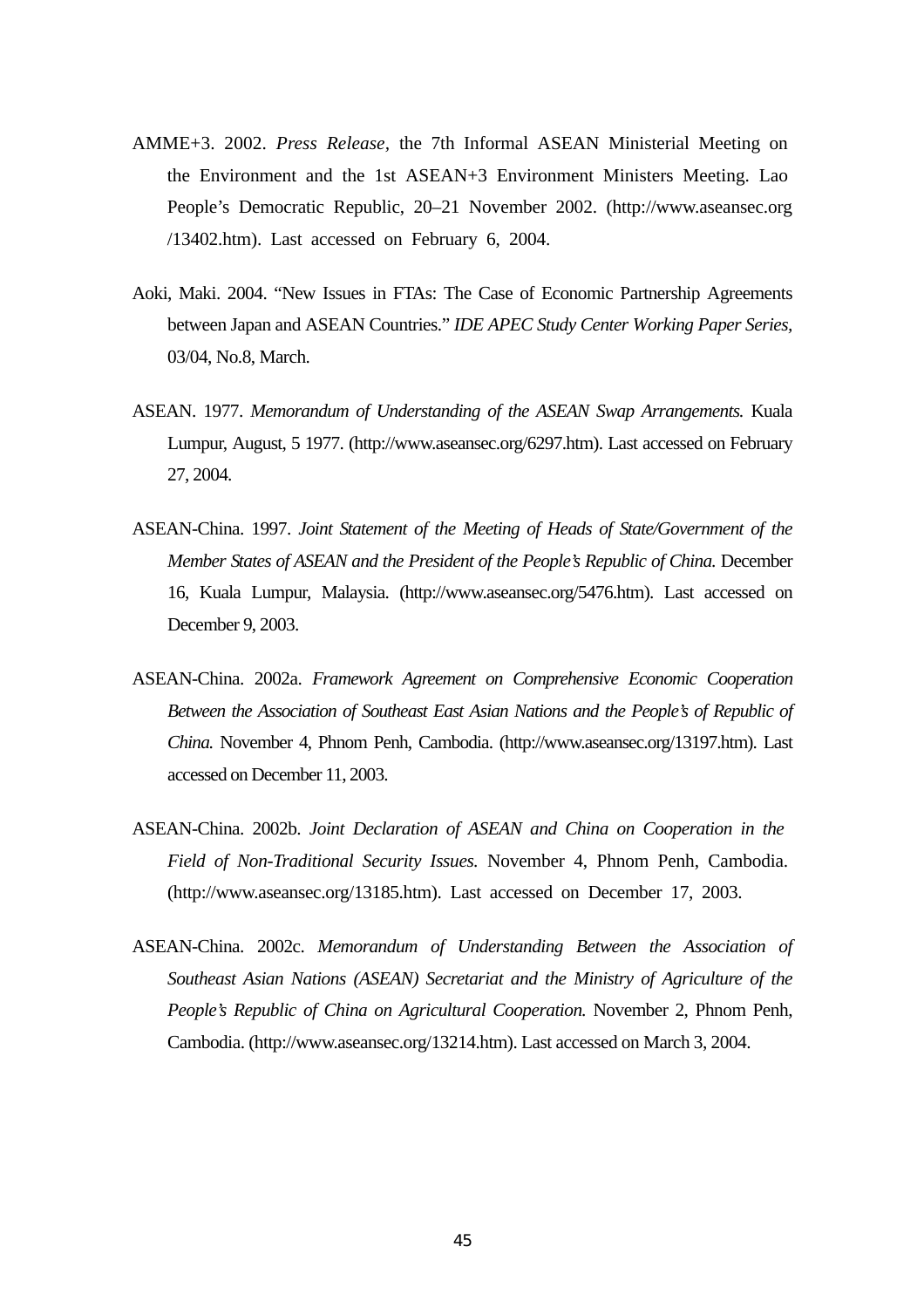- ASEAN-Japan. 1997. *Joint Statement of the Meeting of Heads of State/Government of the Member States of ASEAN and the Prime Minister of Japan.* December 16, Kuala Lumpur, Malaysia. (http://www.aseansec.org/5475.htm). Last accessed on December 9, 2003.
- ASEAN-Japan. 2002. *Joint Declaration of the Leaders of ASEAN and Japan on the Comprehensive Economic Partnership*. November 5, Phnom Penh, Cambodia. (http://www.aseansec.org/13190.htm). Last accessed on February 20, 2004.
- ASEAN-Japan. 2003a. *Framework for Comprehensive Economic Partnership between the Association of Southeast Asian Nations and Japan.* October 8, Bali, Indonesia. (http://www.aseansec.org/15274.htm). Last accessed on December 18, 2003.
- ASEAN-Japan. 2003b. *Tokyo Declaration for the Dynamic and Enduring Japan-ASEAN Partnership in the New Millennium.* December 11–12, Tokyo, Japan. (http://www. mofa.go.jp/region/asia-paci/asean/year2003/summit/tokyo\_dec.pdf). Last accessed on December 17, 2003.
- ASEAN-Japan. 2003c. *The Japan-ASEAN Plan of Action.* December 11–12, Tokyo, Japan. (http://www.mofa.go.jp/region/asia-paci/asean/year2003/summit/action.pdf). Last accessed on December 17, 2003.
- ASEAN-ROK. 1997. *Joint Statement of the Meeting of Heads of State/Government of the Member States of ASEAN and the Prime Minister of the Republic of Korea. December 16,* Kuala Lumpur, Malaysia. (http://www.aseansec.org/5474.htm). Last accessed on December 9, 2003.
- ASEAN and ASEAN+3. 2001. *Press Statement by the Chairman of the 7th ASEAN Summit and the 5th ASEAN+3 Summit.* November 5, Bandar Seri Begawan, Brunei Darussalam. (http://www.aseansec.org/5467.htm). Last accessed on December 10, 2003.
- ASEAN and ASEAN+1. 2001. *Press Statement by the Chairman of the 7th ASEAN Summit and the Three ASEAN+1 Summits*. November 6, Bandar Seri Begawan, Brunei Darussalam. (http://www.aseansec.org/5471.htm). Last accessed on December 16, 2003.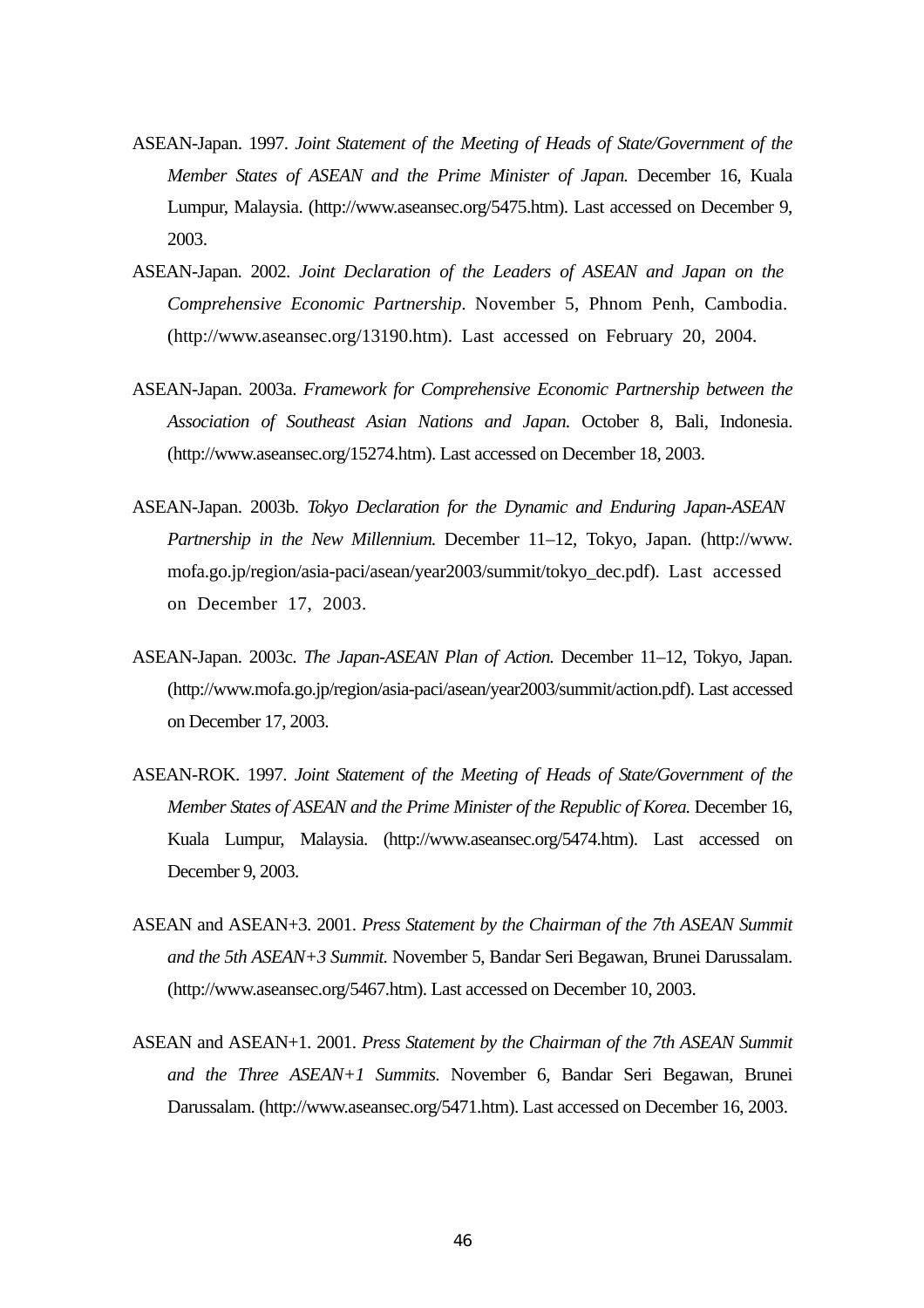- ASEAN+3. 1999. *Joint Statement on East Asia Cooperation.* November 28, Manila, the Philippines. (http://www.aseansec.org/5469.htm). Last accessed on December 9, 2003.
- ASEM. 2002. *Asia-Europe Summit—ASEM 4.* Paper presented by Royal Danish Ministry of Foreign Affairs, September 22–24, Copenhagen. (http://www.um.dk/ASEM/ ASEM\_4\_UK.pdf). Last accessed on December 25, 2003.
- Baja, Lauro. 2000. "The East Asia Security Forum." *CSCAP Philippines Newsletter,* No.4, June.
- Dieter, Heribert and Richard Higgott. 2002. "Exploring alternative theories of economic regionalism: From trade to finance in Asian cooperation." *Centre for the Study of Globalisation and Regionalisation (CSGR) Working Paper*, No. 89/02. University of Warwick.
- EASG. 2002. *Final Report of the East Asia Study Group.* November. (http://www.asean sec.org/viewpdf.asp?file=/pdf/easg.pdf). Last accessed on December 10, 2003.
- EAVG. 2001. *Towards An East Asian Community: Region of Peace, Prosperity and Progress, East Asia Vision Group Report.* October. (http://www.aseansec.org/pdf/east \_asia\_vision.pdf). Last accessed on December 10, 2003.
- EMEAP. 2003. *Press Statement: EMEAP Central Banks to Launch Asian Bond Fund.* June 2. (http://www.emeap.org/press/02june03.htm). Last accessed on February 18, 2004.
- Hew, Denis and Anthony, Mely C. 2000. "ASEAN and ASEAN+3 in Postcrisis Asia." *NIRA Review,* Vol.7, No.4: 21–26. (http://www.nira.go.jp/publ/review/2000autumn/ hewanthony.pdf). Last accessed on October 10, 2003.
- Higgott, Richard. 1998. "The Asian Economic Crisis: A Study in the Politics of Resentment." *New Political Economy,* Vol.3, No.3: 333–56.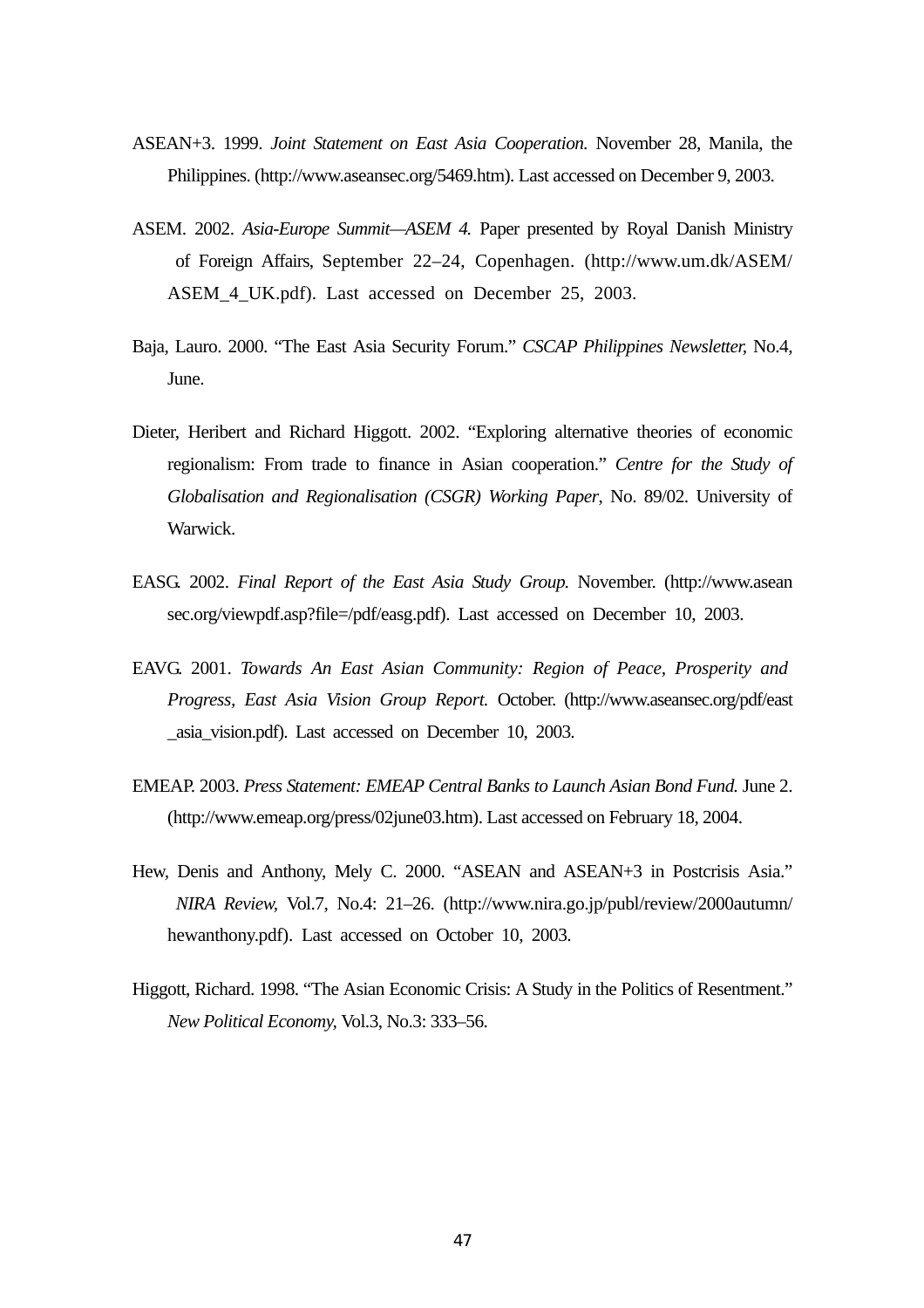- Japan-Indonesia. 2003. *Joint Announcement by the Prime Minister of Japan and the President of the Republic of Indonesia on the Possibility of the Economic Partn ership Agreement between Japan and Indonesia.* June 24, Tokyo, Japan. (http:// www.mofa.go.jp/region/asia-paci/indonesia/pv0306/economy.pdf). Last accessed on February 9, 2003.
- Japan-Malaysia. 1999. *New Miyazawa Initiative Short-term Financing Facility,* July 6. (http://www.mof.go.jp/english/if/if005.htm). Last accessed on March 1, 2004.
- Japan-Malaysia. 2003. *Joint Announcement of the Japanese and the Malaysian Prime Ministers on the Initiation of Negotiations for Establishing the Japan-Malaysia Economic Partnership Agreement.* December 11, Tokyo, Japan. (http://www.mofa. go.jp/region/asia-paci/malaysia/joint0312.html). Last accessed on February 9, 2003.
- Japan-Philippines. 2003. *Joint Announcement of the Japanese Prime Minister and the Philippine President.* December 11, Tokyo, Japan.(http://www.mofa.go.jp/region/ asia-paci/philippine/joint0312.html). Last accessed on February 9, 2003.
- Japan-ROK. 1999. *Joint Press Statement (Joint Press Guidance) of the Meeting between Minister Lee and Minister Miyazawa.* January 15, Frankfurt. (http://www.mof.go.jp /english/if/e1e063.htm). Last accessed on March 1, 2004.
- Japan-Thailand. 2003. *Joint Announcement of the Japanese and the Thai Prime Ministers on the Initiation of Negotiations for Establishing the Japan-Thailand Economic Partnership Agreement.* Decemer 11, Tokyo, Japan. (http://www.mofa.go.jp/region/asia-paci/thailand/ joint0312.html). Last accessed on February 9, 2003.
- Kaufmann, Johan. 1996. *Conference Diplomacy: An Introductory Analysis*. London: Macmillan Press Ltd.
- Koizumi, Junichiro. 2002. *Japan and ASEAN in East Asia—A Sincere and Open Partnership—*. Speech by Prime Minister of Japan, January 14, Singapore. (http://www.aseansec.org/5801.htm). Last accessed on February 26, 2003.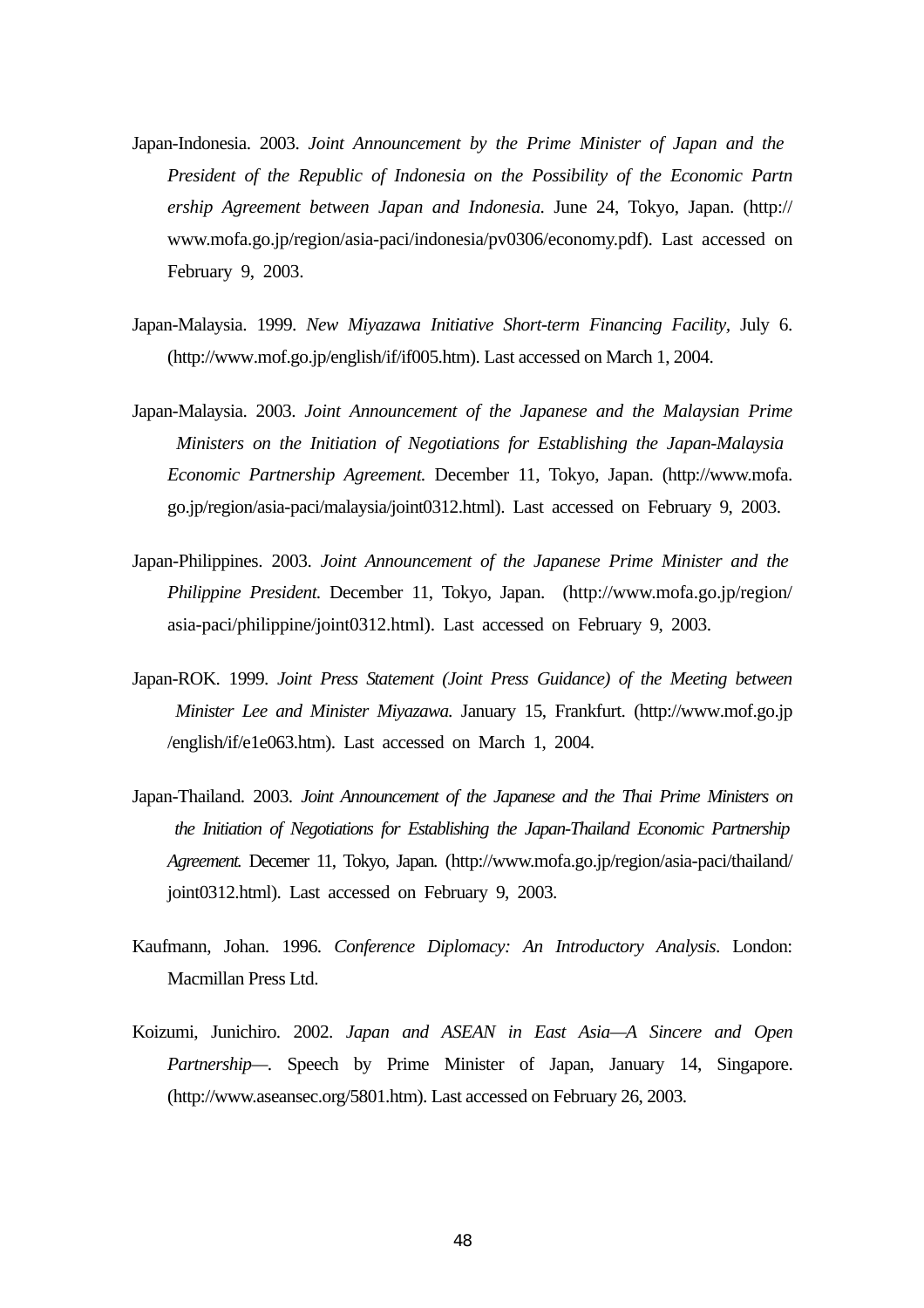- MAFF. 2002. "Dai Nikai ASEAN+3 Nourin Daijin Kaigo (AMF+3) no Kekka Gaiyo ni Tsuite" [Summary of the Second Meeting of the ASEAN+3 Agricultural and Forestry Ministers (AMF+3)]. October. (http://www.maff.go.jp/www/press/cont/2002 1011press\_3.pdf). Last accessed on December 8, 2003.
- MAFF. 2003. "Nicchuukan Sankakoku no Nougyo Seisaku Kenkyu-jo niyoru Godo Semina no Kekka ni Tsuite" [Summary of the Joint Seminar among the Tripartite Agricultural Policy Research Institutions of China, Japan and the Republic of Korea]. November. (http://www.maff.go.jp/www/press/cont/20031105press\_4.htm). Last accessed on December 8, 2003.
- METI. 2003. *White Paper on International Trade 2003.* Ministry of Economy, Trade and Industry, Japan. May. (http://www.meti.go.jp/english/report/data/gIT03maine.html). Last accessed on December 8, 2003.
- Milne, R. S., and Diane K. Mauzy. 1999. *Malaysian Politics under Mahathir.* London: Routledge.
- MITI. 1991. *East Asia Economic Group.* Ministry of International Trade and Industry, Malaysia. April 22.
- MOE. 2003. "ASEAN+3 (Nicchuukan) Kankyo Daijin Kaigo no Kekka ni Tsuite" [Summary of the ASEAN+3 (Japan-China-Republic of Korea) Ministers' Meeting on the Environment]. Press release from the Ministry of the Environment, Japan, December 22. (http://www.env.go.jp/press/press.php3?serial=4590). Last accessed on February 18, 2004.
- MOF. 2003. "Network of Bilateral Swap Arrangements (BSAs) under the Chiang Mai Initiative (CMI)." Ministry of Finance, Japan, December. (http://www.mof.go.jp/jouhou /kokkin/CMIenglish.pdf). Last accessed on February 18, 2004.
- MOFA. 2002. "Nicchuukan Gaishyo Kaigo no Gaiyo" [Summary of the Foreign Ministers' Meeting of Japan, China and the Republic of Korea]. Ministry of Foreign Affairs, Japan, July 30, 2002. (http://www.mofa.go.jp/mofaj/kaidan /g\_kawaguchi/asean+3\_02/nck\_gaiyo.html). Last accessed on March 1, 2004.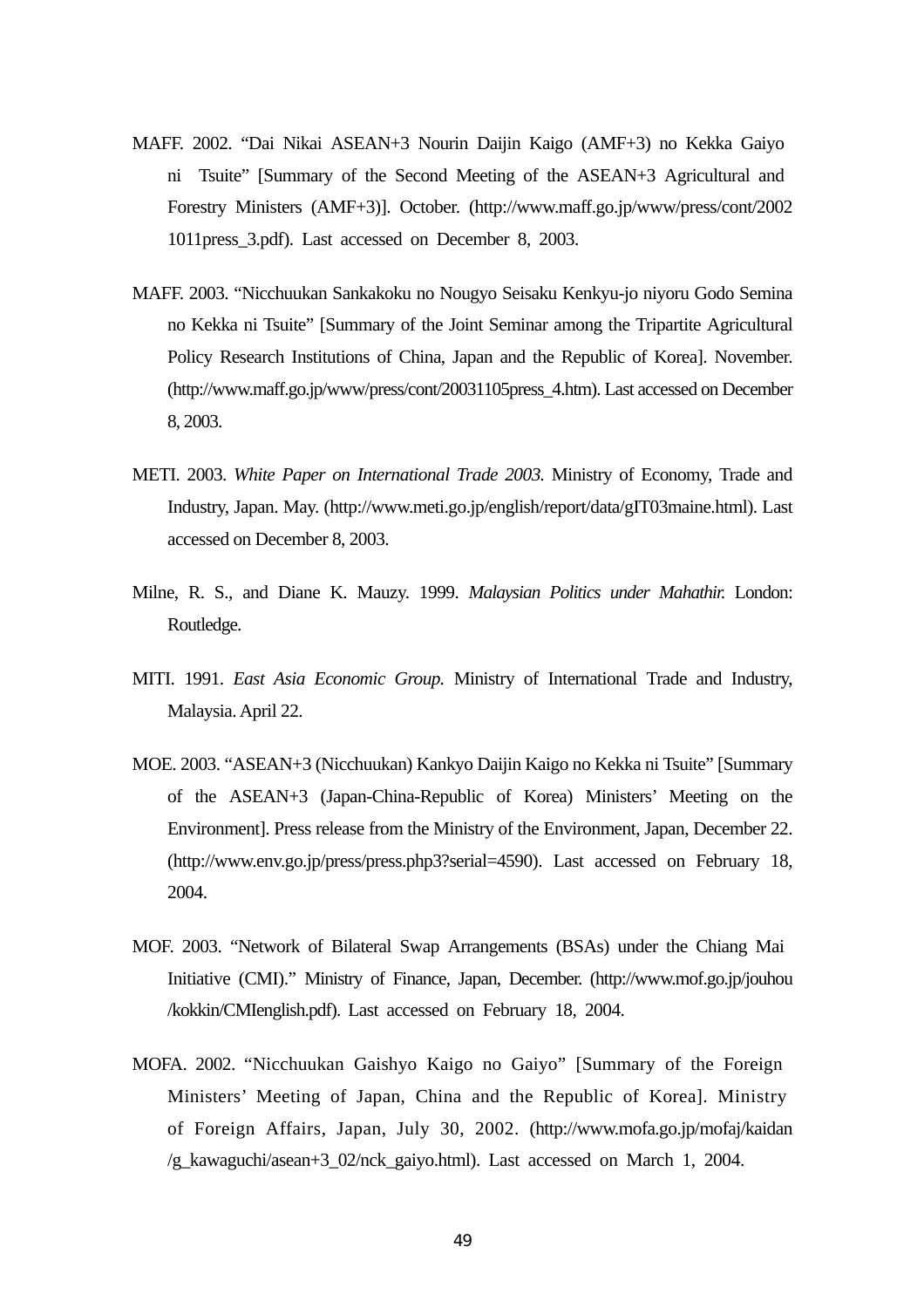- Munakata, Naoko. 2002. 'Whither East Asian Economic Integration?' *Brookings Working Paper*. (http://www.brookings.edu/dybdocroot/fp/cnaps/papers/2002\_munakata.pdf). Last accessed on February 20, 1994.
- Nagai, Fumio. 2003. "Thailand's FTA Policy: Continuity and Change between the Chuan and Thaksin Governments." In Okamoto, ed. 2003.
- Narine, Shaun. 2001. "ASEAN and the Idea of an 'Asian Monetary Fund': Institutional Uncertainty in the Asia-Pacific." In Tan and Boutin eds. 2001.
- Oba, Mie. 2003. "Tsuka-Kinyu Kyouryoku to FTA ni miru Nihon no Higashi-Ajia Chiiki Keisei Senryaku" [Japan's Strategy in Financial Cooperation and FTA Policy for Constructing East Asia region]. In Yamakage, ed. 2003.
- Ogita, Tatsushi. 2003. "Japan as a Late-coming FTA Holder: Trade Policy Change for the Asian Orientation?" In Okamoto, ed. 2003.
- Okamoto, Jiro, ed. 2003. *Whither Free Trade Agreements?: Proliferation, Evaluation and Multilateralization.* Chiba: Institute of Developing Economies.
- Okuda, Satoru. 2004. "Deepening Interdependence in East Asia: Deepening Intra-industry Trade of Japan and Its Bilateral FTAs." *IDE APEC Study Center Working Paper Series,*  03/04, No.2, March.
- Ravenhill, John. 2002. "A three bloc world? The new East Asian regionalism." *International Relations of the Asia-Pacific,* Vol.2, No.2: 167–96.
- Rüland, Jürgen. 2000. "ASEAN and the Asian crisis: theoretical implications and practical consequences for Southeast Asian regionalism." *The Pacific Review,* Vol.13, No.3: 421–45.
- Sato, Koichi. 2003a. *ASEAN Rejimu: ASEAN ni okeru Kaigi Gaiko no Hatten to Kadai [The ASEAN Regime: Developments and Tasks of Conference Diplomacy in ASEAN].* Tokyo: Chikusa Shobo.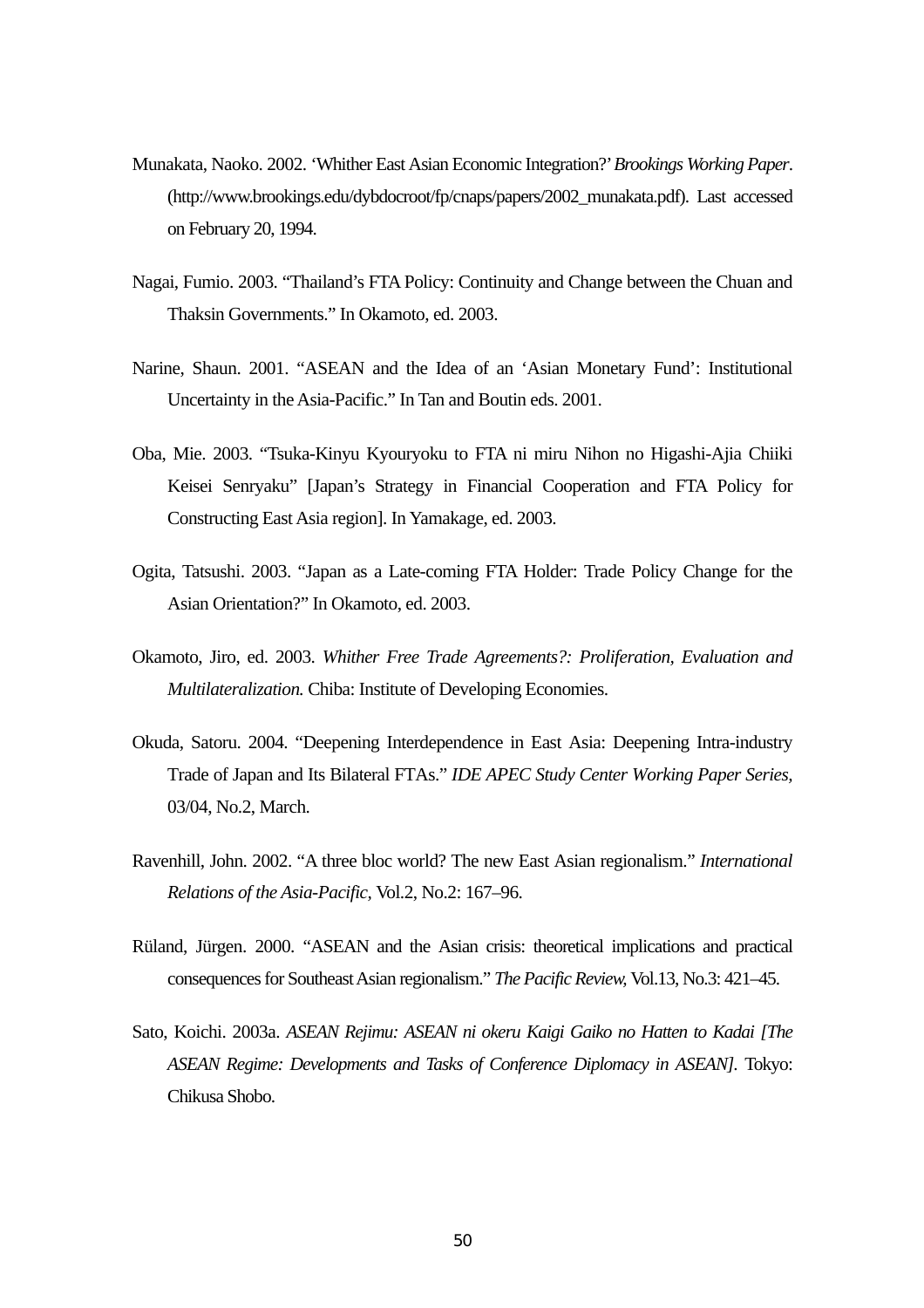. 2003b. "Nihon-ASEAN Tokubetsu Shyunou Kaigi Tenbo: Keizai Anzenhosho wo meguru Kyouryoku Kankei no Kadai" [Prospects for the Japan-ASEAN Special Summit: Tasks for the Relationship on Economic and Security Issues]. *Sekai Shuho,*  Vol.84, No.47: 12–15.

- Soesastro, Hadi. 2002. "Strategies Towards the Development of New Regional Trading Arrangement in East Asia." *The Indonesian Quarterly,* Vol.30, No.4: 387–95.
- Stubbs, Richard. 2002. "ASEAN PLUS THREE: Emerging East Asian Regionalism?' *Asian Survey,* Vol.42, No. 3: 440–55.
- Subianto, Landry Haryo. 2003. "ASEAN and the East Asian Cooperation." *The Indonesian Quarterly,* Vol.31, No.1: 4–10.
- Suzuki, Sanae. 2003. "Linkage between Malaysia's FTA Policy and ASEAN Diplomacy." In Okamoto, ed. 2003.
- Takahara, Akio. 2003. "Higashi-Ajia no Takokukan Shyugi: Nihon to Chuugoku no Chiiki Shyugi Seisaku" [Multilateralism in East Asia: The Regional Policies of Japan and China]. *Kokusai Seiji,* Vol. 133: 58–75.
- Takano, Takeshi. 2001. "ASEAN no Ikigai Taikoku Kankei: Chiiki Chitsujo no Inishiachibu to Genkai" [The ASEAN's External Relationships: Initiatives and Limits for Regional Order]. In Yamakage, ed. 2001.
- Tan, Andrew T. H. and J. D. Kenneth Boutin, eds. 2001. *Non-Traditional Security Issues in Southeast Asia.* Singapore: Institute of Defence and Strategic Studies.
- Tanaka, Akihiko. 2003. "'Higashi-Ajia' to iu Shin-Chiiki Keisei no Kokoromi: ASEAN+3 no Tenkai" [The Attempt to construct 'East Asia' as a new region: The Development of ASEAN+3]. Toyo Bunka Kenkyu-jo, ed. 2003.
- Tay, SC, Simon. 2000. "ASEAN and East Asia: A New Regionalism?" In Tay, Estanislao and Soesastro eds. 2000.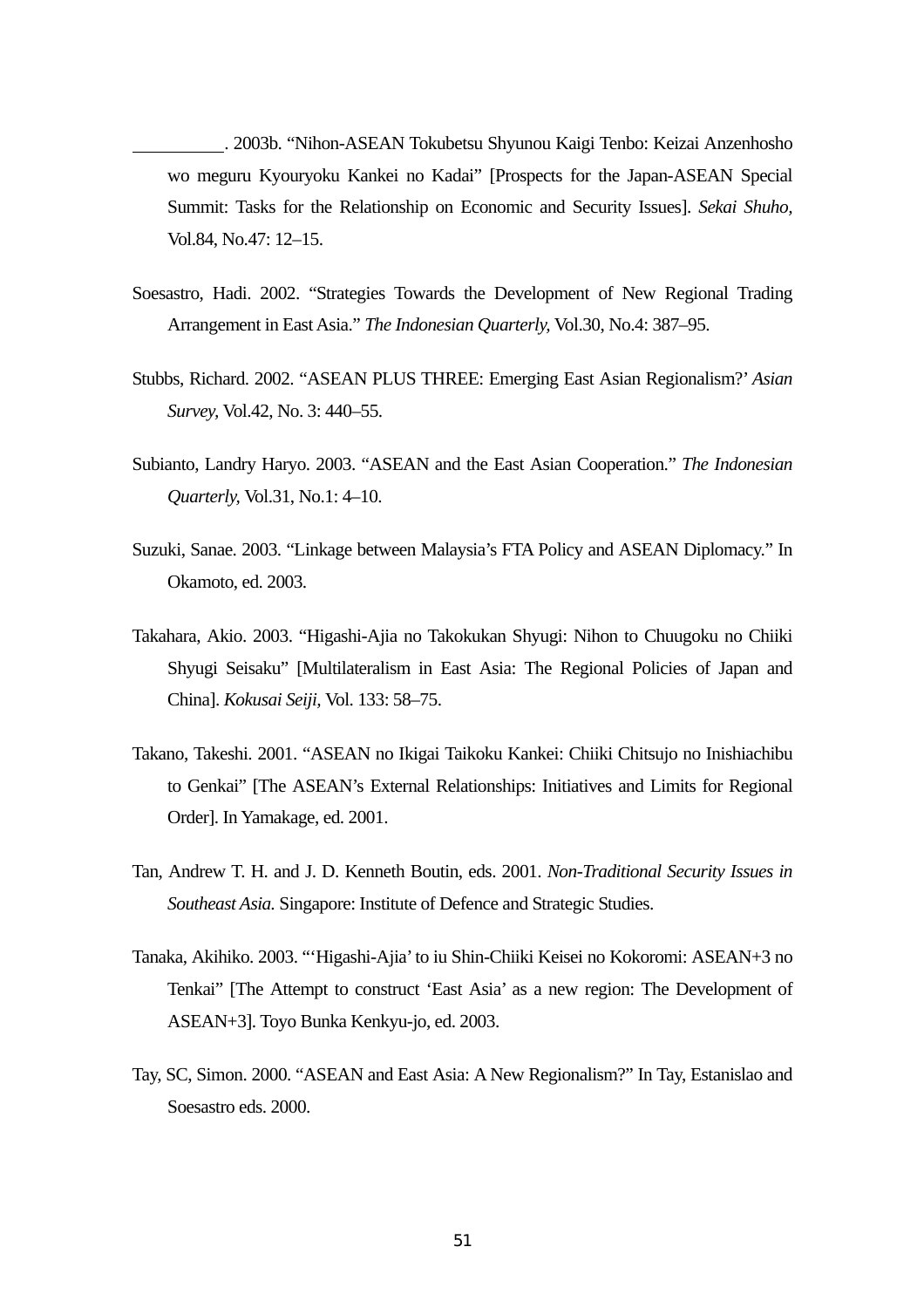- Tay SC, Simon, Jesus Estanislao and Hadi Soesastro, eds. 2000. *A New ASEAN in a New Millennium.* Jakarta and Singapore: Centre for Strategic and International Studies and Singapore Institute of International Affairs.
- TEMM. 2003. *Joint Communique of Fifth Tripartite Environment Ministers Meeting among Japan, Korea and China.* December 13–24, Beijing, the People's Republic of China. (http://www.env.go.jp/press/file\_view.php3?serial=5148&hou\_id=4573). Last accessed on February 23, 2004.
- Terada, Takashi. 2003. "Constructing an 'East Asian' concept and growing regional identity: from EAEC to ASEAN+3." *The Pacific Review,* Vol.16, No.2: 251–77.
- Toyo Bunka Kenkyu-jo, ed. 2003. *Ajia-Gaku no Shyourai-Zo [Future of Asian Studies].*  Tokyo: University of Tokyo Press.
- Thaksin, Shinawatra. 2002. *Asia Cooperation Dialogue—the New Asian Realism—*. Keynote Address by Thaksin Shinawatra, Prime Minister of Thailand at the East Asia Economic Summit, October 6, Kuala Lumpur, Malaysia. (http://www.mfa.go.th/ web/35.php?id=2805). Last accessed on December 15, 2003.
- Thambipillai, Pushpa and J. Saravanamuttu. 1985. *ASEAN Negotiations: Two Insights.*  Singapore: Institute of Southeast Asian Studies.
- The +3. 2002. "Nicchuukan Shyunou Kaigi no Gaiyo" [Summary of the Summit of Japan, China and the Republic of Korea]. Ministry of Foreign Affairs, Japan, November 5. (http://www.mofa.go.jp/mofaj/kaidan/s\_koi/asean\_02/jck\_s\_gai.html). Last accessed on February 23, 2004.
- The +3. 2003. *Joint Declaration on the Promotion of Tripartite Cooperation among, Japan, the People's Republic of China and the Republic of Korea.* October 7, Bali, Indonesia. (http://www.mofa.go.jp/region/asia-paci/asean/conference/asean3/joint0310.html). Last accessed on February 6, 2004.
- Webber, Douglas. 2001. "Two funerals and a wedding? The ups and downs of regionalism in East Asia and Asia-Pacific after the Asian crisis." *The Pacific Review,* Vol.14, No.3: 339–72.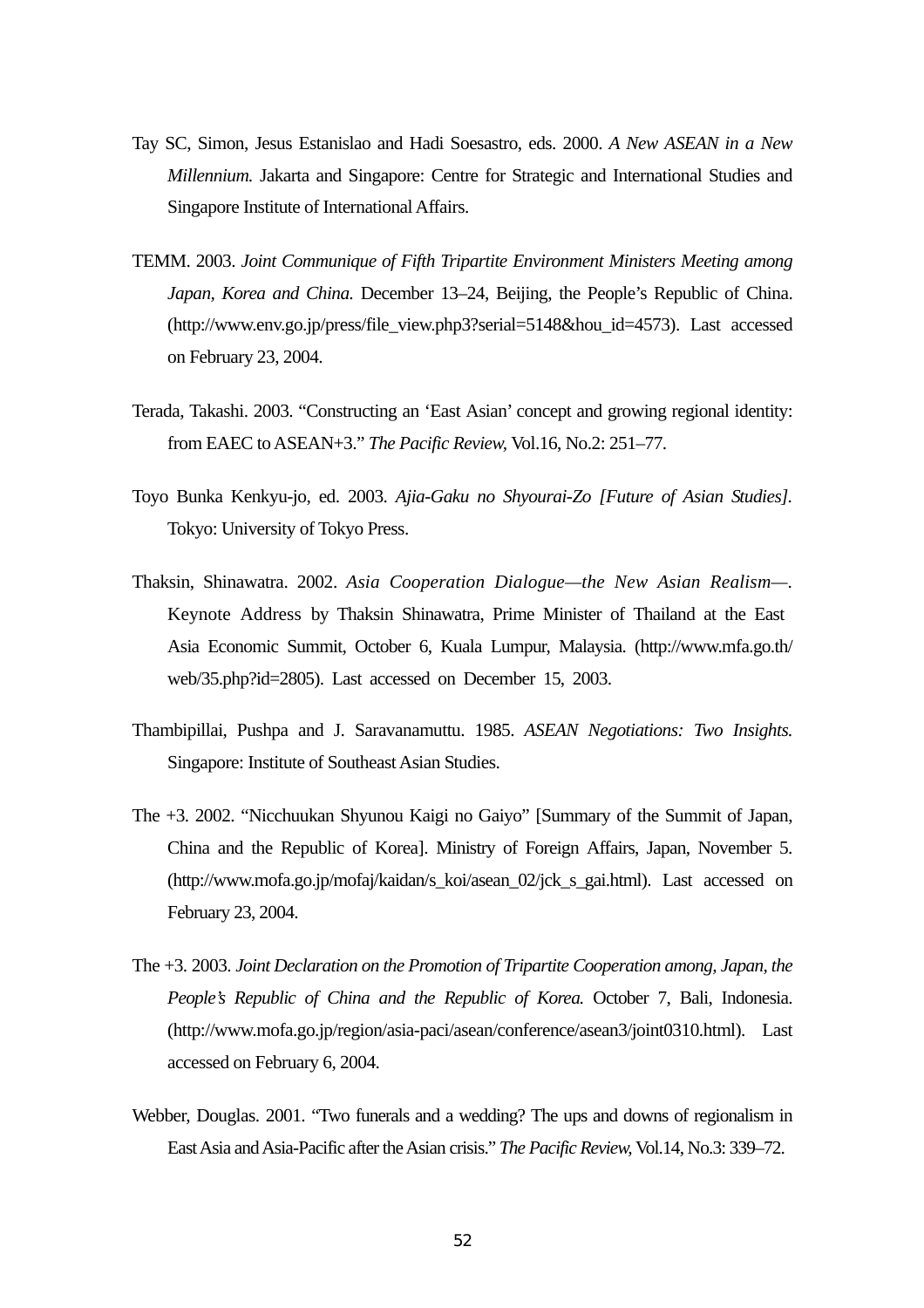- WRI. 2003. *Climate and Atmosphere 2003.* World Resources Institute. (http://earthtrends. wri.org/pdf\_library/data\_tables/cli1\_2003.pdf). Last accessed on December 12. 2003.
- Yamakage, Susumu. 1997. *ASEAN Pawa: Ajia-Taiheiyo no Chukaku e [ASEAN Power: The Core in the Asia-Pacific].* Tokyo: Tokyo University Press.
	- , ed. 2001. *Tenkanki no ASEAN: Aratana Chosen eno Kadai [ASEAN at the crossroad: Tasks Ahead towards New Challenges].* Tokyo: Nihon Kokusai Mondai Kenkyu-Jo.
	- . 2003. "Nihon-ASEAN Kankei no Shinka to Henyo" [Deepening and Transformation of the Japan-ASEAN Relationship]. In Yamakage, ed. 2003.
	- , ed. 2003. *Higashi-Ajia Chiiki Shyugi to Nihon Gaiko [East Asian Regionalism and Japan's Diplomacy].*
- Yanai, Akiko. 2004. "Legal Frameworks for North-South RTAs under the WTO System." *IDE APEC Study Center Working Paper Series,* 03/04, No.6, March.
- Yeo Lay Hwee. 2000. "ASEM: Looking Forward, Looking Backward." *Contemporary Southeast Asia,* Vol.22, No.1: 1-16.
- Yoshino, Fumio. 2003. "ASEAN Keizai Togo to Higash-Ajia Keizai Ken Koso" [ASEAN Economic Integration and Vision of East Asian Economic Bloc]. In Yamakage, ed. 2003.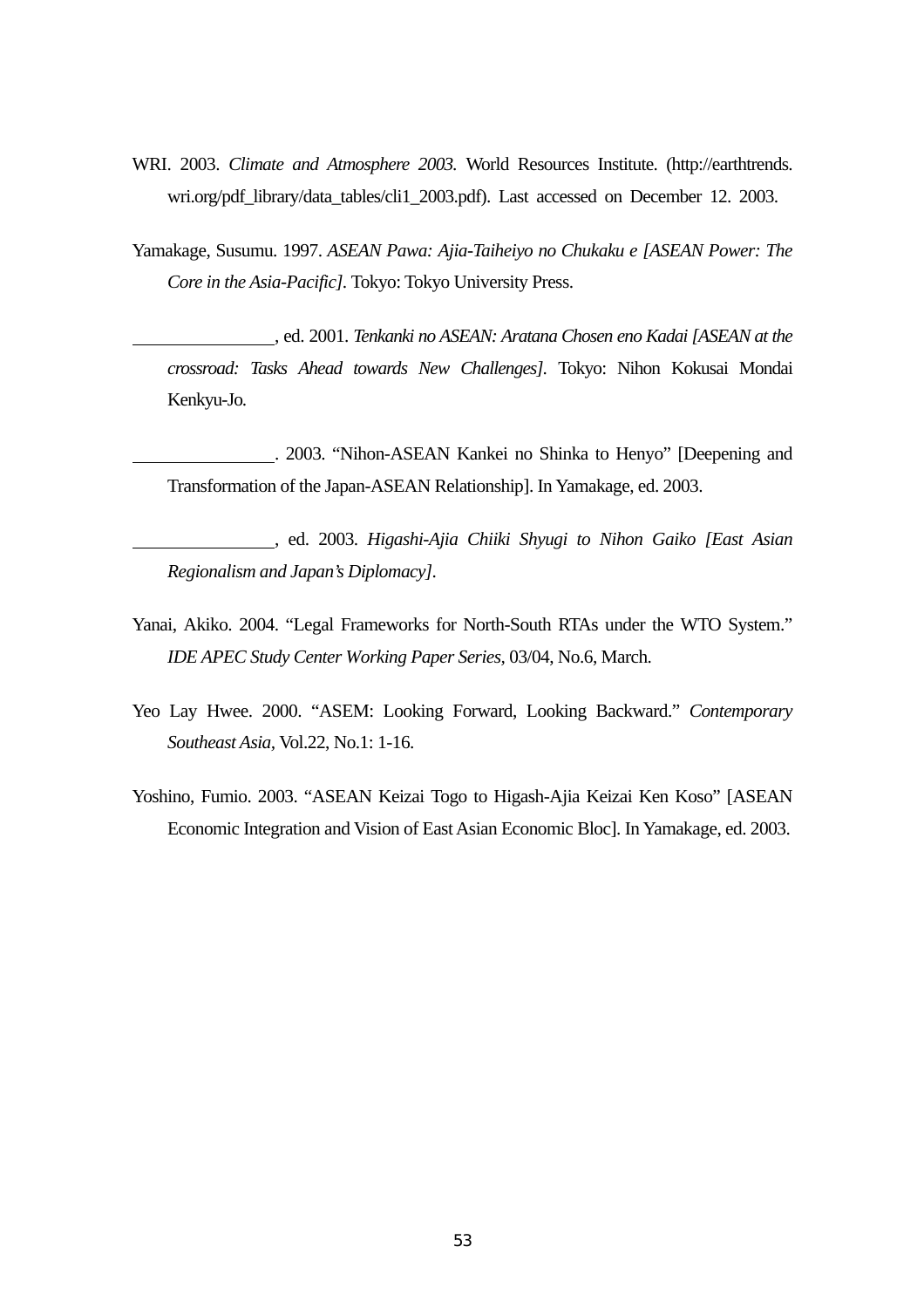## **List of Publications from the IDE APEC Study Center**

#### **FY 1995/96**

#### **IDE APEC Study Center Working Paper Series**

- No.1 Hiroki Kawai and Iwao Tanaka, "Measuring the Cost of Protection in Japan"*, 1990*.
- No.2 Fumio Yoshino, "Trade Impediments of Agricultural Products and Food".
- No.3 Haruko Yamashita, "Factors Affecting Domestic Price Differentials in the Japanese Fisheries and Marine Products".
- No.4 Kunihiro Ohishi, "Factors Affecting Domestic Price Differentials in the Petroleum Products".
- No.5 Hideki Ishikawa, "Factors Affecting Domestic Price Differentials in the Japanese Electric and Electronic Machinery Products".
- No.6 Akiko Hirano, "Legal Aspects of the Institutionalization of APEC".
- No.7 Tatsushi Ogita, "The APEC Policy-Making Process in Japan".
- No.8 Jiro Okamoto, "An Approach towards Australia's Foreign Economic Policy Making Process".

#### **FY 1996/97**

#### **1. Report**

#### *The View of Economic and Technology Cooperation in APEC*  Edited by Keiji Omura

| Chapter I   | General Perspective on the Economic And Technology Cooperation of APEC<br>(by Keiji Omura)                                                                                                                          |
|-------------|---------------------------------------------------------------------------------------------------------------------------------------------------------------------------------------------------------------------|
| Chapter II  | Trade Flow and Foreign Direct Investment in APEC Region (by Satoru                                                                                                                                                  |
|             | Okuda)                                                                                                                                                                                                              |
| Chapter III | Constant-Market Share Analysis and Open Regionalism: A Study Suggestion<br>(by Hiroya Ichikawa)                                                                                                                     |
| Chapter IV  | Development and Stability of the Asia-Pacific Regional Market: How to<br>Stabilize the Development Path of the East-Asian Market by Establishing a<br>Framework for Better Risk Management (by Toshihiko Kinoshita) |
| Chapter V   | Human Development in the Case of Small and Medium Sized Enterprises (by<br>Tomohiro Uchida)                                                                                                                         |
| Chapter VI  | APEC Cooperation for Adjustment toward Emerging Problems (by Masatake<br>Wada)                                                                                                                                      |
| Chapter VII | Japan's ODA and APEC (by Takeshi Mori)                                                                                                                                                                              |

#### **2. IDE APEC Study Center Working Paper Series**

- No.1 Shigeru Itoga, "Labor Issues and APEC Liberalization".
- No.2 Jiro Okamoto, "Asian Regionalism and Japan".
- No.3 Jiro Okamoto, "Foreign Economic Policy Making in Australia: Analytical Framework and the Role of the State".
- No.4 Shigeki Higashi, "Economic Policy and the Growth of Local Manufactures in Thailand".
- No.5 Tatsushi Ogita, "The Origins of Contrasting Views on APEC".
- No.6 Daisuke Takoh, "China's APEC Policy and the Accession to the WTO".
- No.7 Tatsushi Ogita and Daisuke Takoh, " The Making of the Osaka Action Agenda and Japan's Individual Action Plan".
- No.8 Hiroki Tohya, "TRIPs and Policies of APEC on Intellectual Property Rights: Economic Theory and Political Reality".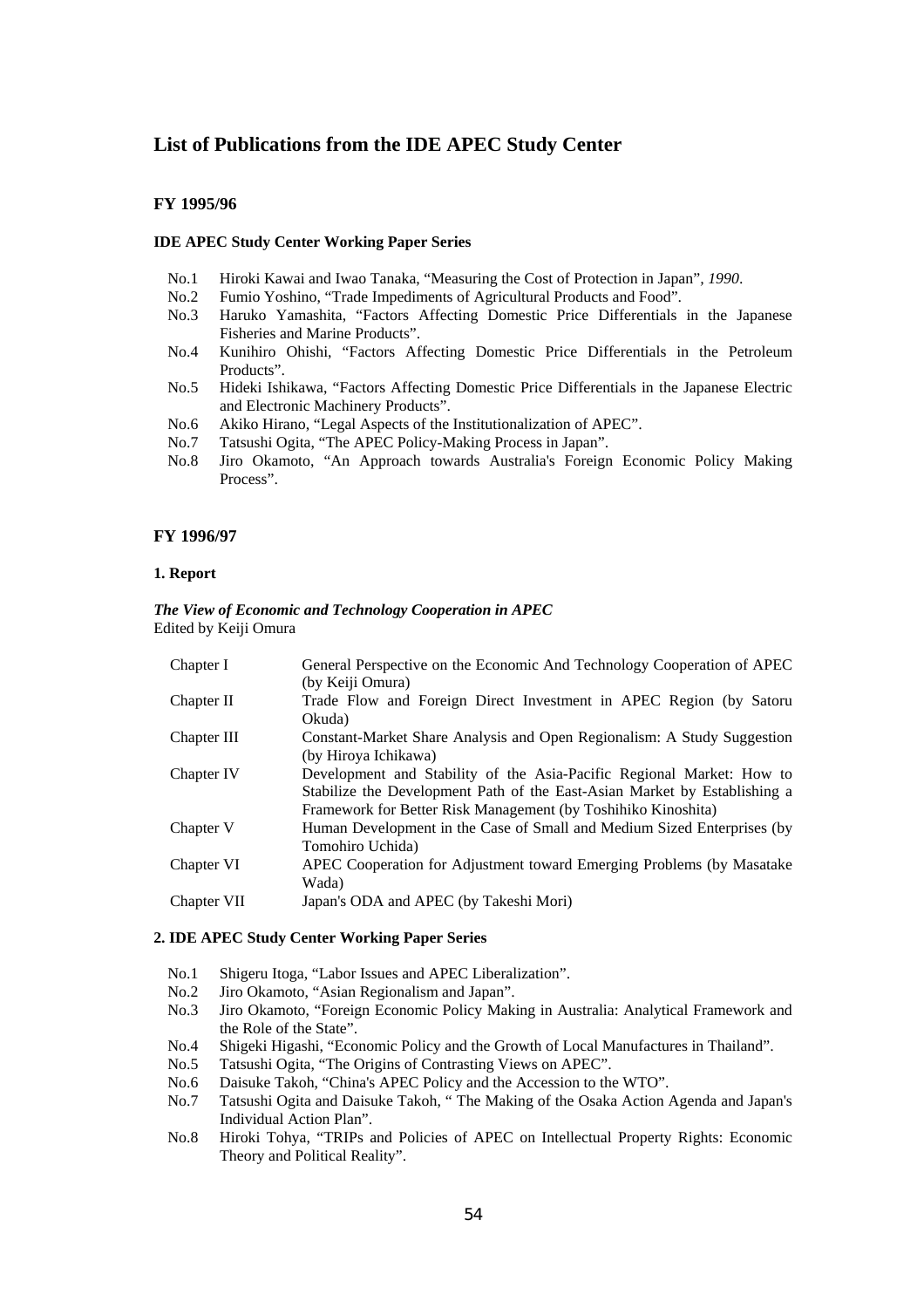- No.9 Ippei Yamazawa, "APEC's Liberalization and Impediments in Japan: Overview of Services Trade".
- No.10 Kunihiro Ohishi, "Survey of Impediments to Trade and Investment in Japan -Distribution Services".
- No.11 Hidenobu Okuda, "Impediments in Japanese Banking Industry".
- No.12 Tsutomu Chano, "Impediments to Service Trade in the Insurance Sector".
- No.13 Masanao Terashima, "Trade and Investment Barriers, and Domestic-Foreign Price Differentials in Transport Services".
- No.14 Schunichi Hiraki, "Impediments in Construction and Engineering Services".
- No.15 Haruko Yamashita, "Trade Impediments and Domestic Price Differentials in the Japanese Telecommunications Sector".
- No.16 Kazuhiko Yokota, "Impediments to International Service Transactions in the Health-related and Social Services Sector".
- No.17 Shujiro Urata and Hiroki Kawai, "The Cost of Regulation in the Japanese Service Industries".
- No.18 Marina Fe B. Durano, "Barriers to Cross-Border Provision of Services within the APEC: with a Focus on the Movement of Persons".
- No.19 Kahlil Rowter, "Training as a Vehicle for Enhanced Growth: A Study of Human Resource Development Needs for Enhanced Investment and Cooperation among APEC Members".
- No.20 Li Kun Wang , "The Effect and Strategy of Trade Liberalization for China".
- No.21 Zhao Jiang Lin, "Openness of China's Manufacturing Sectors and Its APEC Policy".

### **3. Reports of Commissioned Studies**

- Center for APEC Studies, Nankai University, *Economic Policy in APEC: The Case of China Policy*.
- Institute of Economics and Social Research, Faculty of Economics, University of Indonesia, *Economic Policy in APEC: The Case of Indonesia*.
- Philippine Institute for Development Studies, *Economic Policy in APEC: The Case of the Philippines*.
- Faculty of Economics, Chulalongkorn University, *Economic Policy in APEC: The Case of Thailand*.

#### **FY 1997/98**

#### **1. Report**

#### *Deepening Economic Interdependence in the APEC Region*  Edited by Keiji Omura

| Overview    | (by Keiji Omura)                                                           |
|-------------|----------------------------------------------------------------------------|
| Chapter I   | Deepening Economic Interdependence in the APEC Region: Boom and            |
|             | Vulnerability through Trade Linkages (by Hiroshi Osada)                    |
| Chapter II  | Can a Sub-regional Group Enhance the Tie?: with Emphasis on East Asia (by  |
|             | Satoru Okuda)                                                              |
| Chapter III | The Background and Causes of the Current Financial Crisis in Indonesia (by |
|             | Masaaki Komatsu)                                                           |
| Chapter IV  | ASEAN's Relationships with America (by Takeshi Aoki)                       |
| Chapter V   | The Historical Development of Australia-ASEAN Relations: Implications for  |
|             | APEC into the Year 2000 (by Jiro Okamoto)                                  |
| Chapter VI  | Industrial Policies and Trade Liberalization: The Automotive Industry in   |
|             | Thailand and Malaysia (by Mai Fujita)                                      |
| Appendix    | China's Policy for the Liberalization of Trade and Investment through the  |
|             | APEC/IAP and Negotiations for the Accession to the WTO in 1997 (by         |
|             |                                                                            |
|             | Daisuke Takoh)                                                             |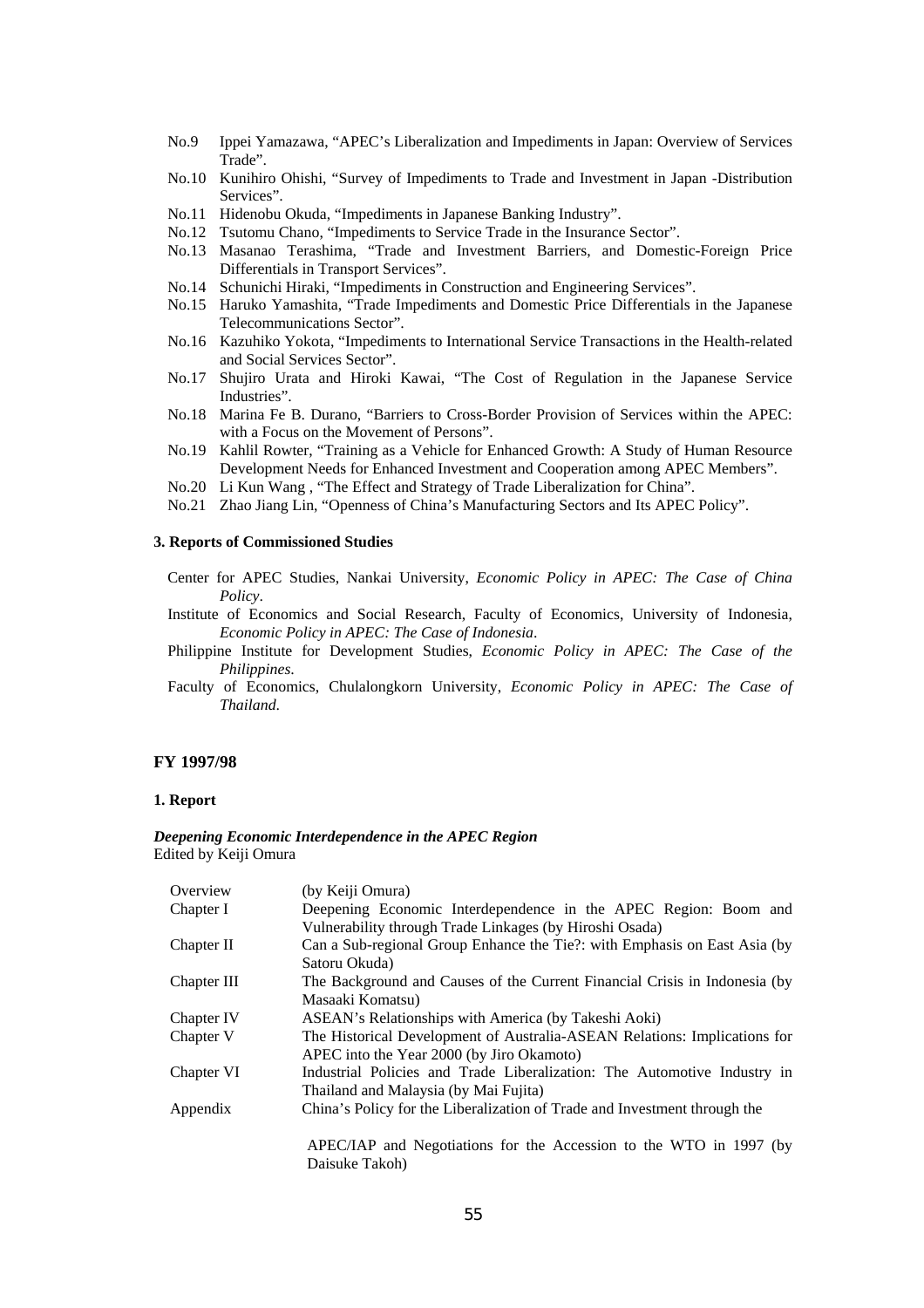#### **2. IDE APEC Study Center Working Paper Series**

- No.1 Akira Kuroda, "Stakes in Common: APEC's Technological Cooperation".
- No.2 Shigeru Itoga, "The Challenge to the Enhancement of Technological Level of Thai Industry".
- No.3 Atsusuke Kawada, "Current Situation and Outlook for Economic and Technical Cooperation among Developing Countries in APEC: Singapore Cooperation toward Neighbouring Asian Developing Countries".
- No.4 Shunji Karikomi, "The Development Strategy for SMEs in Malaysia".
- No.5 Nobuhiro Horii, "APEC Cooperation and Strategies for the Introduction of Renewable Energy into Developing Countries".
- No.6 Colin K.L. Chang, "Lessons in Technology Development: The Japanese Experience".

#### **3. Reports of Commissioned Studies**

Urban Ecosystem Management, Institute for Environment and Development (LESTARI), Universiti Kebangsaan Malaysia, *Urbanization and Environment in Malaysia: Managing the Impact*.

Tsai She Hsien, Taiwan Research Institute, *A Study in the technological Development of Taiwan's Enterprise and Technology Transfer with Direct Investment*. (in Japanese).

#### **FY 1998/99**

#### **1. Reports**

#### *Trade Liberalization and Facilitation in APEC: A Re-evaluation of APEC Activities*  Edited by Satoru Okuda

| Chapter I   | "Potential" APEC Sub-regions: Current Status and Future (by Satoru Okuda)  |
|-------------|----------------------------------------------------------------------------|
| Chapter II  | The AFTA-CER Linkage Dialogue: An Endeavour for Closer Relations           |
|             | between SRTAs within APEC (by Jiro Okamoto)                                |
| Chapter III | Vietnam in APEC: Changes in Trade Patterns after the Open Door Policy (by  |
|             | Mai Fujita)                                                                |
| Chapter IV  | Development Policies for Small and Medium Enterprises in APEC: In the      |
|             | Case of the Philippines (by Mayumi Fukumoto)                               |
| Chapter V   | Capital Account Liberalization in Emerging Markets: Lessons from the Asian |
|             | Currency Crisis (by Shunji Karikomi)                                       |
| Chapter VI  | Korea's New Accounting Standards and Its Impact on APEC (by Shiro          |
|             | Takahashi and Satoru Okuda)                                                |

#### *Future Prospects of Supporting Industries in Thailand and Malaysia*  Edited by Ryuichiro Inoue and Shigeru Itoga

| Chapter I   | Overview (by Shigeru Itoga)                                             |
|-------------|-------------------------------------------------------------------------|
| Chapter II  | Future Prospect of Supporting Industries in Thailand and Malaysia (by   |
|             | Ryuichiro Inoue)                                                        |
| Chapter III | Fostering Supporting Industries in Thailand through the Linkage between |
|             | Local and Foreign Interests, the Case of Mold and Die Sector (by Jun    |
|             | Tsunekawa)                                                              |
| Chapter IV  | Development and Enhancement of Supporting Industries in Malaysia (by    |
|             | Kyohei Yamazaki)                                                        |
| Chapter V   | Real State of Mold & Die Industries in Asia and Their Relationship with |
|             | Japan's Mold & Die Industry (by Etsujiro Yokota)                        |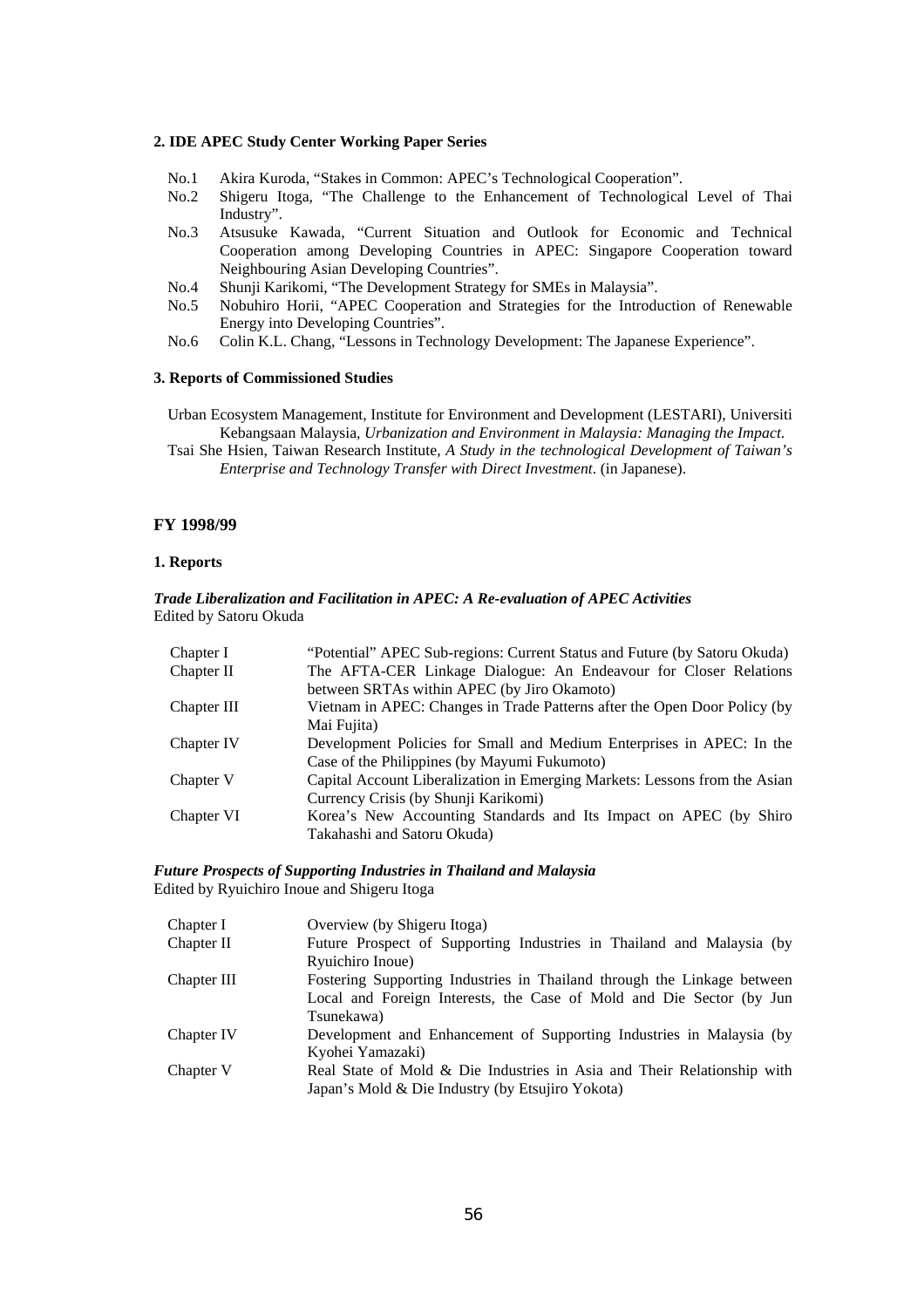#### **2. IDE APEC Study Center Working Paper Series**

Ratana Eiamkanitchat, "The Role of Small and Medium Supporting Industries in Japan and Thailand".

#### **3. Reports of Commissioned Studies**

- Rajah Rasiah, IKMAS, UKM and Faculty of Economics and Business, UNIMAS*, State Support and Machine Tool Subcontracting Links in Malaysia : Microelectronics and Passenger Car Assemblies.*
- Kitti Limskul, Faculty of Economics, Chulalongkorn University*, Future Prospects of Selected Supporting Industries in Thailand.*

#### **FY 1999/2000**

#### **1. Report**

*Industrial Linkage and Direct Investment in APEC*  Edited by Satoru Okuda

| Chapter I   | Industrial Linkage and Direct Investment in APEC (by Satoru Okuda)      |
|-------------|-------------------------------------------------------------------------|
| Chapter II  | Foreign Direct Investment, Trade, and Vietnam's Interdependence in the  |
|             | APEC Region (by Mai Fujita)                                             |
| Chapter III | Technical Assistance to Japanese Affiliates: The Case of the Autoparts  |
|             | Industry in Thailand (by Yoshi Takahashi)                               |
| Chapter IV  | Russia's Participation in APEC and Economic Development in the Far East |
|             | (by Mayumi Fukumoto)                                                    |
| Chapter V   | Macroeconomic Impacts in APEC Region: Measurement by APEC Link          |
|             | Model (by Jinichi Uemura)                                               |
|             |                                                                         |

#### **2. IDE APEC Study Center Working Paper Series**

- No. 1 Jiro Okamoto, "The Political Process of APEC Early Voluntary Sectoral Liberalisation: Setting the Research Agenda".
- No. 2 Akiko Yanai, "APEC and the WTO: Seeking Opportunities for Cooperation".
- No. 3 Fumio Nagai, "The APEC EVSL Initiative and the Policy Making Process in Thailand".
- No. 4 Tatsushi Ogita, "Japan's Policy Making in the APEC EVSL Consultations: Its Actors, Process and Interpretations".
- No. 5 Yutaka Onishi, "Politics by Mass Media?: Changes in the Korean Policy toward APEC Early Voluntary Sectoral Liberalization".
- No. 6 Satoshi Oyane, "America's Non-"Two-Level Game" at the APEC EVSL Initiative: Structural Change in Trade Politics".

#### **3. Reports of Commissioned Studies**

- Michael Wesley, School of Political Science, University of New South Wales, *The Politics of Early Voluntary Sectoral Liberalisation in Australia*.
- Hanafi Sofyan, A. Syafi'i, Yasmi Adriansyah and Lynda Kurnia Wardhani, Institute for International Finance and Commodities (Jakarta), *The Policy Making Consultations of APEC Early Voluntary Sectoral Liberalization: The Case of Indonesia*.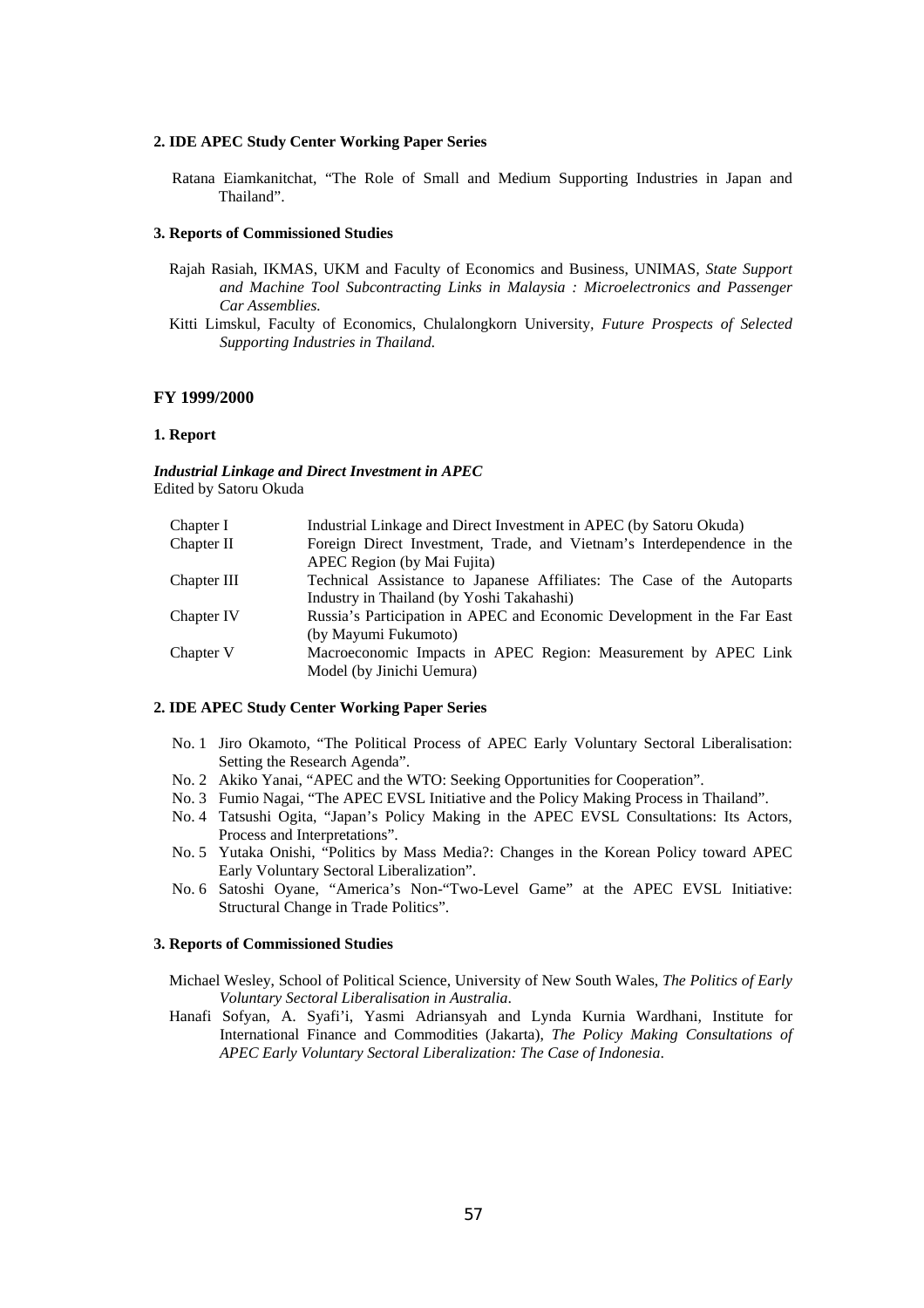#### **FY 2000/01**

#### **1. Report**

#### *APEC in the 21st Century*-*Selected Issues for Deeper Economic Cooperation*- Edited by Satoru Okuda

| Chapter I   | Impact of Economic and Technical Cooperation on Northeast Asian Countries    |
|-------------|------------------------------------------------------------------------------|
|             | (by Mayumi Fukumoto)                                                         |
| Chapter II  | Linking SRTA and ECOTECH-A Consideration Based on Japan-Korea                |
|             | FTA (by Satoru D. Okuda)                                                     |
| Chapter III | Macroeconomic Impacts under FTA Configuration in the APEC Region (by         |
|             | Jinichi Uemura)                                                              |
| Chapter IV  | Liberalization of Trade in Services in APEC: Assessment of IAP and the       |
|             | GATS Commitments (by Mikiko Yogo)                                            |
| Chapter V   | Regional Trade Arrangement and Strategies of Multinationals: Implications of |
|             | <b>AFTA</b> for Economic Integration (by Mai Fujita)                         |
| Chapter VI  | Expert Dispatch Program for Private Enterprises – The Case of JODC Experts   |
|             | in the Thai Manufacturing Sector- (by Yoshi Takahashi)                       |

#### **2. IDE APEC Study Center Working Paper Series**

- No.1 Jiro Okamoto, "The AFTA-CER Linkage Dialogue Revisited: Its Recent Development and Implications".
- No.2 Akiko Yanai, "Reciprocity in Trade Liberalization".
- No.3 Fumio Nagai, "Thailand's Attitude toward Trade Liberalization: In the Context of the ASEAN Free Trade Area (AFTA) ".
- No.4 Tatsushi Ogita, "On Principles of APEC".
- No.5 Satoshi Oyane, "'Plurilateralism' of the United States and its APEC Policies".
- No.6 Hanafi Sofyan, "Promoting Financial Cooperation within the ASEAN+3".

#### **3. Reports of Commissioned Studies**

- Yoo Soo Hong, Korea Institute for International Economic Policy (KIEP), *Internet Business Cooperation in Northeast Asia and APEC*.
- Vladimir I. Ivanov and Hirofumi Arai, Economic Research Institute for Northeast Asia (ERINA), *Multilateral Cooperation in Northeast Asia and APEC*.

### **FY 2001 /02**

#### **1. Reports**

#### *A Study on Trade, Investment and International Labor Migration in the APEC Member Economies*  Edited by Yasuko Hayase

| Chapter I   | International Migration in the Asia Pacific Region: Trend and Policies (by   |
|-------------|------------------------------------------------------------------------------|
|             | Yasuko Hayase)                                                               |
| Chapter II  | Trade Structure in the APEC Region (under a separate volume on Statistic for |
|             | Trade and Foreign Direct Investment in the APEC Member Economies,            |
|             | 1980-2000) (by Yosuke Noda)                                                  |
| Chapter III | Liberalization of Trade and Investment and Its Effects on International      |
|             | Migration (by Mayumi Fukumoto)                                               |
| Chapter IV  | Dynamic Impacts of Trade Liberalization on Multi-National Enterprises and    |
|             | Labor Market (by Kazuhiko Oyamada)                                           |
| Chapter V   | International Labor Migration from China: policy and Trends (by Yin Hao)     |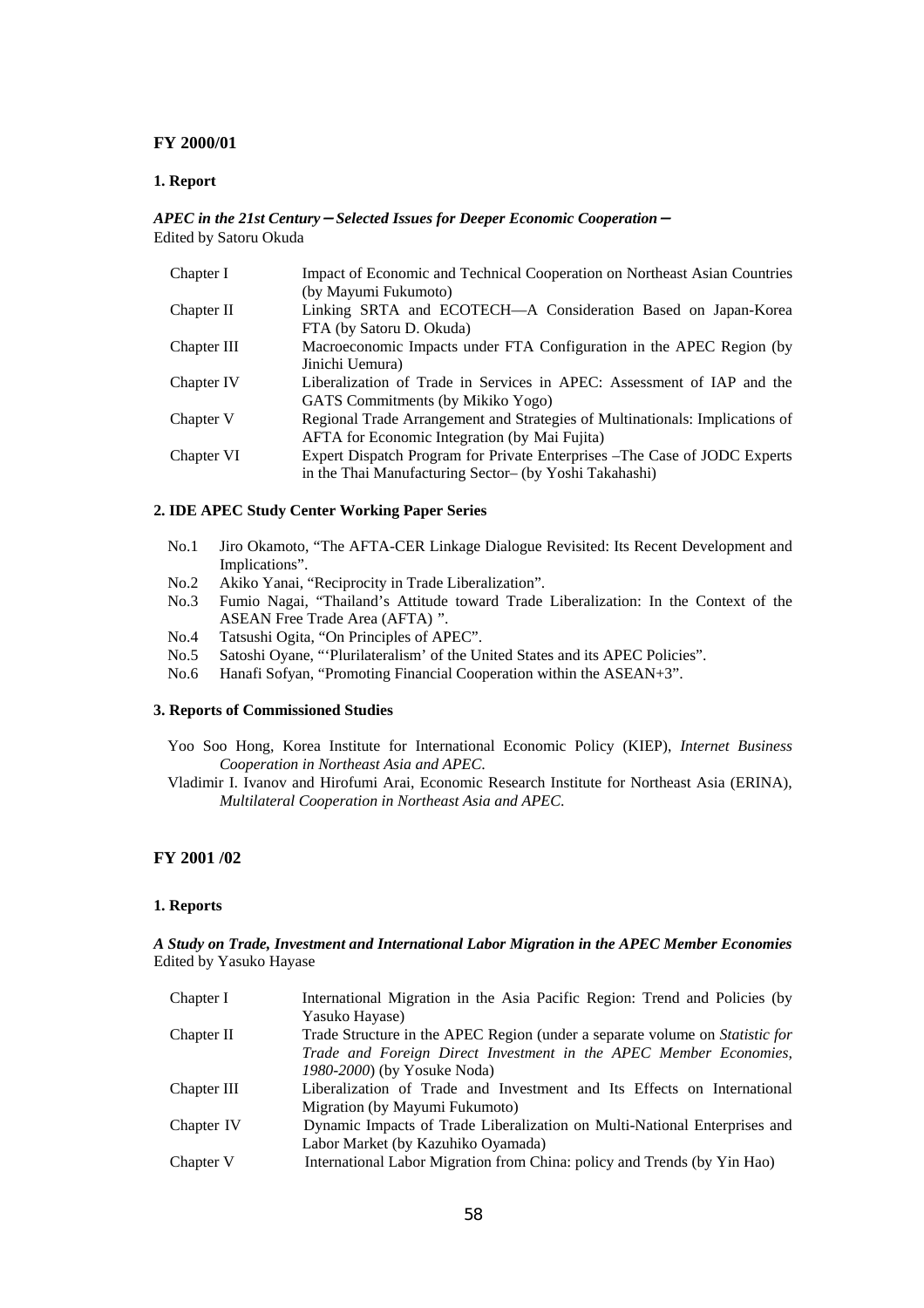| Chapter VI   | What is the impact of FDI on Foreign Trade in China? (by Xiaoning Gong) |
|--------------|-------------------------------------------------------------------------|
| Chapter VII  | International Migration and Foreign Workers in South Korea (by Yin Hao) |
| Chapter VIII | Labor Markets and Direct Investment of Hong Kong and Singapore (by      |
|              | Shoichi Ito)                                                            |
| Chapter VX   | The Impact of International Labor Migration on Remittances in the       |
|              | Philippines (by Yoshio Yoshida)                                         |

#### *Statistic for Trade and Foreign Direct Investment in the APEC Member Economies, 1980-2000*  Edited by Yasuko Hayase

#### **2. IDE APEC Study Center Working Paper Series**

- No.1 Jiro Okamoto, "Seeking Multilateralism Friendly FTAs: The Research Agenda".
- No.2 Gen Yamamoto, "Theoretical Considerations of Multilateralism and Regionalism".
- No.3 Akiko Yanai, "The Function of the MFN clause in the Global Trading System".
- No.4 Tatsushi Ogita, "An Approach towards Japan's FTA Policy".
- No.5 Atsushi Yamada, "Between Regionalism and Multilateralism: New Dilemmas in U.S. Trade Policy".
- No.6 Fumio Nagai, "Thailand's Trade Policy: WTO Plus FTA?".
- No.7 Mikio Kuwayama and Yusuke Kuwayama, "The Comprehensiveness of Chilean Free Trade Agreements".

#### **3. Report of Commissioned Studies**

Maria-Christina Rosas, Department of International Relations, Faculty of Social and Political Sciences, National Autonomous University of Mexico (UNAM), *Mexican Foreign trade Policy in the new Millennium.*

#### **FY 2002/03**

#### **1. IDE Development Perspective Series**

*Whither Free Trade Agreements?: Proliferation, Evaluation and Multilateralization*. Edited by Jiro Okamoto

| Chapter I    | Introduction (by Jiro Okamoto)                                            |
|--------------|---------------------------------------------------------------------------|
| Chapter II   | Evaluating the Logics of FTA Formations in International Economics:       |
|              | Economic Rational Consequence of Strategic Interactions (by Gen           |
|              | Yamamoto)                                                                 |
| Chapter III  | Institutional Motives for Forming FTAs: The Contradiction between the MFN |
|              | Principle and Reciprocity (by Akiko Yanai)                                |
| Chapter IV   | The International Political Economy of FTA Proliferation: Testing the     |
|              | Analytical Scope of Neorealism, Neoliberalism and Constructivism (by      |
|              | Satoshi Oyane)                                                            |
| Chapter V    | The United States' Free Trade Agreements: From NAFTA to the FTAA (by      |
|              | Atsushi Yamada)                                                           |
| Chapter VI   | Mexico's Foreign Trade Policy in the NEW Millennium: Achievements and     |
|              | Challenges (by Maria-Cristina ROSAS)                                      |
| Chapter VII  | The Comprehensiveness of Chilean Free Trade Agreements (by Mikio          |
|              | Kuwayama)                                                                 |
| Chapter VIII | Japan as a Late-coming FTA Holder: Trade Policy Change for the Asian      |
|              | Orientation? (by Tatsushi Ogita)                                          |
| Chapter IX   | Thailand's FTA Policy: Continuity and Change between the Chuan and        |
|              | Thakshin Governments (by Fumio Nagai)                                     |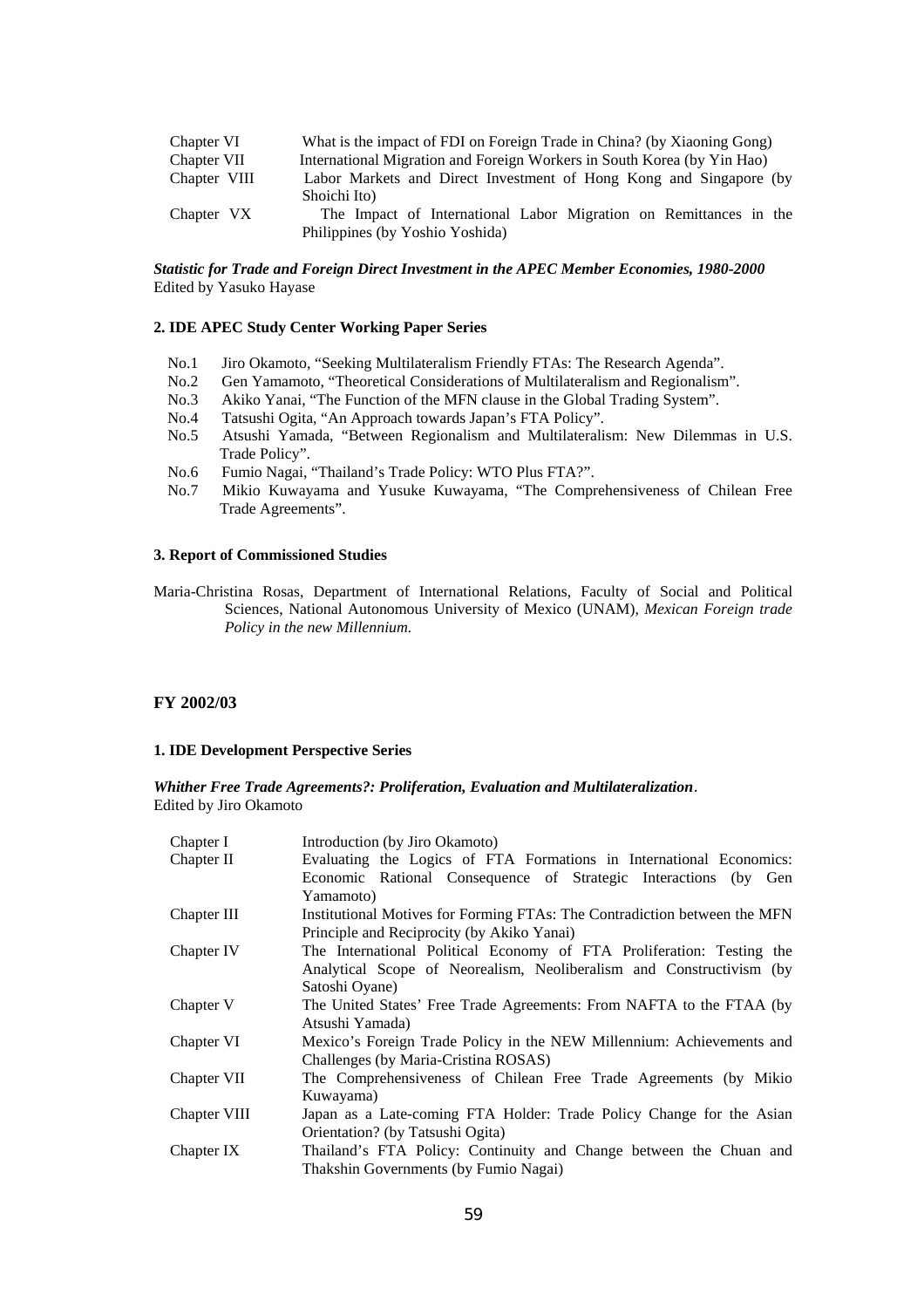| Chapter X    | Linkage between Malaysia's FTA Policy and ASEAN Diplomacy (by Sanae<br>Suzuki)                      |
|--------------|-----------------------------------------------------------------------------------------------------|
| Chapter XI   | Australia's FTA Policy: From Defensive Response to Competitive<br>Liberalization? (by Jiro Okamoto) |
| Chapter XII  | Diplomacy, Politics and Damage Control in the Negotiation of the New                                |
|              | Zealand-Singapore FTA (by Stephen Hoadley)                                                          |
| Chapter XIII | Conclusion (by Jiro Okamoto)                                                                        |

### **2. Report**

### *International Migration in APEC Member Economies: Its Relations with Trade, Investment and Economic Development.*

Edited by Yasuko Hayase

| International Migration in the Asia-Pacific Region: Its Linkages with Trade    |
|--------------------------------------------------------------------------------|
| and Investment (by Yasuko Hayase)                                              |
| Trade Structures in East Asia After the Financial Crisis: From the perspective |
| of Trade Indices (by Yosuke Noda)                                              |
| A Note on Data Adjustments to Include Foreign Direct Investment in an          |
| Applied General Equilibrium Model of Global Trade (by Kazuhiko Oyamada)        |
| Linkages among Trade, Investment and Migration: Theory and Empirical           |
| Evidence from Asia (by Hikari Ishido)                                          |
| A Study of International Trade in Services in China (by Xiaoning Gong)         |
| International Labor Migration and Foreign Direct Investment in East Asian      |
| Development: Taiwan as Compared with Japan (by Ching-lung Tsay)                |
| Economic Development and International Labour Migration in Malaysia (by        |
| Machiko Watanabe)                                                              |
|                                                                                |

**IDE APEC Study Center publications may be downloaded from:** 

**http://www.ide.go.jp/English/Apec/Publish/index.html**